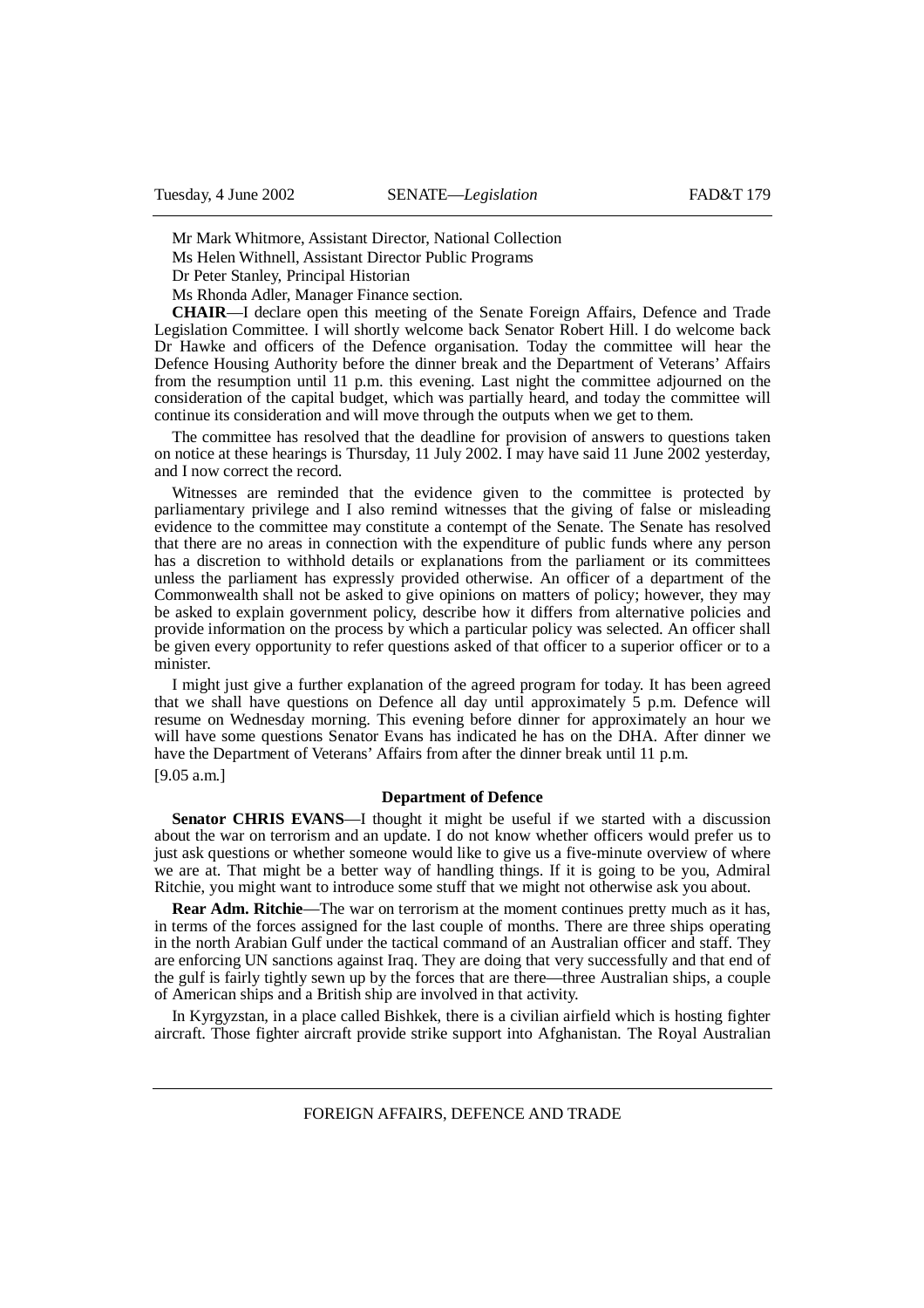Air Force has two Boeing B707 tankers operating out of that airfield. Again, that is a successful operation and proceeds well. In Afghanistan we have elements of the Special Air Service Squadron who are operating in the eastern provinces of Afghanistan, mostly engaged in reconnaissance. They are supported by the Australian National Command Element which is headquartered in Kuwait but floats between Kuwait and Afghanistan in terms of the commander of that organisation. A logistic support element also exists in Kuwait and a naval logistic support element exists in Bahrain to support the forces in the north Arabian Gulf.

The Navy and the SAS are into their second rotation. This is the second group of people that have been engaged. The Air Force is in its first rotation. Decisions as to further rotations are a matter for government consideration. As you would know, the F18s that had been based in Diego Garcia have been withdrawn and are back in Australia. That was a matter of the task coming to an end.

**Senator CHRIS EVANS**—Reports of their role have been clarified?

**Rear Adm. Ritchie**—Reports of their role were greatly exaggerated in certain parts of the press.

**Senator CHRIS EVANS**—Thank you, Admiral. I take it there has been no decision on a third rotation of SAS troops into Afghanistan—is that right?

**Rear Adm. Ritchie**—No decision has been taken by the government.

**Senator CHRIS EVANS—When are the second rotation due to end their tour of duty?** 

**Rear Adm. Ritchie**—That rotation will go on until late August.

**Senator CHRIS EVANS**—But it would be considered operationally necessary to pull them out about then? They could go a bit longer but not necessarily too much longer?

**Rear Adm. Ritchie**—That is about right.

**Senator CHRIS EVANS—Is the same true for the Air Force rotation?** 

**Rear Adm. Ritchie**—The Air Force rotation at the moment is limited to one six-month stint. That is to do with the maintenance of those particular aircraft. The people within that organisation will rotate, though, very shortly.

**Senator CHRIS EVANS—Who are they actually refuelling in Kyrgyzstan? I gather there** is a compatibility issue between our tankers and some of the US aircraft.

**Rear Adm. Ritchie**—No, there are two nationalities of aircraft and they fuel both. There is no issue with that.

**Senator CHRIS EVANS—They are American and French?** 

**Rear Adm. Ritchie**—Yes.

**Senator CHRIS EVANS—Are they doing that refueling as a regular thing or is it a stand**by thing?

**Rear Adm. Ritchie**—They are flying every day.

**Dr Hawke**—The government will, as the Prime Minister said recently, consider whether there is a further rotation before the August time frame when the present group comes out of Afghanistan. The Prime Minister has already indicated that they will give it consideration and make a decision before that time.

**Senator CHRIS EVANS**—No doubt the SAS are having to prepare on the basis that they might have to—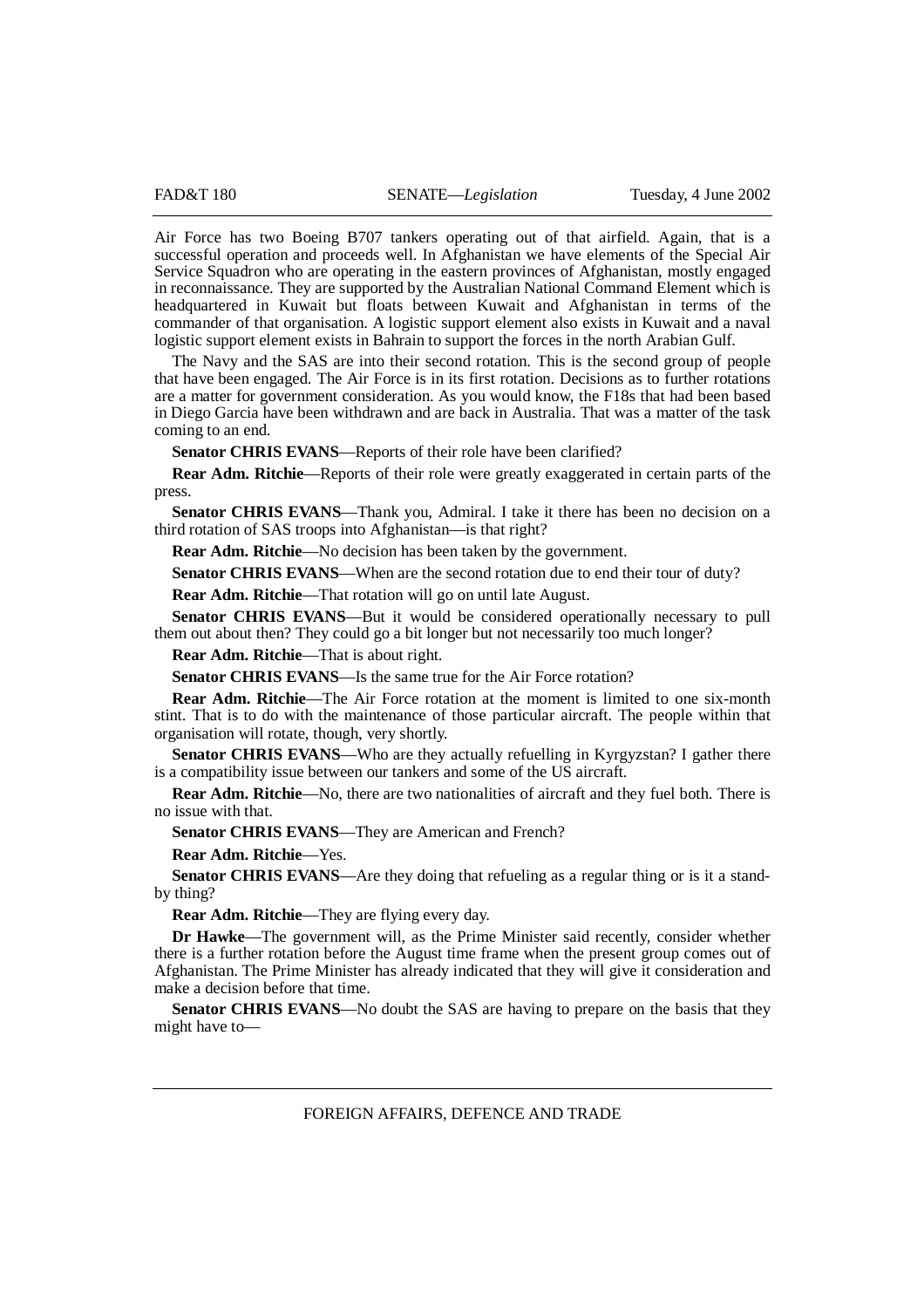**Dr Hawke**—They would not be preparing now because they would be awaiting the government's decision as to whether there will be a further rotation or an extension of the present group.

**Senator CHRIS EVANS**—We have seen the briefings on the SAS involvement. They have obviously been involved in some pretty nasty incidents and there is some suggestion that they are doing a bit more than reconnaissance. Primarily that is supposed to be their role, isn't it? Is it just bad luck, if you like, that they have been involved in what seem to have been fairly serious battles? Or has there been a change in the nature of their role?

**Rear Adm. Ritchie**—It is not a change in the nature of their role. Where they have been involved it stems directly from that particular role. Operation Anaconda, which is probably the one you refer to, was the last really major action in Afghanistan. Their part in that was reconnaissance and it was as a result of the reconnaissance that they were able to bring down other forces to engage the enemy.

**Senator CHRIS EVANS**—But in theory they are not supposed to be involved in pitched battles or efforts to root out enemy troops.

**Rear Adm. Ritchie—They are engaged in reconnaissance and at times that reconnaissance** turns into a contact and they have to do what they have to do to get out of that.

**Senator CHRIS EVANS**—Illness issues have affected the British troops. Is there any suggestion or sign of our troops being exposed?

**Rear Adm. Ritchie**—None at all among our people.

**Senator CHRIS EVANS**—Does the funding provided in the budget sustain the deployment of the SAS for the full 2002-03 year? Or is it only until the end of this rotation?

**Rear Adm. Ritchie**—It is my belief that the budget estimate is based on the fact that people might be there for the whole 12 months, although that decision, as the secretary said, has not been made.

**Dr Hawke**—I am not sure that is entirely correct.

**Mr Bennett**—The funding covers the period until the end of the calendar year.

**Senator CHRIS EVANS—Why have we chosen the end of the calendar year?** 

**Dr Hawke**—That is because the government has not made a decision yet about a further rotation. As part of the budget framework they decided that they would provide a sum of money to maintain likely operations until the end of December. In the event that the government decides it will continue its efforts, then the funding would flow through the additional estimates process.

**Senator CHRIS EVANS**—We have formally committed to August and the budget has provided enough funding to support the deployment until December. But if we were to extend we would effectively have a third rotation. We are going to need extra money in the additional estimates to fund it.

**Dr Hawke**—If additional money is required then that would be dealt with in the additional estimates process.

Senator CHRIS EVANS—Is that true for the other deployments as well?

**Dr Hawke**—No, and my recollection is that it applies only to the war on terrorism.

**Senator CHRIS EVANS**—I meant in terms of the Air Force.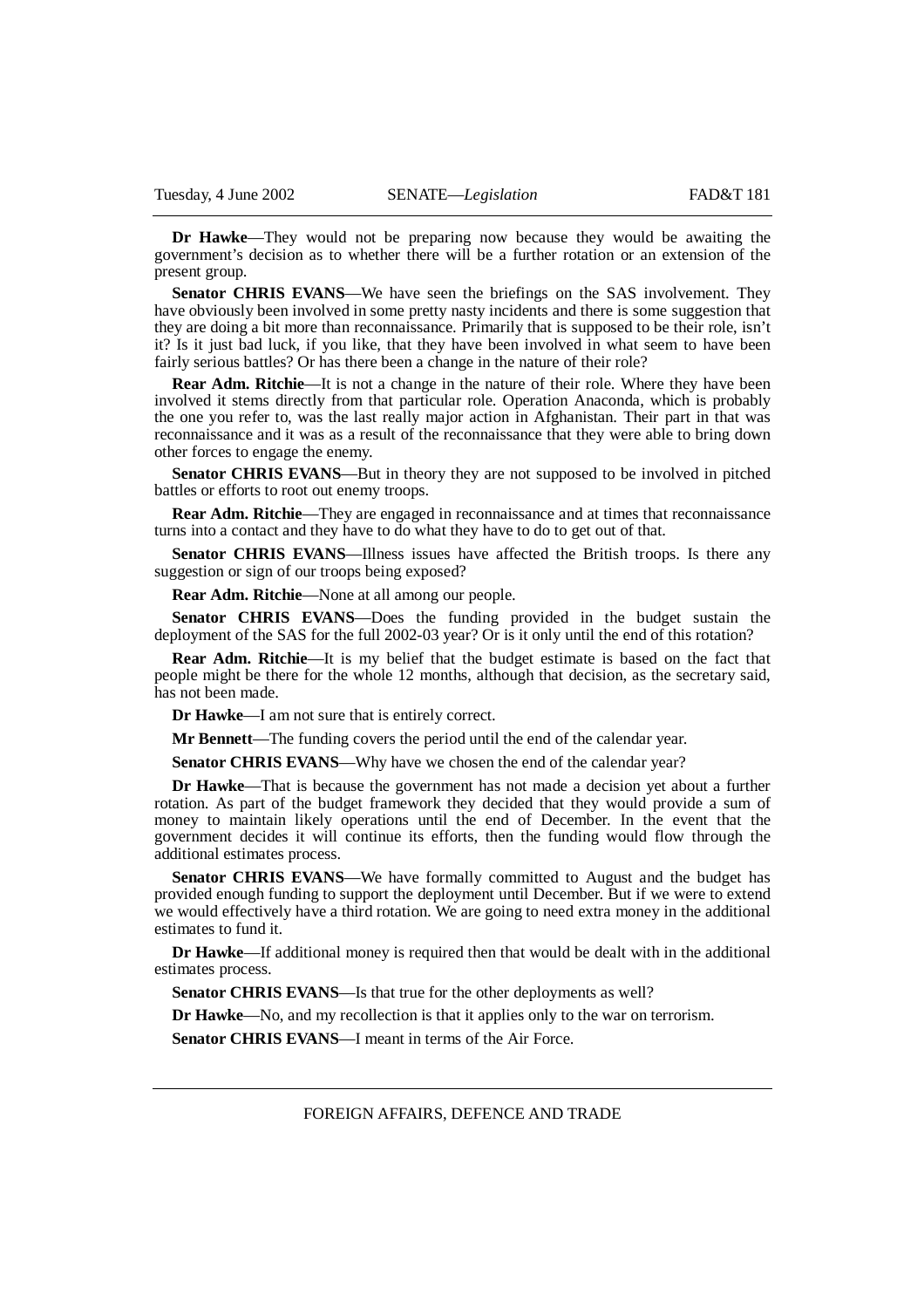**Dr Hawke**—We have a monetary provision to cover the cost of present and likely operations until the end of December.

**Senator CHRIS EVANS**—That would cover the Air Force and SAS but not the Navy involvement?

**Dr Hawke**—It covers the Navy involvement. If it actually costs less money than what has been provided for we would return that to consolidated revenue as part of the additional estimates process. If it costs more, that would be considered as part of the additional estimates process.

**Senator CHRIS EVANS**—It is the principle of reimbursement, which you seek to reinforce at every occasion, Dr Hawke. I sometimes get confused here because the Navy contribution to the blockade on Iraq preceded the war on terrorism and the two seem to get rolled in together now, for understandable reasons. Are you saying that we are funding the blockade in the same way?

**Dr Hawke**—It is all covered under the same financial head, yes.

**Senator CHRIS EVANS**—There is little likelihood, I would have thought, of that ending. It is a separate decision making process, isn't it, to the effort in Afghanistan?

**Rear Adm. Ritchie**—It is associated with the effort in Afghanistan. What Australia was doing prior to the war against terrorism was making an occasional contribution to that blockade so we were going once every two years for six months, or something like that. It just happened to be that we were there when the war on terrorism commenced. That is no guarantee that the government will continue that post the war on terrorism. That is a decision for the government to make.

**Senator CHRIS EVANS**—Our contribution to that effort was increased substantially as part of the broader effort to allow the United States to deploy elsewhere. So you now tend to treat them as the one item for budgetary purposes?

# **Dr Hawke**—Yes.

**Senator CHRIS EVANS—There is no separate budget allocation for the Navy operations** in Iraq, apart from the war on terrorism funding?

**Dr Hawke**—That is my understanding.

**Senator HOGG**—The funding for that operation runs out at the end of the calendar year as well?

**Dr Hawke**—That is correct.

**Senator CHRIS EVANS**—Do we have any other troops or personnel on the ground in Afghanistan apart from the SAS?

**Rear Adm. Ritchie**—Not really. As I said, we will have a forward element of the Australian National Command Element, which is based in Kuwait. Some three or four of those people will go forward into Afghanistan. That is really in line with a change in command and control that the Americans have put forward in Afghanistan and our need to stay close to that command and control mechanism.

**Senator CHRIS EVANS—They could be from any of the services?** 

**Rear Adm. Ritchie**—They will not be SAS; they will mostly be Army.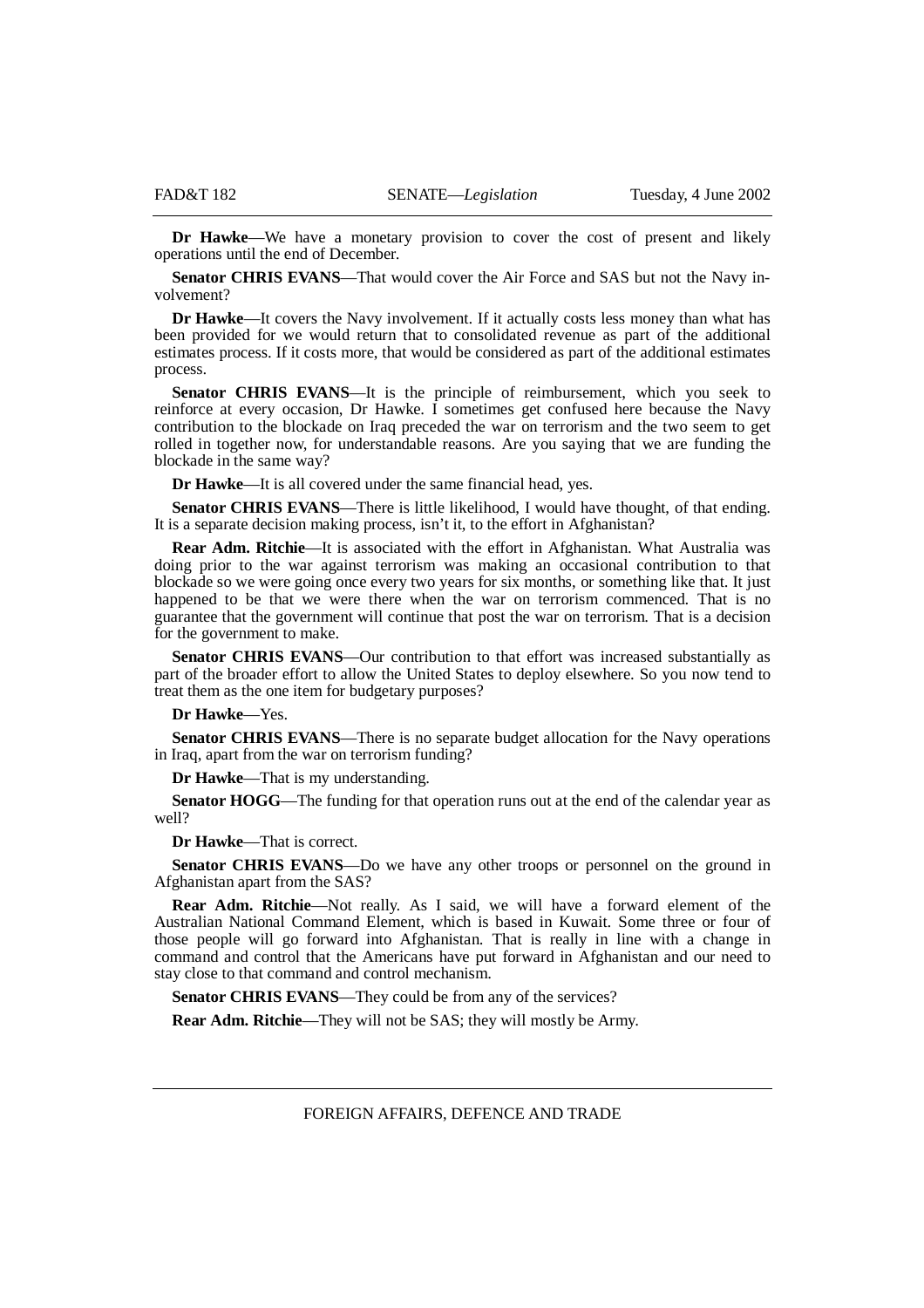**Senator CHRIS EVANS**—Are they likely to be permanently stationed in Afghanistan now or are they likely to flip between Kuwait and Afghanistan?

**Rear Adm. Ritchie—They will go forward and they will stay there as long as we have the** forces committed to Afghanistan. If that commitment were to withdraw there would be no point in us being there.

**Senator CHRIS EVANS—Where will they be based?** 

**Rear Adm. Ritchie**—They will be based in Bagram.

**Senator CHRIS EVANS**—How many personnel have we got in Kyrgyzstan supporting the air refuelling operations?

**Rear Adm. Ritchie**—We have 68.

**Senator CHRIS EVANS**—Is that largely aircrew or maintenance?

**Rear Adm. Ritchie—It** is mostly the maintenance staff—the support people for running those two aircraft.

**Senator CHRIS EVANS—That is quite a big commitment. What sort of protection** capability is there around the 707s when they are flying operations?

**Rear Adm. Ritchie—I** know the answer to the question; I am just not sure what I might say publicly. I can assure you that the way in which the 707 operations are carried out is done to minimise the risk to the 707.

**Senator CHRIS EVANS**—I presume the protection is provided by Allied airforces—not by Australia?

**Rear Adm. Ritchie—The threat to aircraft in Afghanistan is only from the ground. There** is no air threat, so the sorts of things that you might do are to protect yourself against things fired at you from the ground.

Senator CHRIS EVANS—What is the expectation about the need for the 707s and remaining in the region? I know this is a decision for government but, in terms of operational need, is the amount of activity by the fighters they are refuelling decreasing?

**Rear Adm. Ritchie**—It is pretty constant at the moment, but it clearly depends on the ground war in Afghanistan. As the ground war waxes and wanes, so does the demand for aircraft to support it. That is what they are doing: supporting the ground war, as I said; there is no air-to-air war or anything like that. As long as there are ground forces in Afghanistan, as long as Afghanistan is considered a dangerous place to be, there will be a requirement for air support.

**Senator CHRIS EVANS**—Are we able to get a breakdown of the \$199 million for the war on terrorism as to what that is funding among the various operations?

**Rear Adm. Ritchie**—I would refer again to the CFO.

**Mr Roach**—I can give you a basic breakdown by group in terms of what is being funded. For Army there are essentially allowances for the personnel involved in Operation Slipper. For Navy there are allowances and provision for fuel, logistics and depreciation. For the RAAF, again, there are allowances for the personnel deployed, amounts for maintenance some of which has been brought forward—items for language instruction, and some capital costs associated with the provision of equipment specific for the operation. In the Defence Materiel Organisation, there is money for additional maintenance. For COMAST, there is

FOREIGN AFFAIRS, DEFENCE AND TRADE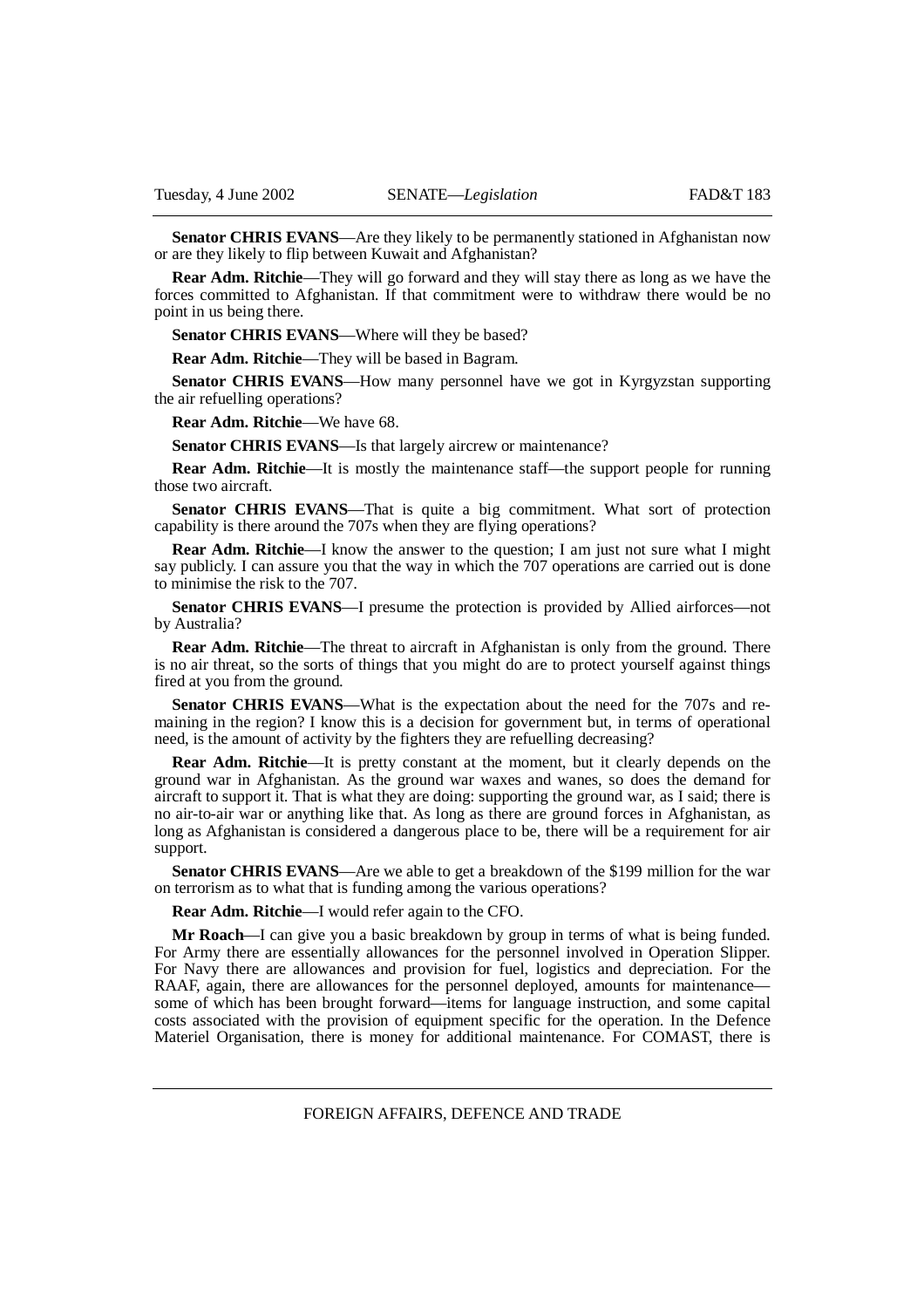additional money for the additional charter flights required to support the operations and for communications and satellite links. In the Defence Personnel Executive there is additional money for the additional health checks and medical costs associated with the operation. There is a small amount in the Strategy group for supporting attaché involvement in Operation Slipper.

**Senator CHRIS EVANS**—Are you able to provide a breakdown between Army, Navy and RAAF in terms of cost?

**Mr Roach**—I could take it on notice and give you a detailed breakdown.

**Senator CHRIS EVANS—I** would appreciate it if you would take that on notice. I would like to get a sense of what is driving the costs in general terms: is it the SAS deployment or the RAAF deployment?

**Mr Roach**—In general terms, the most significant costs out of the \$199 million are the naval costs, including the maintenance support for the ships.

**Senator CHRIS EVANS—That is the cost of keeping those ships at sea on duty?** 

**Mr Roach**—Yes. Of course, the allowances are a significant part and, for example, there is a significant component for additional fuel.

**Senator CHRIS EVANS**—I would appreciate it if you would take that on notice. While we are on the question of the allowances: I know the SAS are on the war-like service allowance. Is that what it is called—war-like service? Is it \$200 a day? Are the Air Force in Kyrgyzstan, for instance, on that same allowance or is there a separate rate?

**Rear Adm. Ritchie**—There is a separate rate for anybody not on the ground in Afghanistan but inside the theatre, and that is \$125 a day.

**Senator CHRIS EVANS**—Is it the same as the Timor rate was?

**Rear Adm. Ritchie**—Yes.

**Senator CHRIS EVANS—Does the \$125 rate apply to the people in Kyrgyzstan?** 

**Rear Adm. Ritchie**—Yes; people in the gulf.

**Senator CHRIS EVANS—Is that the same across all the services?** 

**Rear Adm. Ritchie**—Yes.

**Senator CHRIS EVANS**—There is \$30 million to be spent on equipment as part of that \$199 million. Is that right, Mr Roach?

**Mr Roach**—Do you want a breakdown of that \$30 million?

**Senator CHRIS EVANS**—Yes. I just wondered what that is going on, basically.

**Mr Roach**—I will take that on notice. I do know that, for example, there are night vision goggles for the Air Force but, in terms of the other specific items, I will take it on notice and get back to you.

**Senator CHRIS EVANS**—Thanks for that. Have we got a total cost for this operation since September 2001? Is there a ballpark figure of what the war on terrorism has cost us so far, say, for the financial year? I am interested in a total cost. Because of all these offset questions I am just trying to get a feel for what the war on terrorism has cost us so far.

**Senator Hill—It** depends on how you want it defined. It is an easy question to ask but it is not a straightforward question to answer, because obviously the forces are being paid for as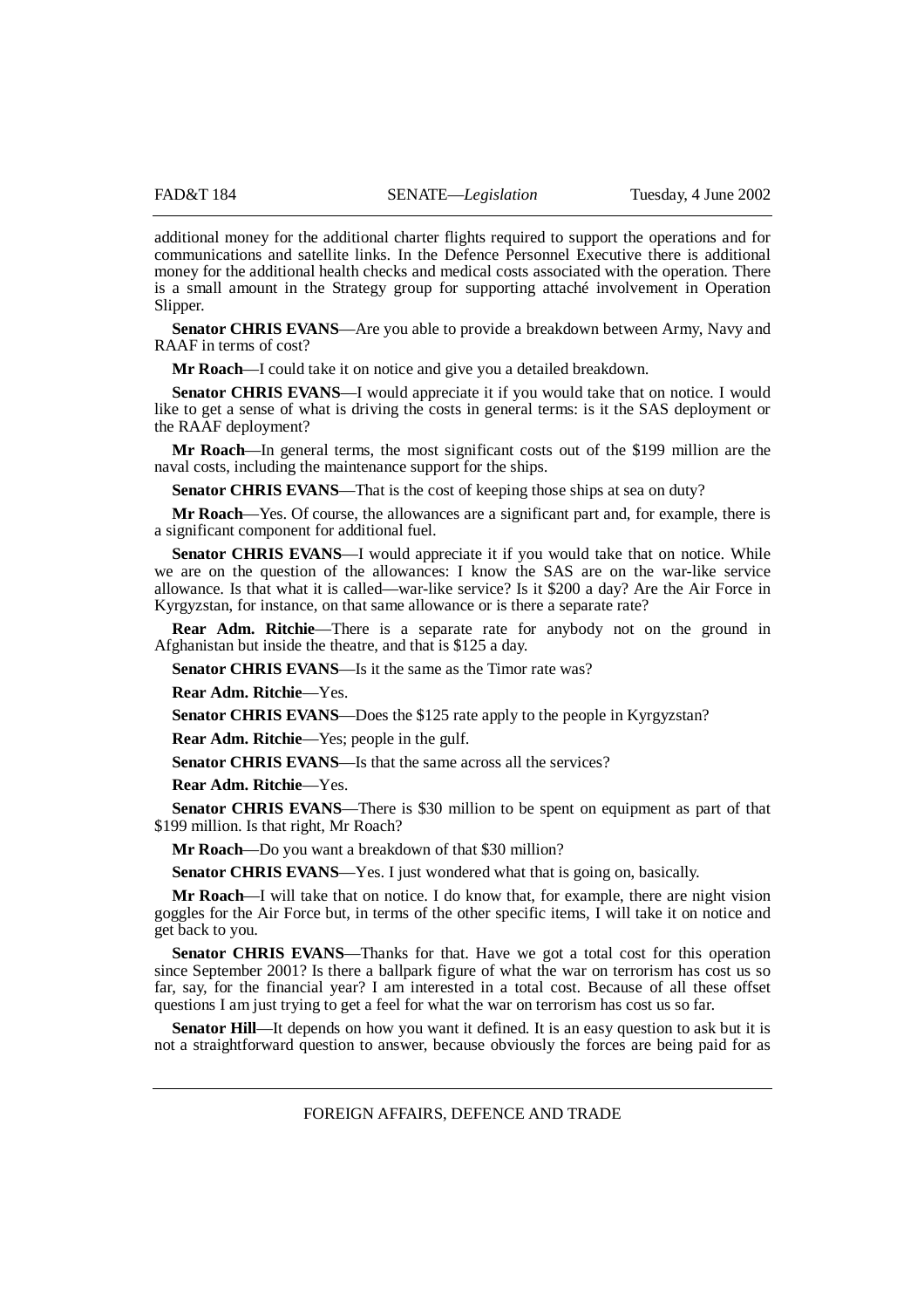part of our national security investment. In any event, a number of exercises have been cancelled or postponed to help contribute to the cost. Other internal efficiencies have enabled us to keep a minimum pressure on the need for additional funds from government, and what we genuinely do need as supplementation we have been able to receive. So I would need you to inform us of how you want us to make the calculation. Do you want us to include a depreciation of the ships that are involved? Do you want us to include anticipated future additional maintenance?

**Senator CHRIS EVANS**—You have actually refused to provide us with that information so far, Minister.

**Senator Hill—It** is not that I have refused to provide it; if you tell us exactly what you want—

**Senator CHRIS EVANS**—I did that last time and you refused to provide it.

**Senator Hill**—You could say 'refuse' if you like. It is not that I do not want to be helpful, but the answer has to be meaningful. I have seen a range of different answers on the costs of the ships in the gulf, depending on how you want to define the input. We possess the ships in the first instance, but in some of your questions you seemingly want us to include the capital costs of the ships as a contribution to the multilateral interception force.

**Senator CHRIS EVANS**—How you frame the answer is up to you, but I think the threshold question is whether you are going to provide that information to the committee and to the Australian public. At the moment, you have refused to. In the last answer I got for the question you took on notice, when you would see what you could provide, you gave—if I could use the term—a smart alec response, by saying that full figures for the year were not yet available. Therefore you declined to answer the question. That clearly was not the tenor of the understanding of the discussion we had at the previous estimates. It really comes down to the question: are you going to provide the information or aren't you? You obviously have the ability to frame the answer in terms of which costs you think are relevant and which caveats need to be put in et cetera. That is within your power. I cannot frame the answer for you. But the key question—

**Senator Hill**—What I have tended to do is to frame the answer in terms of the additional costs, but that has not been satisfactory to you.

**Senator CHRIS EVANS**—Because it gives us no indication of what the real costs are.

**Senator Hill**—It is not a question of being smart alec. I have provided hundreds of pages of answers to you and to your colleagues. We write volumes to assist you in the fulfilment of your obligations.

**Senator CHRIS EVANS**—You have been very helpful, and that is why the contrast between that answer and the others was so stark.

**Senator Hill**—Then I would answer it in terms of the additional costs. But you are dissatisfied with my answer. If you are inviting me to frame the answer in the terms that I think are most meaningful, I will answer it in terms of additional costs, and I have provided that.

**Senator CHRIS EVANS**—To say that the war on terrorism cost us a net \$90 million doesn't tell us anything, does it?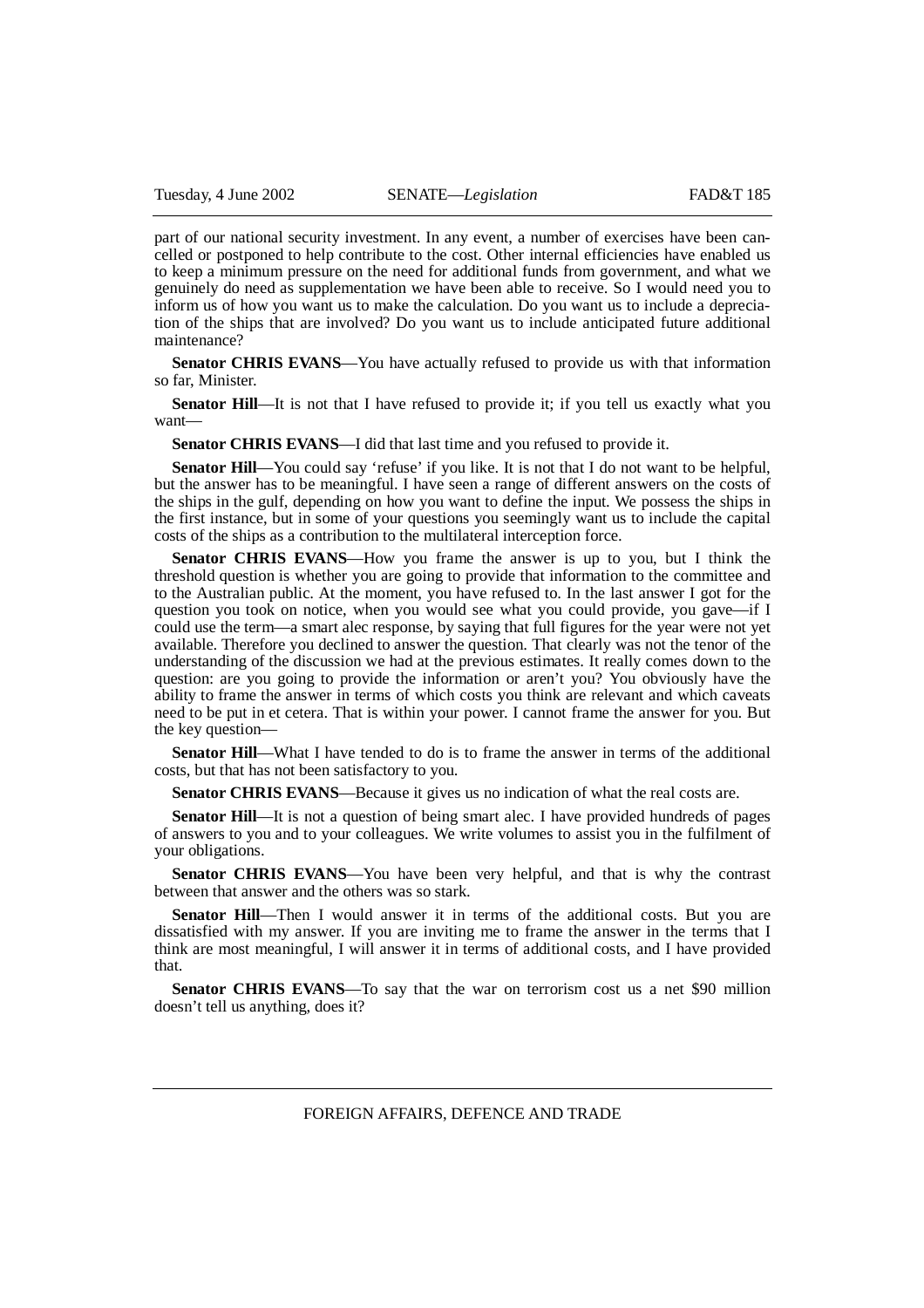**Senator Hill**—Well, it does. It tells you the additional burden to the taxpayer of the commitment that has been made by government over and above the burden to the taxpayer of maintaining the Defence Force for the security of Australia.

**Senator CHRIS EVANS**—You can hardly take offence at people coming up with what you consider to be unrealistic responses at costs of operations when you refuse to supply the information.

**Senator Hill—I** am not refusing to supply anything. You tell me exactly what you want and I will seek to get you an answer.

Senator CHRIS EVANS—I put the questions on notice last time, Minister. Your last reply was that the information was not available for the full year. Do I take it then that once that information is available for the full finance year, you are going to make it available to the committee?

**Senator Hill**—I will answer any question that I interpret to be meaningful but not misleading. You and I think somebody else asked for a figure on the utilisation of ships and they asked specifically for the full costs, which takes into account the capital costs of the ship, and if that is what you want to know you will get an answer in those terms. But until I am requested in that way, what I will provide is the additional costs, because I actually think that, in terms of the public interest, that is the figure that is most useful.

**Senator CHRIS EVANS**—Minister, I did ask you those detailed questions following the last hearing. We had this discussion. I asked you those questions. The answer given to me was, to use another term, a fairly cute answer, which was to say that those figures weren't available. What I am asking you—putting aside the bulldust—is: will you or will you not be providing those answers to the specific questions? It seems to me quite unreasonable to include the capital costs of ships we have purchased in any assessment of operational costs.

**Senator Hill**—You think they should be included?

**Senator CHRIS EVANS**—I said that it seems to me to be reasonable for that to be discounted, in the sense that—

**Senator Hill**—That is helpful to me.

**Senator CHRIS EVANS—But because we paid for those ships, the capital cost is being** met by us anyway. What we are talking about is the operational costs—

**Senator Hill**—With the SAS, should all the support that they receive from their headquarters in Australia and so forth be included—the infrastructure, their training?

### **Senator CHRIS EVANS**—Well—

**Senator Hill**—This is the problem. That is why it is much more constructive if you talk about the additional costs of the deployment.

**Senator CHRIS EVANS—I** think it is if you actually say—

**Senator Hill—Unless you are wanting to mislead people.** 

**Senator CHRIS EVANS**—No, I want to understand how much this is costing us. That is a reasonable thing to do. I do not think one should have one's motive impugned if one wants to know how much military commitments, which you say cost a lot of money and which obviously do cost a lot of money, actually cost the Australian taxpayer. All I want is a reasonable and rational explanation of how much those cost. This is the place to ask for that.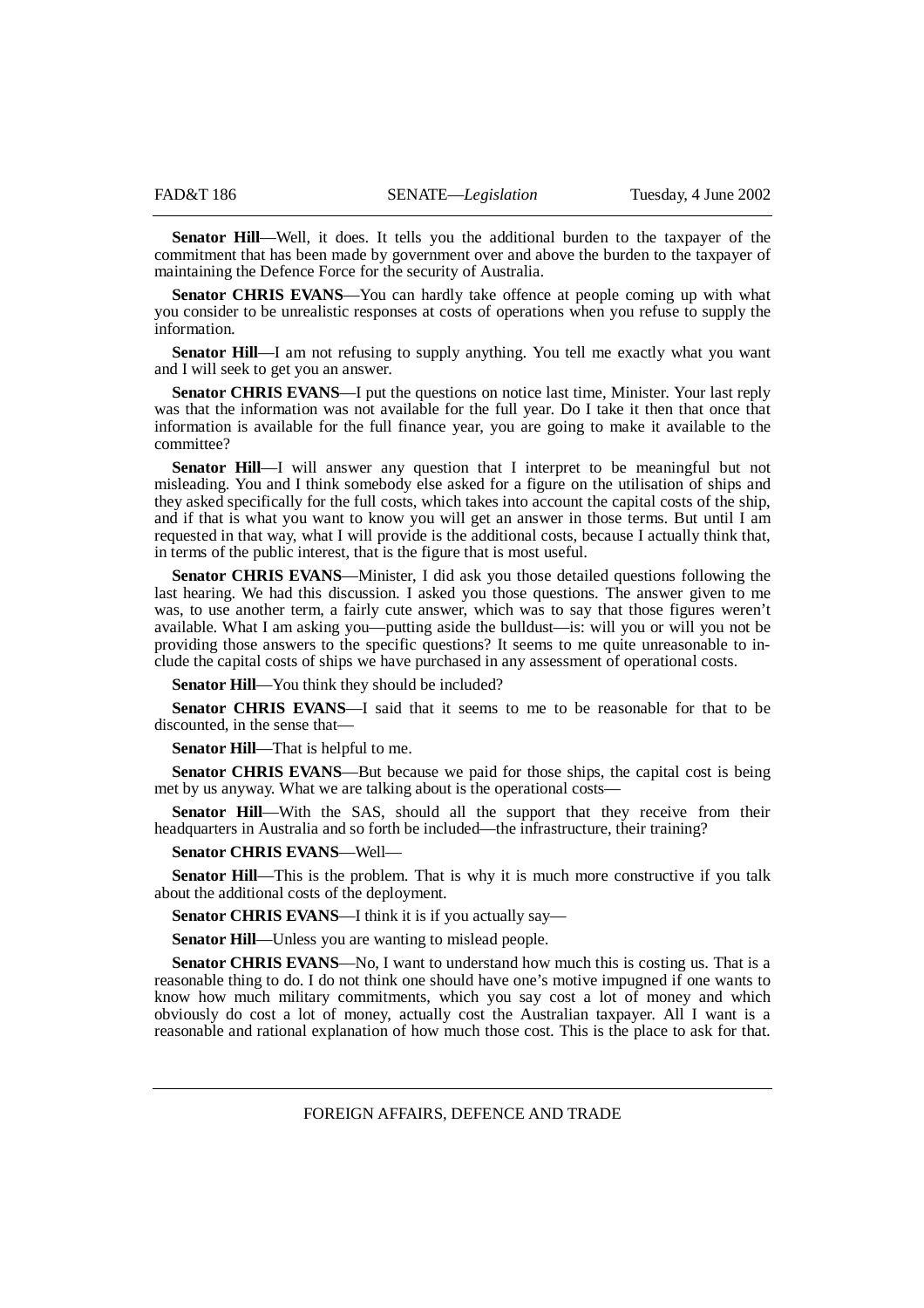At the moment you are refusing to provide it. I want to know why, and why the community cannot have access to that information.

**Senator Hill—It** is a semantic argument. I think the committee is entitled to full information that will enable the Australian people to adequately understand what is the cost of our deployments.

**Senator CHRIS EVANS—Why won't you provide it?** 

**Senator Hill**—You introduced a helpful element this morning by saying that you are not wanting the cost of the capital that has already been invested included within the cost of the operation.

**Senator CHRIS EVANS**—I want to have a realistic understanding of what the deployments cost us. Clearly, in global terms, that includes all of the infrastructure and all of the investment in it, but really all you have given us is what you say the net cost to the Australian taxpayer is and 'don't you worry your simple heads about the details'.

**Senator Hill—No,** what I have given you is the additional cost to Defence for which we have sought and received supplementation. I have said that I do not believe that covers all of the additional costs and that to some extent we have had to absorb additional costs from within. We talked yesterday about various further efficiency cuts and the like that are being required to help us to do that. We have had some discussion about what exercises have been cancelled or postponed, also, to help us to do that. I am quite happy to seek an answer that looks in greater depth at what are the additional costs for which we have not received supplementation.

**Senator CHRIS EVANS**—With respect, Minister, that is the assurance you gave me on 21 February.

**Senator Hill—If** I gave that assurance and I have not delivered I will try again, now that I am more confident that that is what you are seeking.

**Senator CHRIS EVANS—I** gave you the questions in writing so that you were clear about what I was seeking, and you chose not to answer them. I do not want you to redefine my question for me, and I will not redefine your answer. What I am seeking is the cost of the operations—the full cost. If you want to make an argument about some of those costs that are already being borne in terms of the capital costs, the ships et cetera, that is perfectly reasonable to do; no-one is looking to mislead on those issues. Equally, to say to us and to the Australian taxpayers, 'Oh well, it is just a couple of hundred million dollars and don't you worry about the detail,' is just not satisfactory. We do have the right to ask for a proper explanation.

**Senator Hill—We** are not trying to be unhelpful; we are, despite what you say, trying to be helpful. If, for example, we bring forward the purchase of equipment that is designed to register the presence of chemical, biological or radiological weapons and affix the equipment to our ships—equipment that would have been ultimately purchased but we have brought it forward because we think it is a necessary tool for the security of the ships in the circumstances of the war—is that part of the cost of the war or is it just part of our ongoing capital program?

**Senator CHRIS EVANS**—I would have thought the Australian community, and even perhaps the senators present, would have had enough intelligence to be able to digest a footnote that explained that—in the same way you generally do in budget papers. If you explain that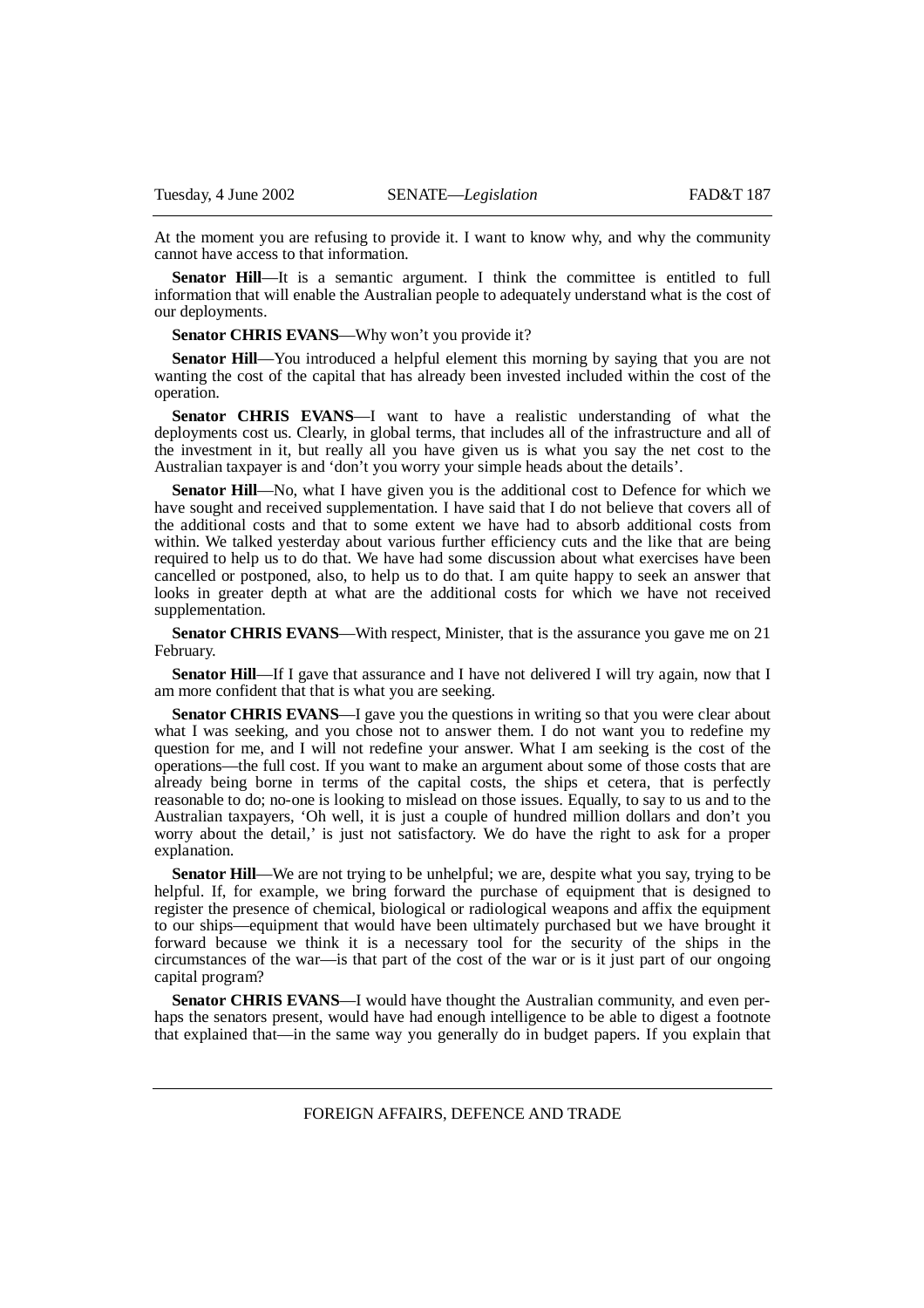this is part of the program for the next couple of years—expenditure that has been brought forward—I think people would understand that. The Australian community is sophisticated enough to deal with that sort of information. Why could you not explain it in the same way as you are explaining the other budget measures?

**Senator Hill**—On that basis, I will make another attempt to answer the question, but I will be answering it in terms of what I believe are the additional costs that have been incurred in fighting the war. I therefore will not be including embedded capital and embedded training. I will try to give you a reasonable calculation of what would be the transport costs that would be incurred by the various forces et cetera—the logistical costs if they were not engaged in war. I will try to distinguish. It is not straightforward—and that is what you are not prepared to acknowledge—to determine the additional costs of an operation or deployment over and above an exercise. But we will make another attempt to do it. As I have said, in the same way in which we have provided hundreds of pages of answers to very, very detailed questions to assist you in your task, we will make another attempt in this instance.

**Senator CHRIS EVANS**—I appreciate that, Minister. I think it is important. As I say, I make the point that I do appreciate the work that has been done in answering questions on notice, and that is why the contrast between that answer and the others was so stark. I do not think there was genuine information to help the committee and to provide answers. But I do think, as I say, that it is important in a public debate that we have an understanding of the cost of the war on terrorism. That requires you to provide fuller information than some net cost to Defence, which does not reveal what it is really costing us, particularly if the effort is to be ongoing and/or expanded. People need to understand what that means—and what that means for decisions inside the Australian community in terms of the total budget. So I would appreciate it if you could have another look at that question. To assist you in your research, I will submit some questions on notice with the sort of detail that we are after.

**Senator HOGG**—I turn to page 29 of the PBS. There is a statement there on which I would like further elaboration. It is about the loss of skills and interoperability with regional partners. In particular, the statement says:

... the loss of structured training activities with allies and regional partners risks the degradation of some operational skills and loss of interoperability.

That is a concern, and I want to know what the risks are. What are the skills and the interoperability that are being lost, and how do we overcome it?

**Rear Adm. Ritchie—It** is referring to the fact, as has just been mentioned, that some things have been cancelled in order to be able to conduct the business of the war on terrorism and other operations that are all concurrent. We have a problem of concurrency. We have lots of things to do and we are starting to run out of people and assets to do it. To give you an example, Exercise RIMPAC, which has been a major commitment for the Navy, is run out of Hawaii by the Pacific Command every two years. It has normally involved a considerable contribution of Australian ships, aircraft and that sort of thing.

Exercise RIMPAC is to be held this year. The American contribution to Exercise RIMPAC is smaller, but the Australian contribution is very small. The reason is that the Navy is engaged in other places. Therefore, the war-fighting experience that is gained through major exercises such as RIMPAC will not be with us in this two-year period. We are going to miss it because we are off doing other things. What we have to do, to make sure that that does not become detrimental to the overall effectiveness of the force, is take every opportunity that we can to supplement, perhaps by smaller efforts, so that we do not lose those core war-fighting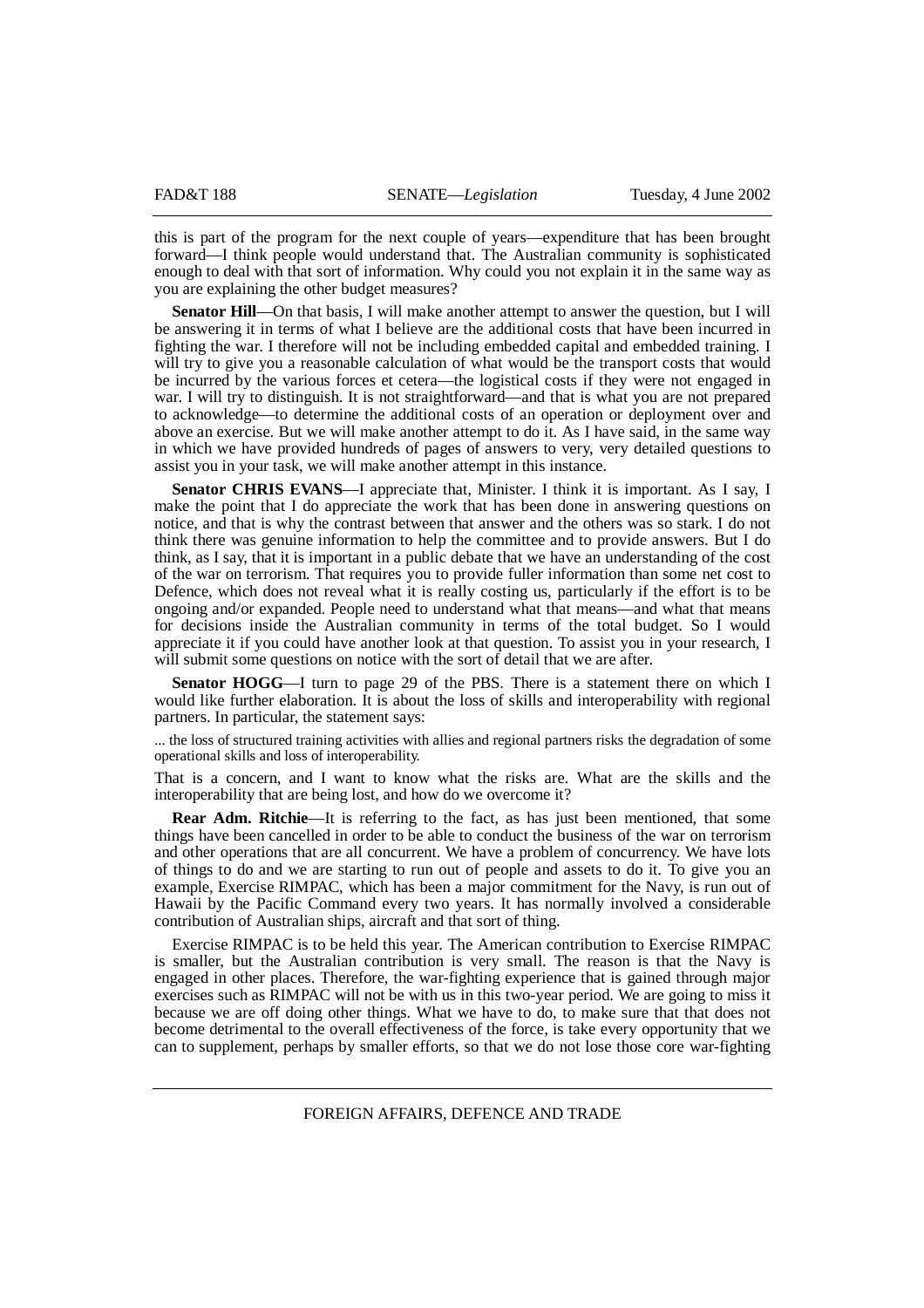skills. There was a great discussion here last night about antisubmarine warfare which almost caused me to either walk out or come to the front. I am not sure which.

**Senator HOGG**—You are always welcome.

**Rear Adm. Ritchie**—It is not a place you volunteer too often.

**Senator CHRIS EVANS—The minister does not like volunteers.** 

**Rear Adm. Ritchie**—Antisubmarine warfare, for example, is something which there is not much of in the Persian Gulf. There would be in RIMPAC. That is the sort of skill that we have to husband and find other ways to do. That is what the PBS is referring to. Over the page there is something about how we are going to mitigate that risk. It says 'Defence has instigated more rigorous capability reporting'. That means that we have to be really careful about watching those particular skills. If we detect that they are deteriorating to a point where we would need to do something about it, then we would need to put our hands up and come back to CDF and say, 'We really must do some of these things.'

**Senator HOGG**—I did read the response. That is why I raised the matter—because I did not get much comfort out of it. I am not inferring for one moment that you would not look at that.

**Rear Adm. Ritchie—It** is something we are acutely aware of and we will keep a very keen eye on those sorts of things.

**Senator HOGG—Given that the rate of tempo has been lifted in places like the Persian** Gulf, how will you be able to address the issue of operational skills and the loss of interoperability when you have the critical issue of platforms elsewhere and the crewing of those platforms?

**Rear Adm. Ritchie**—I have just been to the Persian Gulf. One of the things I asked the people there to do is to get together with the other ships and try to devote some time to maintaining the war-fighting skills. You can do that in that sort of environment. It is not the same as going to Exercise RIMPAC, but it is something you can do. There are smaller exercises in our program that, in the normal course of events, might get overlooked for certain reasons. It is important that they do not get overlooked when we are in this sort of situation because we are not doing the big exercises.

Senator HOGG—You have referred to the big exercises. What about the other part of the issue that is raised at page 29—that is, our regional partners and our interaction with them? How is that suffering as a result?

**Rear Adm. Ritchie**—Again, it is primarily affecting the Navy and those regional exercises that we might normally have been engaged in. A good example is the Five Power Defence Arrangement and exercises that are run from Malaysia and Singapore under the auspices of that organisation. Our contribution to those since the commencement of the war on terrorism has been smaller than it normally would be and therefore our interaction with the navies of Singapore and Malaysia is less than it was prior to the commencement of the war on terrorism. It is something that needs to be managed quite carefully. People need to be acutely aware that those sorts of things are falling by the wayside. Where opportunities present, we have to be able to go back and do something. We recently had the opportunity to send a ship to Singapore and Malaysia and that was done, in order to keep that contact.

**Senator HOGG—So** it is not necessarily a funding or budgetary issue?

**Rear Adm. Ritchie**—It is concurrency.

FOREIGN AFFAIRS, DEFENCE AND TRADE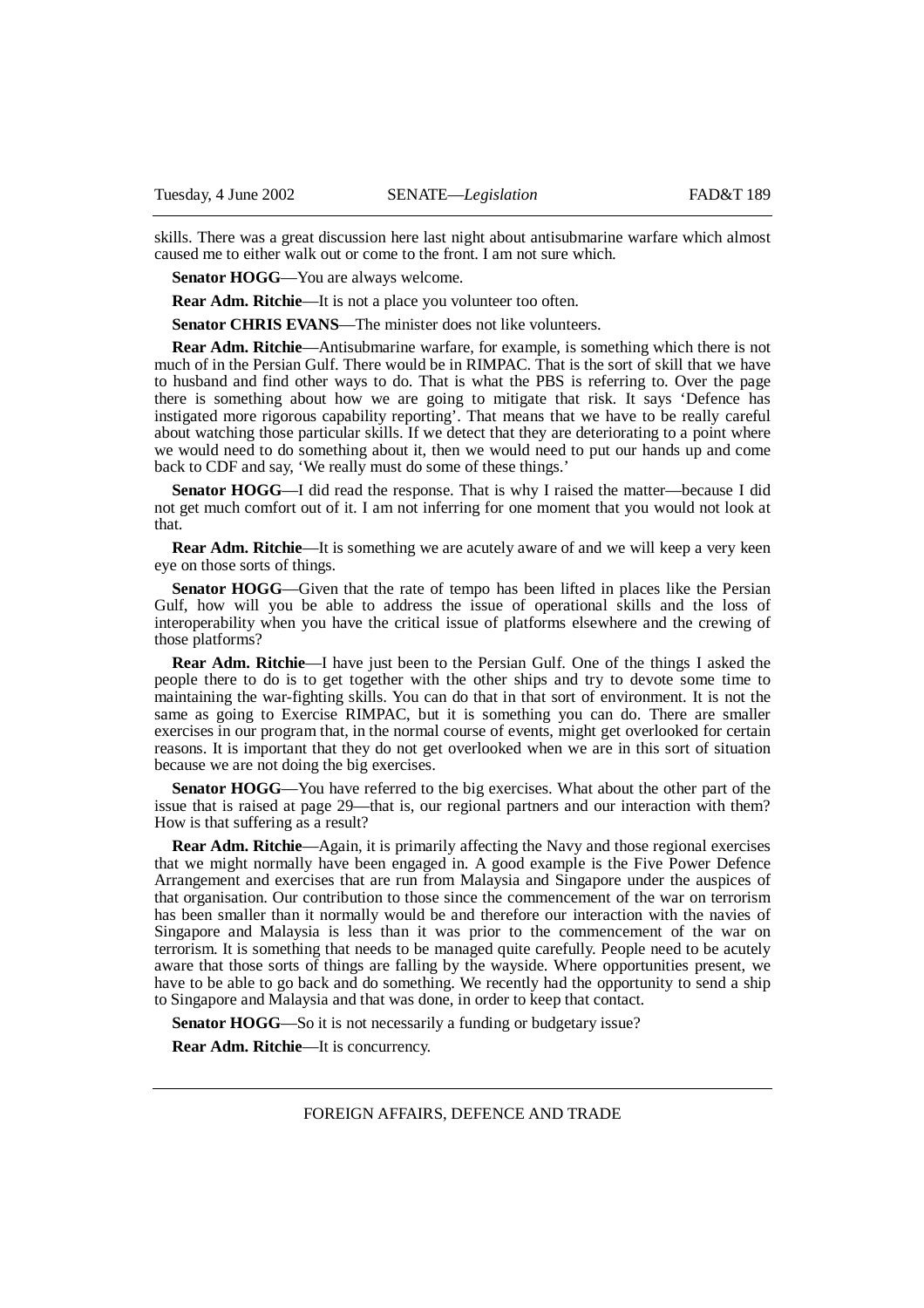**Senator HOGG**—I thought that was the case, but I thought it was worth pursuing. The other question I want to raise concerns not a large exercise that you are involved in but one that has appeared over a period of time—Operation Coracle, which was the de-mining program in Mozambique. It has always been subject to review. It has been there since 1994. It was in last year's PBS and last year's annual report, always under review. I am just wondering what happened. Has the de-mining finished?

**Rear Adm. Ritchie—It** was finally reviewed, and the government decided to withdraw from that operation. It is finished.

**Senator HOGG—Does that mean that the de-mining has finished?** 

**Rear Adm. Ritchie**—No, it means that Australian participation in that operation has finished.

**Senator HOGG—What was the cost of our role in that particular operation each year?** It could not have been a terribly significant cost.

**Rear Adm. Ritchie**—I would have to take that on notice. I have no idea at all.

**Senator HOGG—But it could not have been a terribly significant cost.** 

**Rear Adm. Ritchie**—A handful of people were there over all those years and they rotated in and out, so it would not have been a significant cost. We can provide that on notice.

**Senator HOGG**—If the de-mining has not finished, was there a reason for ceasing the operation? Were personnel placed elsewhere, or was it just a government decision?

**Rear Adm. Ritchie**—Again, I really cannot answer the question off the top of my head, but I think it was deemed that the effectiveness of the operation and our particular contribution to it had come to an end.

**Senator HOGG—Could you take that on notice for me and seek a reason for this?** 

**Rear Adm. Ritchie**—Certainly.

**Senator HOGG**—Because I think that is a worthwhile sort of operation to be involved in.

**Senator WEST**—Just on how you came to a decision to withdraw: what is the level of the incidence of mines still in Mozambique? My understanding is that it is still pretty high. Just how much reduction did take place with our assistance? Who is left there to continue this demining?

**Rear Adm. Ritchie—All of those points can be covered in the answer to Senator Hogg's** question, but I do not have them off the top of my head.

**Senator WEST**—I am interested to know because, having been there, it is still an issue. How well were the Mozambique defence people trained up so that they could continue this role, or were they not trained up at all so that they are still dependent upon international assistance to complete the clearing? What is the time frame in which the United Nations or whoever is responsible expects to have the bulk of the clearing completed?

**Rear Adm. Ritchie**—We will put together an answer on those questions.

**Senator BARTLETT**—I missed some of yesterday's evidence, having to go backwards and forwards between different committees, so if I ask questions that were raised yesterday just tell me to go read the *Hansard*. Was the issue of the new detention facility in south-east Queensland that is detailed in the PBS covered yesterday at all?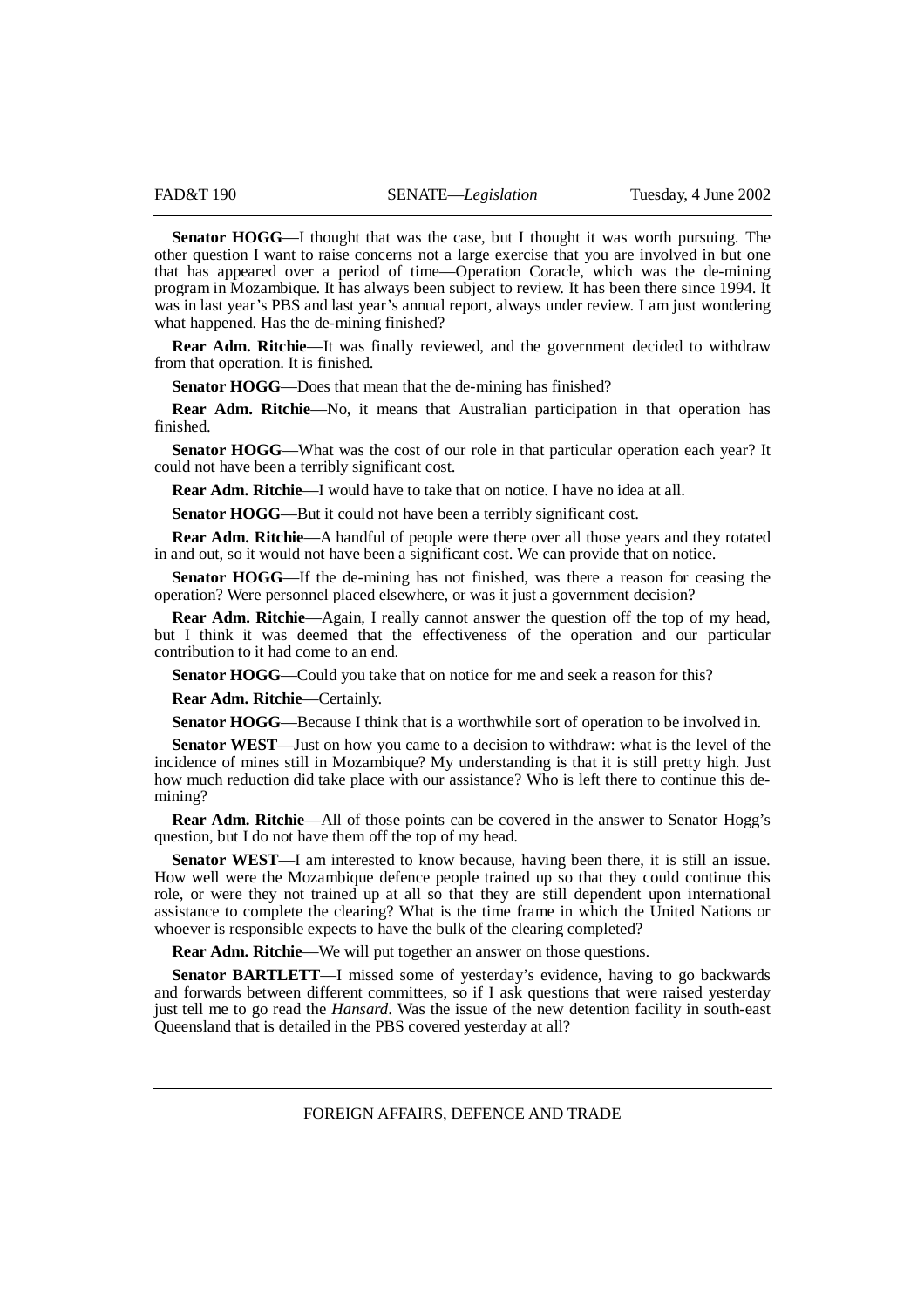## **Rear Adm. Ritchie**—No.

**Senator HOGG**—I raised that yesterday, but it was more in terms of the asset sale and the line in the budget that said 'not for publication'. Yes, I did raise it.

## **Senator BARTLETT**—The PBS says:

 A final decision on the location will be taken following the completion of community consultation processes.

But it also says you have selected 22 hectares of land at Pinkenba in Brisbane. Does that mean that that is where it is going to go? You say the final decision is still to be taken.

**Dr Hawke**—I think that is more a matter for Immigration than for us, but when we come to the corporate part of the program we would be happy to tell you what we know about that.

**Senator CHRIS EVANS**—Some of the evidence yesterday was that the decision lay with the minister for immigration, Mr Ruddock, and they had not advised.

**Senator BARTLETT**—I did ask some questions of Immigration last week, but I wanted it from your angle as well. The additional funding for increased coastal surveillance is \$22 million-odd this year on top of around \$19 million last year. Would the activities of Operation Relex come under that pool of money?

### **Rear Adm. Ritchie**—Yes, they would.

**Senator BARTLETT**—Can that amount be broken down any further as to where it goes in the additional deployment? Is it all for Navy and the air surveillance in the north-west, or is it for other activities as well?

**Rear Adm. Ritchie**—We will defer to Mr Roach.

**Mr Roach**—Yes, that money is for Operation Relex and Operation Gaberdine; we consider the two together. I can give you a basic breakdown, and if you would like something more than that we may be able to do that. Essentially, there is money for Air Force for additional effort to do with the surveillance flights. There is money associated with particular bits of equipment for Navy ships to permit them to undertake these sorts of operations, which are out of their normal ship role. There are some costs associated with the personnel executive to do with health and casualty treatment.

**Senator BARTLETT**—The amounts are only for the upcoming financial year. How does that impact on long-term planning when you do not have any idea of how much money will be made available beyond the next 12 months? Is there an assumption that that range of activities may be discontinued in 12 months time?

**Mr Roach**—Current planning and funding assumes the operation will go in the 2002-03 financial year, and it will be reviewed in terms of any requirement after that.

**Senator CHRIS EVANS**—So that makes it up to the last whole financial year for these operations?

# **Mr Roach**—Correct.

**Senator BARTLETT**—There are extra resources being provided, which is obviously handy. This might be a question more for the Navy outputs, except that we do not seem to be getting to them, so I thought I would ask it now: has the use of Navy resources in this type of activity meant that you need to reshape your planning for the activities of Navy as a whole, having to have vessels dedicated to surveillance.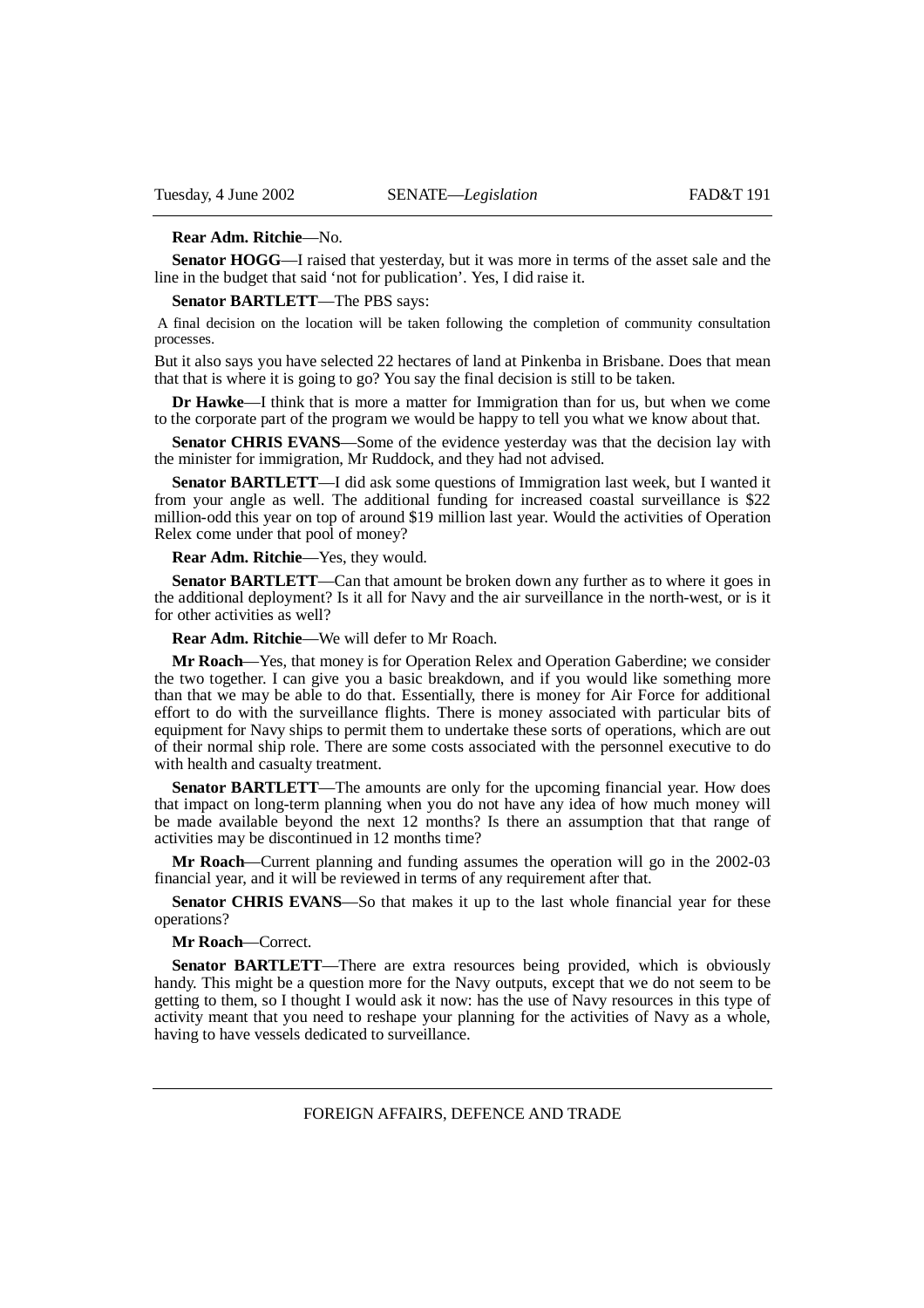**Rear Adm. Ritchie—The answer to that has already been covered in reply to the question** Senator Hogg asked about exercises and those sorts of things; it is a matter of concurrence. It is a matter of you have to do this and you have to do Operation Slipper, and you have to balance enough exercises in there to make sure that you do not lose effectiveness as a naval force. The Navy is quite capable, within the constraints I spoke of earlier, of doing that, and it is doing that.

**Senator BARTLETT**—If you were not doing Relex, what else would you be doing?

**Rear Adm. Ritchie—You** would be doing other exercises. You would be doing regional visits into South-East Asia. You would be spending more time at home with mum and the kids.

**Senator CHRIS EVANS—While** we are on Relex, I would like to follow up a couple of questions that Senator Bartlett asked. Mr Roach, on notice, can we get a breakdown of those figures you were providing on the \$20 million?

**Mr Roach**—Yes, I think so.

**Senator CHRIS EVANS—Why is it now Relex II? Is it the sequel?** 

**Rear Adm. Ritchie**—Because Relex I, which had a certain classification to it, was declassified for the purposes of the Senate inquiry.

Senator CHRIS EVANS-I am sorry; I do not understand that, Admiral Ritchie.

**Rear Adm. Ritchie**—Operation Relex I had a security classification put on it. A lot of the information contained in that compartment was declassified in order to make it available to the Senate inquiry; therefore, the rules and things that pertained to Relex I no longer apply because we have changed them. So it is now Relex II.

Senator WEST—So there is a lot of classified stuff again but back in Relex II?

**Rear Adm. Ritchie**—That is a fair summation.

**Senator CHRIS EVANS**—You are telling me that Relex II has the same security classification—

**Rear Adm. Ritchie**—Exactly the same concept of operations and security classification. It is just that we made a lot of stuff available that we somehow had to separate from current operations.

Senator CHRIS EVANS—In my view, the sequel is never as good as the original, Admiral Ritchie, but we will see.

**Rear Adm. Ritchie—We can hope that that is the case.** 

**Senator CHRIS EVANS—Relex II is effective from 14 March?** 

**Rear Adm. Ritchie—I** believe it is around that time. But it does not signify any significant difference in what we are doing.

**Senator CHRIS EVANS—I** get the point. What resources are currently deployed on this operation?

**Rear Adm. Ritchie**—For Relex? The Air Force rotates two P3s through Darwin and they fly into the area of operations. There is one frigate on task, one amphibious ship, one survey ship that is configured for operations, three RAN patrol boats, and three Army transit security elements. They are groups of 52 people who are used not in the initial boarding of a vessel but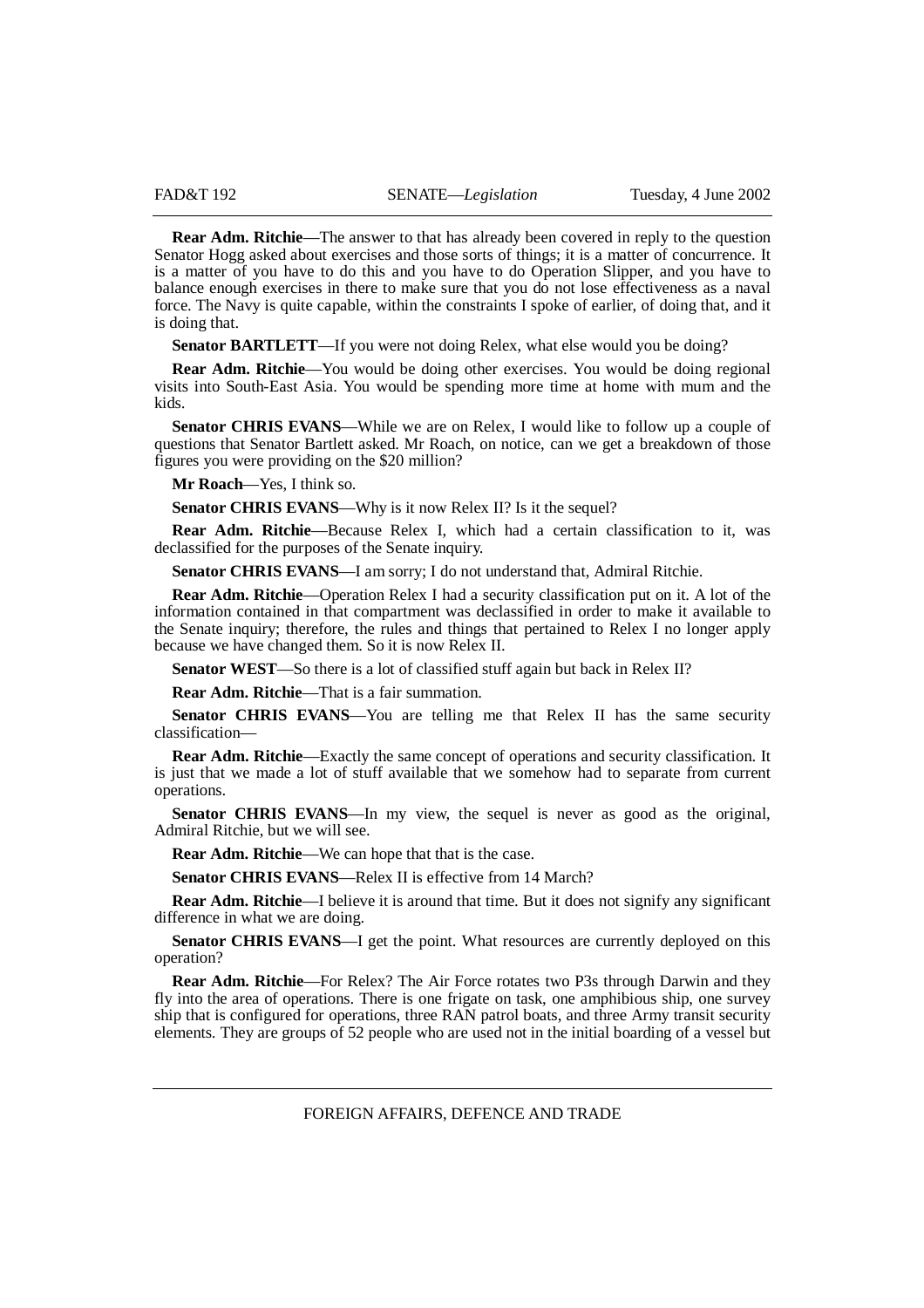in the securing of the vessel as it transits to wherever it is taken. The Australian Customs Service provides a Coastwatch aerial surveillance effort and three Australian Customs vessels that work in support of Operation Relex.

**Senator CHRIS EVANS**—So it is still maintaining a fairly high level of operational activity, then?

**Rear Adm. Ritchie**—Our tempo of operations remains exactly as it was.

**Senator CHRIS EVANS—Which regiment are the three Army transit security elements** no doubt they will be referred to as TSEs within weeks, and I like to understand these acronyms—drawn from?

**Rear Adm. Ritchie**—They have been drawn mostly from Army units in the north, but increasingly they will be drawn from other Army units around the country. We might even get to the point where we draw one from the RAAF Airfield Defence Organisation.

**Senator CHRIS EVANS—Are they permanent units now?** 

**Rear Adm. Ritchie**—No. It is a rotational duty. People are selected and then trained for about 12 days, and then they do three months. I could be corrected on the time, but it is that sort of thing.

**Senator CHRIS EVANS—And then they go back to their own unit. So you are in running** three, with a strength of 52 in each of them?

**Rear Adm. Ritchie**—Yes. There are two at sea and one on stand-by in Darwin.

**Senator CHRIS EVANS—They are at sea on the patrol boats?** 

**Rear Adm. Ritchie**—No, they are at sea on the frigate and the survey ship.

**Senator CHRIS EVANS**—You had two survey ships out before, didn't you? Has one of them returned survey work?

**Rear Adm. Ritchie**—No. There are two survey ships of the particular class we are talking about, and those ships have since about last Christmas been rotating through this particular duty; and so there is only one on the task at any one time.

**Senator CHRIS EVANS—Has the other gone back to survey work?** 

**Rear Adm. Ritchie**—The other has not yet gone back to survey work. It would be preparing for, or resting from, its tour of duty.

**Senator CHRIS EVANS**—Is it likely to return to survey work or has the survey work been postponed?

**Rear Adm. Ritchie—It** is a matter for the Navy to decide how they are going to contribute to this, but it would be fair to say that we would like to get one back to survey work, yes.

**Senator CHRIS EVANS**—But if you have got one at sea all the time on this operation, you are unlikely to get the other one back—

**Rear Adm. Ritchie**—Currently there are one or two—

Senator CHRIS EVANS—with rotation, repairs and so on. How long have the survey ships been on this task?

**Rear Adm. Ritchie**—Since Christmas, I think. I could stand corrected, and I could tell you that on notice.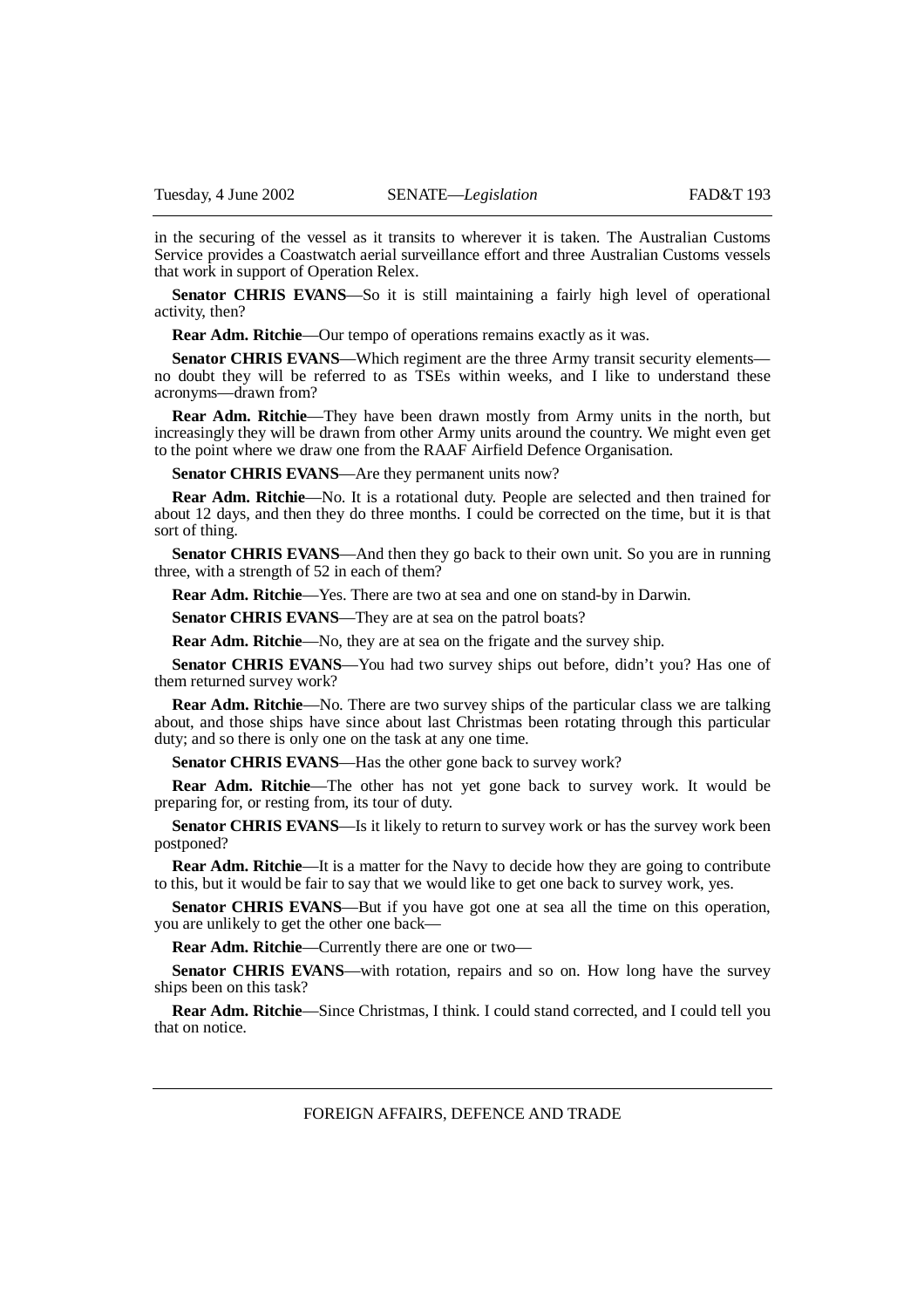**Senator CHRIS EVANS**—Thanks for that. You say that you have done some alterations to the configuration of the ship, to make it more suitable for this work.

**Rear Adm. Ritchie**—Yes. The sorts of things that are meant by that, particularly in the case of the survey vessels, is that they needed to have fitted the sort of boat that could be used for boarding operations. These are rigid, inflatable boats and they needed different launching arrangements to be able to do that. So those changes were made. I have something here which might give you the answer as to when they were employed—but it does not. I will get back to you on that.

**Senator HOGG**—Was the tempo of this operation run down over the cyclone season in the north?

**Rear Adm. Ritchie—No**, it was not. There is a lot of mythology about the cyclone season; a lot of it has appeared in the press. If there are two routes in this operation and one is down in the western edge of the AOs down through Christmas Island and the other is in the eastern edge down through Ashmore, historically the pattern in Ashmore has never changed in the cyclone season. In fact, in some years it has gone up. The reason for that is that it does change in the western side and so people are less likely to come out of the Sunda Strait, out of the western end of Java and Sumatra and down into the open Indian Ocean in the cyclone season and, therefore, it has all tended to move across to the eastern part of the area. So there was no change in the tempo of the assets committed to the operation. We may have changed the way in which we employed the assets inside that AO in order to cope with the expected difference in the way that people arrived, but traditionally—not this year of course, but traditionally people continue to arrive during the cyclone season.

**Senator CHRIS EVANS**—What allowances are being paid to personnel involved in Relex II?

**Rear Adm. Ritchie**—There are no allowances other than those that are normally paid to seagoing personnel in non-warlike operations. There is no specific allowance struck for Relex  $\mathbf{I}$ 

**Senator CHRIS EVANS—Are the Army getting a seagoing allowance as well?** 

**Rear Adm. Ritchie**—They are probably getting some sort of allowance for the benefit of being able to live on one of Her Majesty's Australian ships, yes. It used to be called hardlying allowance; I am not sure what it is called anymore.

**Dr Hawke**—I understand that they do get an allowance.

**Senator CHRIS EVANS**—Can somebody tell me what that is?

**Rear Adm. Ritchie**—Rear Admiral Russ Shalders may be able to help us on this.

**Senator CHRIS EVANS**—He is not looking all that confident.

**Rear Adm. Ritchie**—It is something called hard-lying allowance, and that is for the living conditions which are not the norm. I could not tell you what the rate is, but again we can find that out.

**Senator CHRIS EVANS—If** you would not mind taking that on notice, I would appreciate that. So the sailors themselves are not in receipt of any warlike or other type of zonal allowance?

**Rear Adm. Ritchie**—No.

FOREIGN AFFAIRS, DEFENCE AND TRADE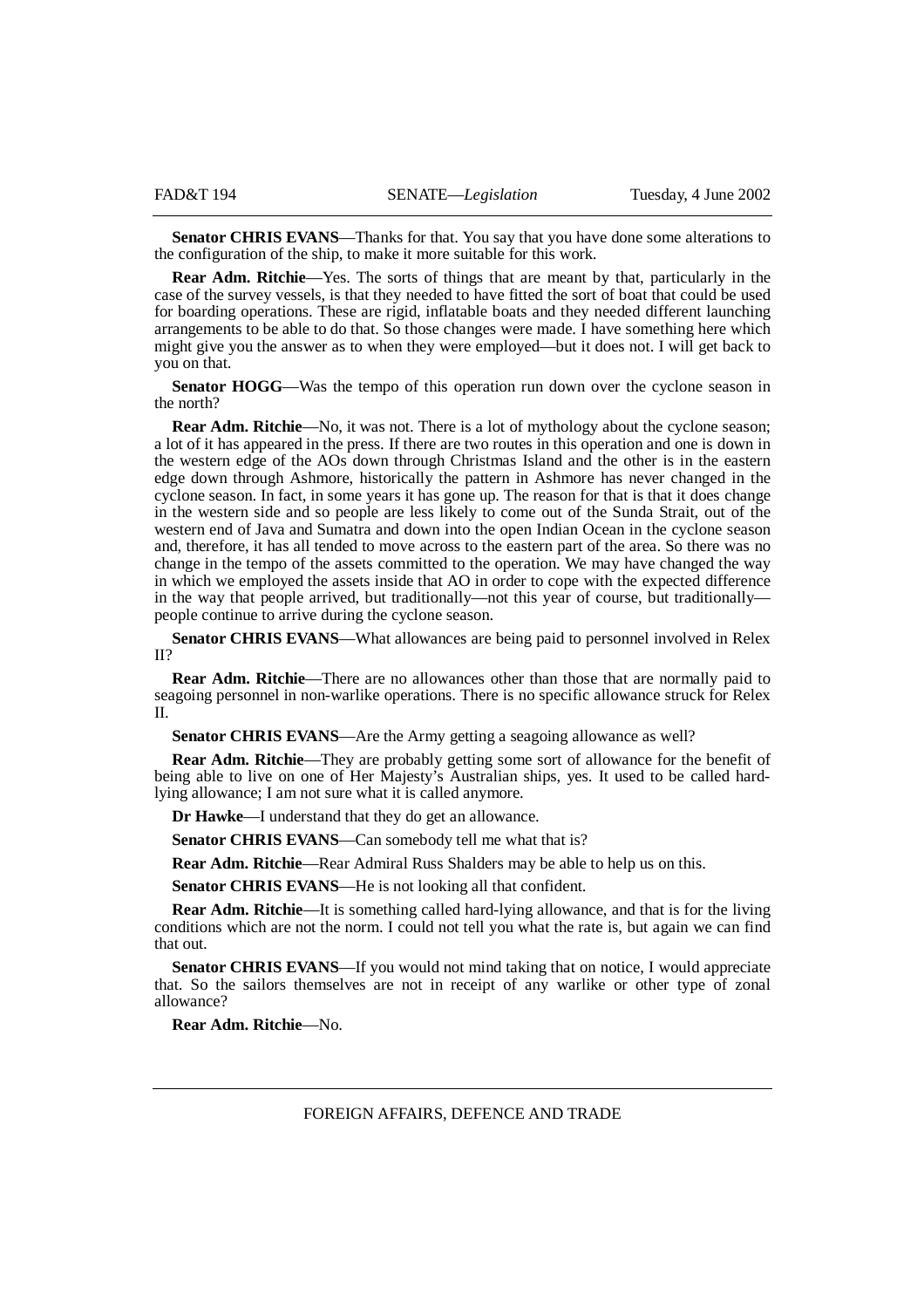**Senator CHRIS EVANS**—I gather there was a proposition that they get an allowance. Did that not proceed?

**Rear Adm. Ritchie—Clearly the sailors who are employed there would like to have an** allowance, but that proposition has not succeeded in gaining any credibility and, indeed, it is not allowed for under the current regulations.

**Senator CHRIS EVANS—It is not allowed for?** 

**Rear Adm. Ritchie**—Because the service is neither warlike nor operational but nonwarlike.

**Senator CHRIS EVANS**—I am glad that Senator Hill has returned to the room. I read a press report that Senator Hill was to take a proposition to cabinet to include the payment of allowances for those involved in Relex. You say that you have received some sort of legal advice that it is outside the guidelines.

**Rear Adm. Ritchie**—I am not saying that I have particular legal advice; I am saying that it is outside the guidelines. I am not sure what Senator Hill has.

**Senator CHRIS EVANS—We** were discussing the question of whether allowances were paid in Relex at all, Minister.

**Senator Hill**—There is a definitional issue here as to whether forces deployed on various missions are being treated equitably in terms of allowances. I stressed at the time that I was not quarrelling about those who were receiving allowances associated with warlike conditions. But I made specific mention of certain other missions which I believed, either because of the dangers involved in them or because of particularly difficult or unpleasant work, were not being adequately encompassed within the existing definitions, and a process of investigation has been instituted. Coincidentally, it started within Defence before I had made those comments, I was pleased in a way to learn. That process is being progressed at the moment through development of a discussion paper and there will be a wide input into it. Out of that will be consideration as to whether the various definitions associated with allowance should be modified.

**Senator CHRIS EVANS**—Is that discussion process going to be a public process in the sense of the various interest groups in defence areas being involved or are you talking about just inside the department?

**Senator Hill**—I am talking about inside the defence community, which in effect is a public process.

**Senator CHRIS EVANS**—So the various defence organisations will be involved in that discussion?

**Senator Hill**—Yes. Like all these things, it is not straightforward and would benefit from input from all of those who have particular experience or an interest in the subject.

**Senator CHRIS EVANS**—I have certainly run into two views: a very strong view about payment of allowances and, from others, a very strong view that no allowances should ever be paid, on the basis that that is what they are trained and employed to do and it ought to be recognised as part of the salary package more generally. Obviously, they are two quite conflicting views. I share a similar view to you, Senator Hill. The issues of Relex and a few other anomalies that seem to be around the place have been raised with me on a number of occasions, and there does not necessarily seem to be a sustainable logic about some of the decisions. So I take it that the whole thing is under review?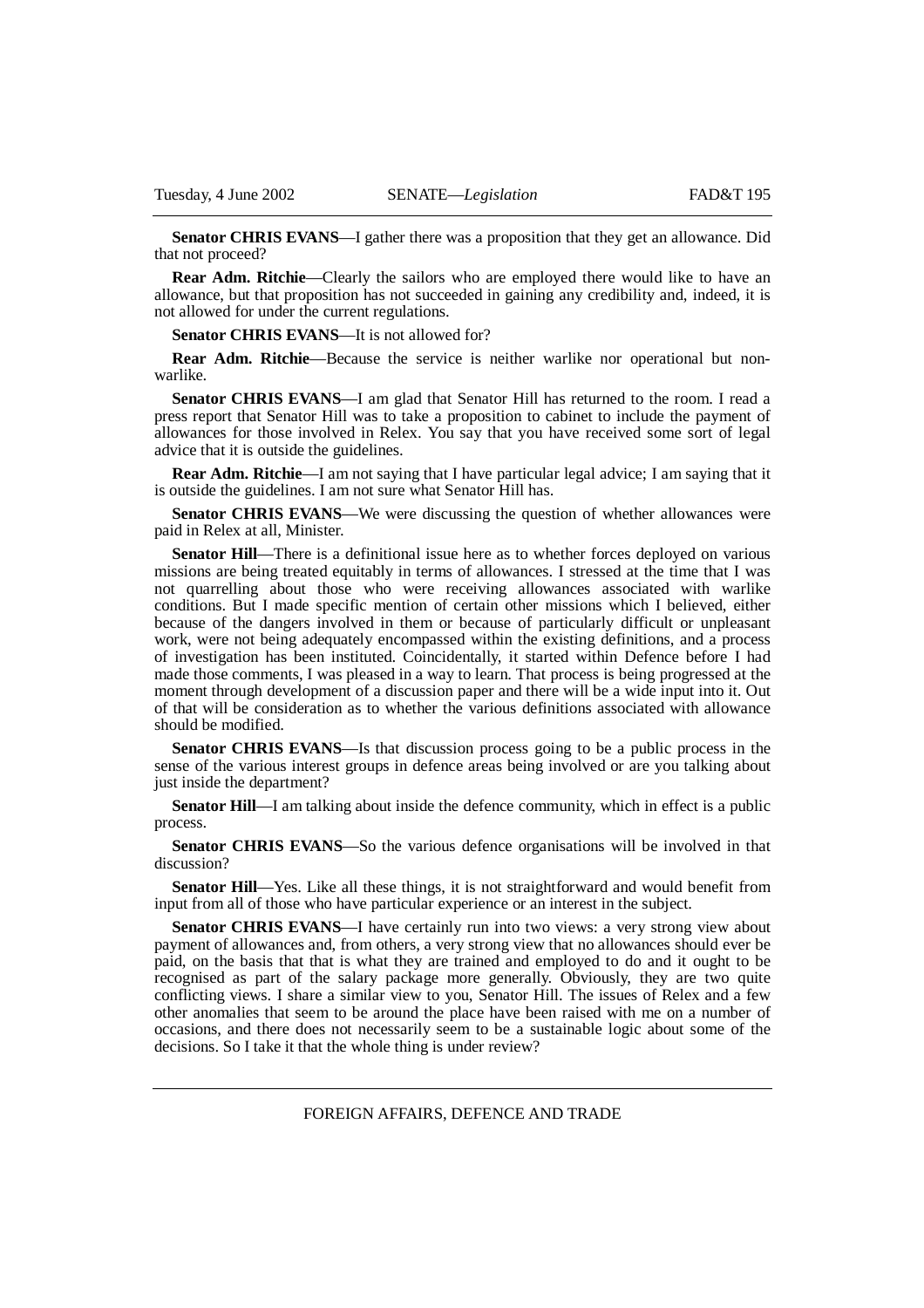**Senator Hill—Obviously** the categories were determined before various missions. Thereafter there is an effort to fit the mission within the categories, and you find that the categories are not necessarily well defined in terms of our new and emerging experiences.

Senator CHRIS EVANS-Is that true of Afghanistan? It was a cabinet decision, wasn't it, on the Afghanistan allowance?

**Senator Hill—The allowances that get paid is a separate process again. They are two** different processes. One is determining the various categories and the other is determining the allowance that will apply to any particular mission within a category. As I understand it, Afghanistan is warlike conditions, but the allowance that is going to be paid is not necessarily the same for all warlike conditions; it is determined according to the particular operation.

**Senator CHRIS EVANS**—So you could be at two different wars, as it were, but be paid a different rate?

**Senator Hill**—That is as I understand it.

**Senator CHRIS EVANS—How is the rate struck on each occasion—by cabinet decision?** 

**Senator Hill**—The process has been a recommendation to the minister responsible for personnel issues. I cannot remember whether it is done by regulation. I think it is set by the government through the minister who has the responsibility for that task.

**Senator CHRIS EVANS**—So Defence recommends that service in Afghanistan, for instance, will be category 1 but the minister then has to make a determination at what rate that is paid? Is there a band or is it just arbitrary? I do not mean 'arbitrary' in a critical sense.

**Senator Hill**—I do not think there is a band, but it is basically taken from previous experience. Defence may recommend that service in Afghanistan is so arduous or so dangerous that there should be a higher figure than might have applied to a previous conflict. It is a decision taken by government.

Senator CHRIS EVANS—One of the issues in Relex is the fact that that it does not meet the definitional requirements of a form of warlike service. Is that fair?

**Rear Adm. Ritchie**—That is exactly the point.

**Senator CHRIS EVANS—What is below warlike service?** 

**Senator Hill—There is a non-warlike condition. There is a series.** 

**Rear Adm. Ritchie**—There are two types of operational service. One is warlike and one is non-warlike.

**Senator Hill**—I think there are more than two actually; there are a few of them. So out of this process there may be definitional change, but there also might be a look at the second stream, whether it can be fixed through the allowances. In other words, non-warlike in Bougainville might be, in terms of the remuneration, treated differently, more akin to what is being paid under a separate determination for warlike. It seems to me there are a number of ways to approach the matter. All I have said is that it should be approached because I think there are anomalies that need to be addressed, and that examination is now taking place.

**Senator Hill—Air Marshall Houston, were you wanting to help us?** 

**Air Marshal Houston**—Just to confirm that there are three categories: there is warlike, non-warlike, and if you do not meet either of those categories it is peacetime. You can get the situation, as we have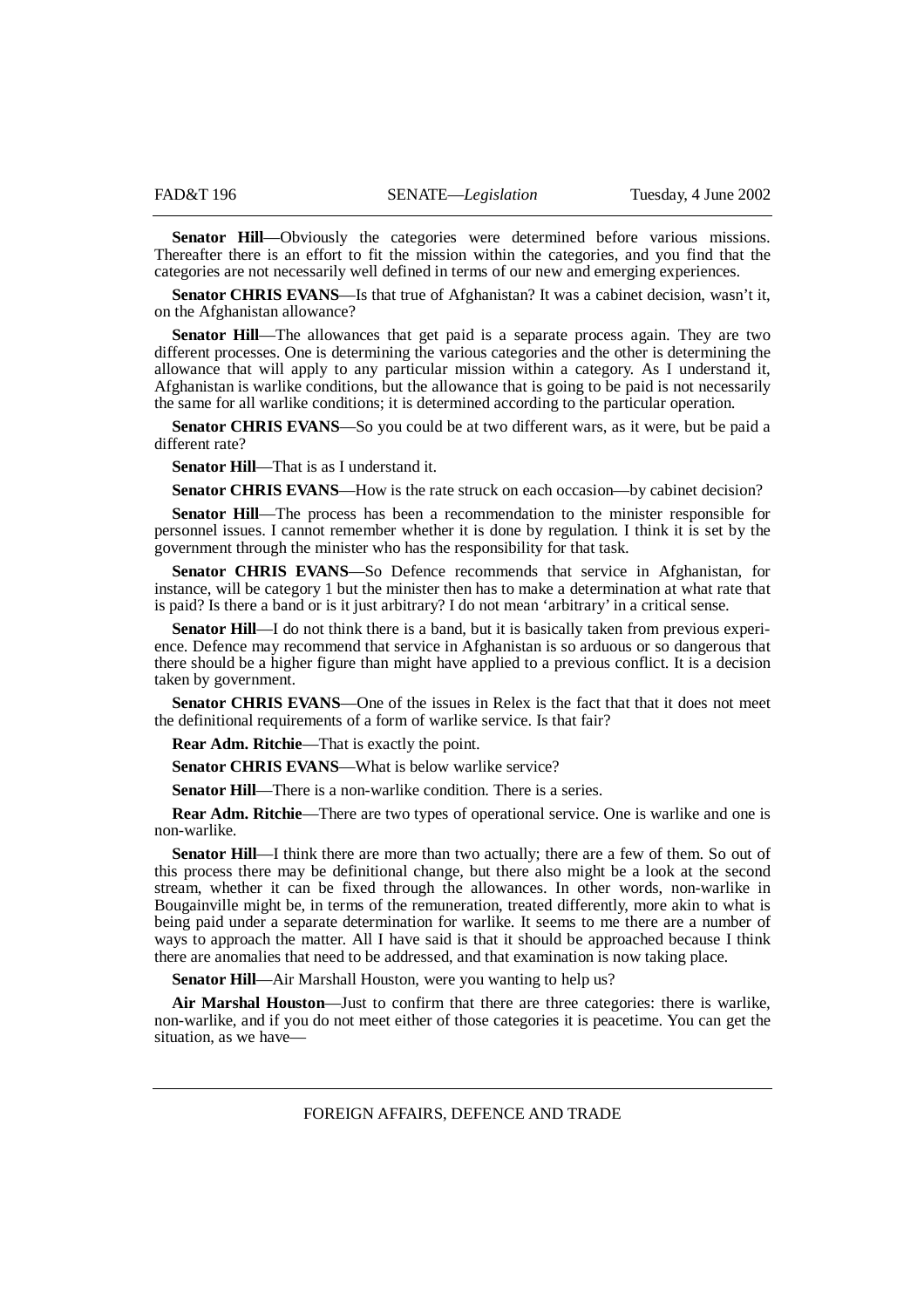Senator CHRIS EVANS—Non-warlike is not peacetime, is it?

**Air Marshal Houston**—Non-warlike is not peacetime. I have not got the exact—

**Senator CHRIS EVANS—It** is like a gradient between the two, is it?

**Air Marshal Houston**—It is hazardous service, but it is not war-fighting conditions.

**Senator HOGG—Is** it more peacekeeping?

**Air Marshal Houston**—No. It depends. For example, in Timor we have three categories. There are people who are up on the border under warlike conditions and there are people who are on specific tasks, government assistance tasks, who are on peacetime conditions. So it all depends on the task that you are doing. It is not related to the area; it is related to the tasks that you are performing. At the moment, the only people on warlike conditions are in Afghanistan, in the war on terror, and in Timor on the border. And anybody who is in the peacekeeping game, like Bougainville, is on non-warlike. But there are other people who are providing assistance to governments, like the government of East Timor, who would be on peacetime conditions because of the tasks that they are performing.

**Rear Adm. Ritchie**—The other point is that those definitions decide on what term of recognition people qualify for—either the Australian Active Service Medal or the Australian Service Medal—and therefore the differences in veterans' entitlements and things that go on for the rest of your life. So it is not something I think you approach lightly.

**Senator CHRIS EVANS**—No. I make the point I have had a range of approaches about these issues which I thought were serious and did seem to throw up some anomalies. I have had a number of members of the House of Representatives speak to me about it as well who have constituents who have raised Bougainville, for one. Obviously with any system like that there is going to be a range of anomalies. So basically is it fair to say the whole thing is under review, Minister? Is that a reasonable summation?

**Senator Hill**—Yes.

**Senator CHRIS EVANS**—Is there a time frame for that?

**Senator Hill—No**, but we are wanting to move it along, and the goal is to see whether the existing system can be improved.

**Senator CHRIS EVANS**—What is happening with the definition of operations in East Timor? I gather when the UN mandate was to change the allowances were to change. That has not happened, I gather. Can someone give me an update?

**Senator Hill—There is a new mandate. The basis of the mandate is still chapter 7—that** has not changed. It is designed to operate for two years, but within the existing rules of engagement for one year. We have not at the moment changed the conditions that apply to our forces and we review it from time to time.

**Senator CHRIS EVANS**—Will that change come when there is a change in the rules of engagement or a change in the UN mandate?

**Senator Hill**—The UN mandate is taken into account in the decision that we make on whether war-like conditions pertain.

**Senator CHRIS EVANS**—You have made a decision to continue the payment of the warlike allowance since independence?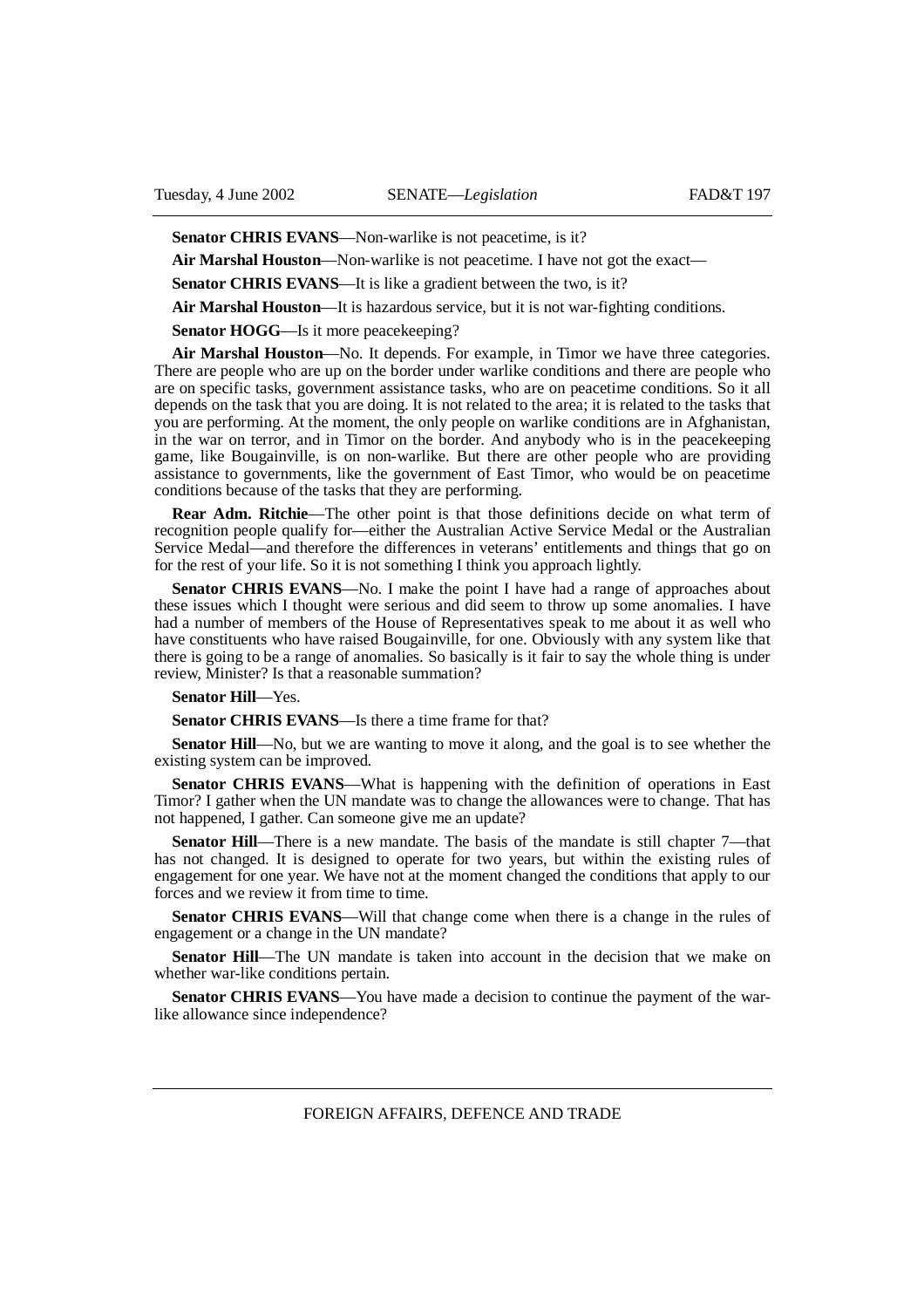**Senator Hill**—We have on an interim basis. We have not yet considered the full consequences of the new mandate and the like. We will do that in the next few months. It is fair to say that the UN is obviously of the belief that, notwithstanding independence, robust powers for the peacekeeping force are still wise. That gives us some guidance, but we will take into account the advice from Defence also as to how they assess current conditions.

**Senator CHRIS EVANS**—From what I saw of our operations on the border, they are still working in very trying conditions. It certainly does not look like just a peacekeeping role in the sense of how they live and what they do. Those rules of engagement have not changed?

**Senator Hill**—There is no argument about trying conditions. That is not really the question, because you could still have trying conditions that do not attach the level of threat that you would normally associate with war-like conditions.

**Senator CHRIS EVANS**—I can see that. Effectively, our rules of engagement in Timor have not changed since the declaration of independence. I was up there before. Those rules of engagement and the way they are operating have been maintained, have they?

**Senator Hill**—Yes. Our rules of engagement are unlikely to change because the new mandate has been maintained pretty much in the same terms as the old one.

Senator CHRIS EVANS—That was contrary to expectations, wasn't it?

**Senator Hill—Yes**, most thought that with independence the UN would be looking for the force to assume more of a traditional peacekeeping role rather than a peace enforcement role.

**Senator WEST—Are they looking at an exit date?** 

**Senator Hill**—Most people are hoping that the UN military presence will be concluded in this two-year period. Basically, it will be phased down over the course of the next two years. It is already being reduced. The UN force is coming down from about 6,500 to about 5,000 and the plan is for a steady reduction over the course of the next two years. If that could be achieved, it would be a very orderly way for the United Nations, at least in the peacekeeping role, to disengage. In relation to us, we will be reducing roughly in parallel with that UN guidance. As a rule of thumb, we are looking to the Australian force continuing at about onequarter of the total force. Sometimes it will be over that, but basically that is what we are seeking to achieve.

**Senator WEST**—Where are we now?

**Senator Hill—By** the end of this month we should be down to 1,250.

**Senator WEST—That is one-quarter of 5,000. So we have actually got to our one-quarter?** 

**Senator Hill—Yes, but with the next UN reduction we may turn out to be over the one**quarter simply because of our preferred force structure in terms of self-protection and the like.

**Senator CHRIS EVANS**—Is that argument about how we might configure our troops continuing? There was talk about a joint battalion. I gather there was some reluctance on our part to that.

**Senator Hill**—Discussions with the UN are continuing. We have made decisions to continue our four-company battalion. The UN is still urging that we reduce that, and we are continuing a constructive dialogue with them.

**Senator WEST—I** think I heard the Prime Minister announcing that we would be sending reserve units. Is that correct?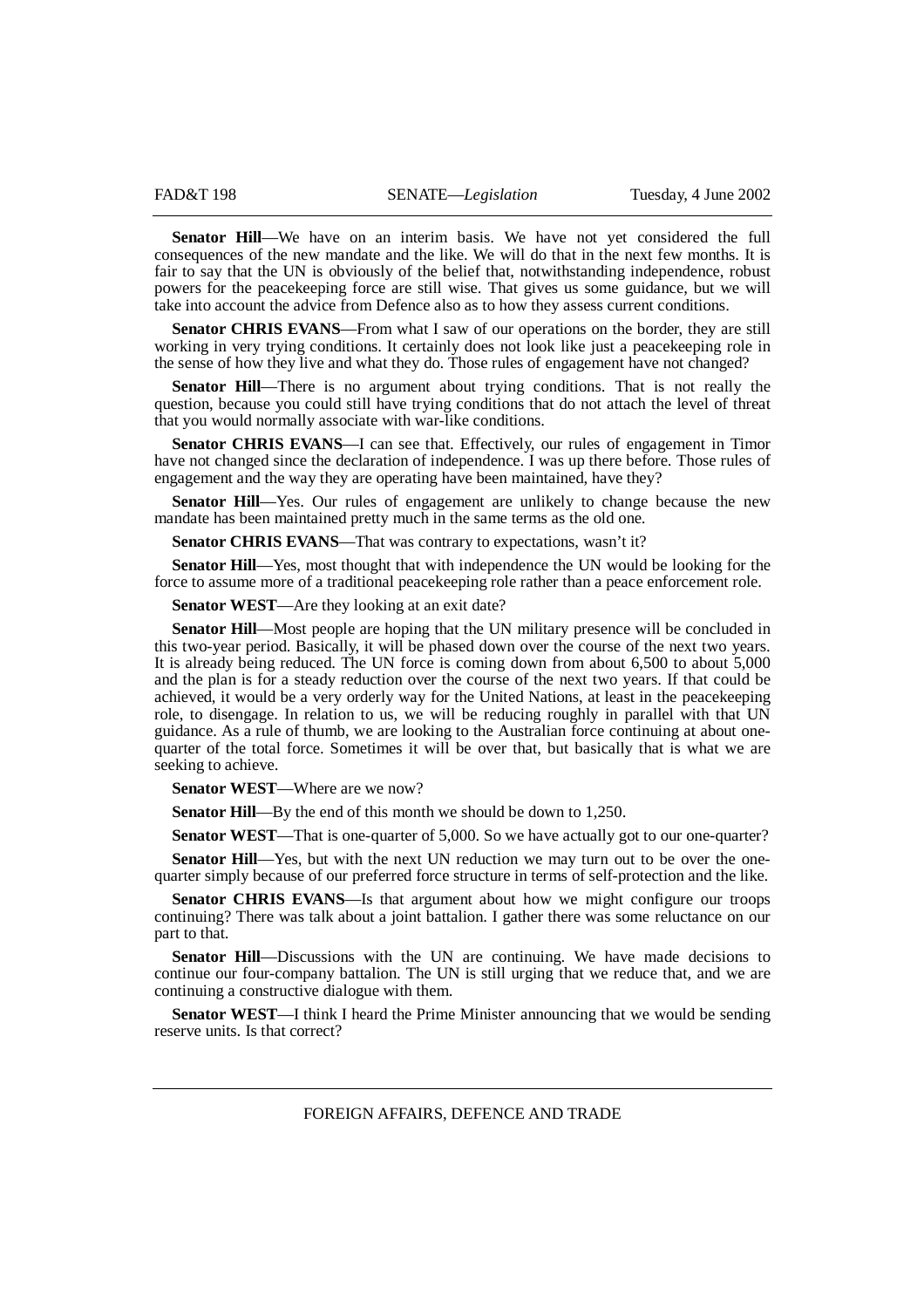**Senator Hill**—Yes, we have decided that the fourth company will be a reserve company. I think that is the first fully deployed reservist infantry company. They are very excited about that. I think it is a good thing for the reservists to be given an opportunity such as this. It is actually costing the government more, but we think there are considerable benefits flowing from that.

**Senator WEST**—Where are they likely to be deployed?

**Senator Hill—They will be in the October rotation. They are coming into training now.** 

**Senator WEST**—What is the cost of that training in terms of payments to employers and things like that?

**Senator Hill**—There are various programs. We can try to get you a breakdown. It will differ from employer to employer. There is no doubt that there are additional costs to the taxpayer and to employers through this decision, but we think it is a good one in the national interest. It is certainly very widely supported within the reservist community.

**Senator WEST—How many people will be in the reserve company that goes?** 

**Senator Hill**—About 120 to 130.

**Senator WEST**—I presume you are not going to be able to just walk up to one unit and say, 'Right, you are going.' How are you going about selecting these people?

**Rear Adm. Ritchie**—They are coming from a variety of units. I think it would be a better question for Army when General Cosgrove comes.

**Senator Hill—The difficulty is in the choice because a large number of reservists would** jump at this opportunity.

**Senator CHRIS EVANS—It** is also true to say that a large number of reservists have actually entered full-time service in the last couple of years and gone to East Timor.

**Senator Hill—There are a considerable number of reservists working as individuals** integrated within the force in East Timor. They have done an excellent job. They are not just in the specialisations that we naturally think of such as the medical area but across the force. As an outsider, the way they have integrated is very encouraging on both sides of the equation.

**Lt Gen. Mueller**—With regard to the comment the minister just made, it is perhaps salutary to remind ourselves that there have been some varying degrees of tension between permanent force and part-time force members since Federation. That would have applied from not long after Federation until the end of the Second World War—the militia—although many served commendably on active service in the south-west Pacific.

Those sorts of tensions probably arose from time to time during the era of the Citizen Military Forces. Part of the reason for that was that part-time forces have long been viewed as an expansion base for a much larger force, which we may need if there were a fairly significant threat to the integrity of our sovereignty. Clearly the white paper indicates that a major invasion of Australia is not a critical contingency. A major attack on Australia is a very remote contingency, and even minor attacks on Australia in the form of harassment and raids would only be credible in the event of a significant dispute between ourselves and a regional neighbour. No such dispute exists and one is not in prospect.

But the 2000 white paper changed the perspective as far as the deployment of the Reserve is concerned, in that its role now is to support the sorts of operations that the Australian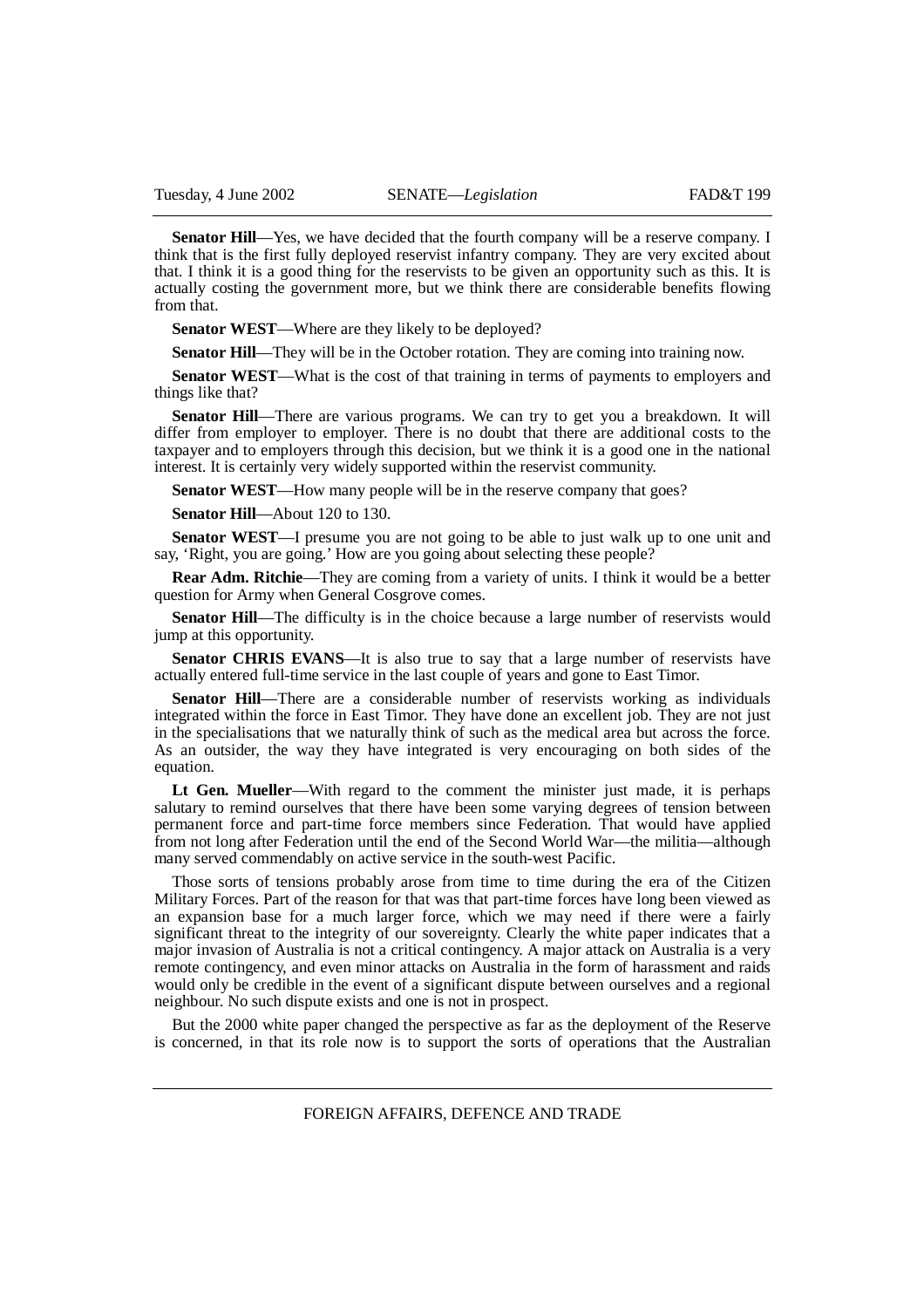Defence Force is increasingly involved in. Currently, we are involved in three major operations and about 11 minor operations. As the minister indicated, we have previously deployed substantial numbers of reservists, specialists and, of course, a significant number in units like the 6th Battalion of the Royal Australian Regiment in Timor. This has inevitably led to much tighter integration of the permanent and part-time forces. I think that, certainly for the first time in my 41½ years service, we can now generally view ourselves as a total force. The level of mutual respect between permanent force members and reservists is now very significant; in fact, when Major General Peter Abigail, the Land Commander, visited 6RAR in Timor he made the comment that it was not possible to distinguish between a permanent force infantryman and a reserve force infantryman. It has done a great deal for the status and esteem of the Reserve itself, and I would say that perhaps the bottom line is that there are young men and women in the Reserve who today wear the same ribbons as permanent force members.

**Mr Williamson**—On the question of the employer support payment, we have estimated that for each month of service it will cost just over \$100,000. So a yearly cost will be just over \$1.1 million to \$1.2 million in employer support payments.

**Senator CHRIS EVANS—That is the employer support payments for this company?** 

**Mr Williamson**—Yes, for this deployment.

**Senator CHRIS EVANS—And is that done on the basis of the people you have recruited,** or just on average costs?

**Mr Williamson**—We have taken an estimate of the number of people we think will deploy who will be subject to some form of employer support payment. So we are not suggesting that the whole company will be fully deployed and, therefore, employer support payments would flow to everyone. We think those who would be subject to some form of payment would number around 80.

**Senator CHRIS EVANS**—The others may have been students or unemployed?

**Mr Williamson**—The others could have been unemployed at the time or come straight in, yes—all sorts of things.

**CHAIR**—So you have taken the 80 and multiplied it by the formula for the average weekly earnings?

**Mr Williamson**—Yes.

**CHAIR**—And the period of the engagement is likely to be for how many months?

**Mr Williamson**—We have worked on running this through to May next year because we have not only the deployment but also at the other end the run-down when they come back when they go on leave and those sorts of things. So there is a training period, deployment period and post-deployment period cost.

**CHAIR**—Do you have any projected resettlement or ongoing costs that reflect the conditions that have applied to these Army Reserve soldiers since they have been on active duty?

**Mr Williamson**—I am not sure of your question.

**CHAIR**—I am asking in relation to an ongoing education commitment or the triggering of certain obligations that regular soldiers have that the Reserve do not normally qualify for.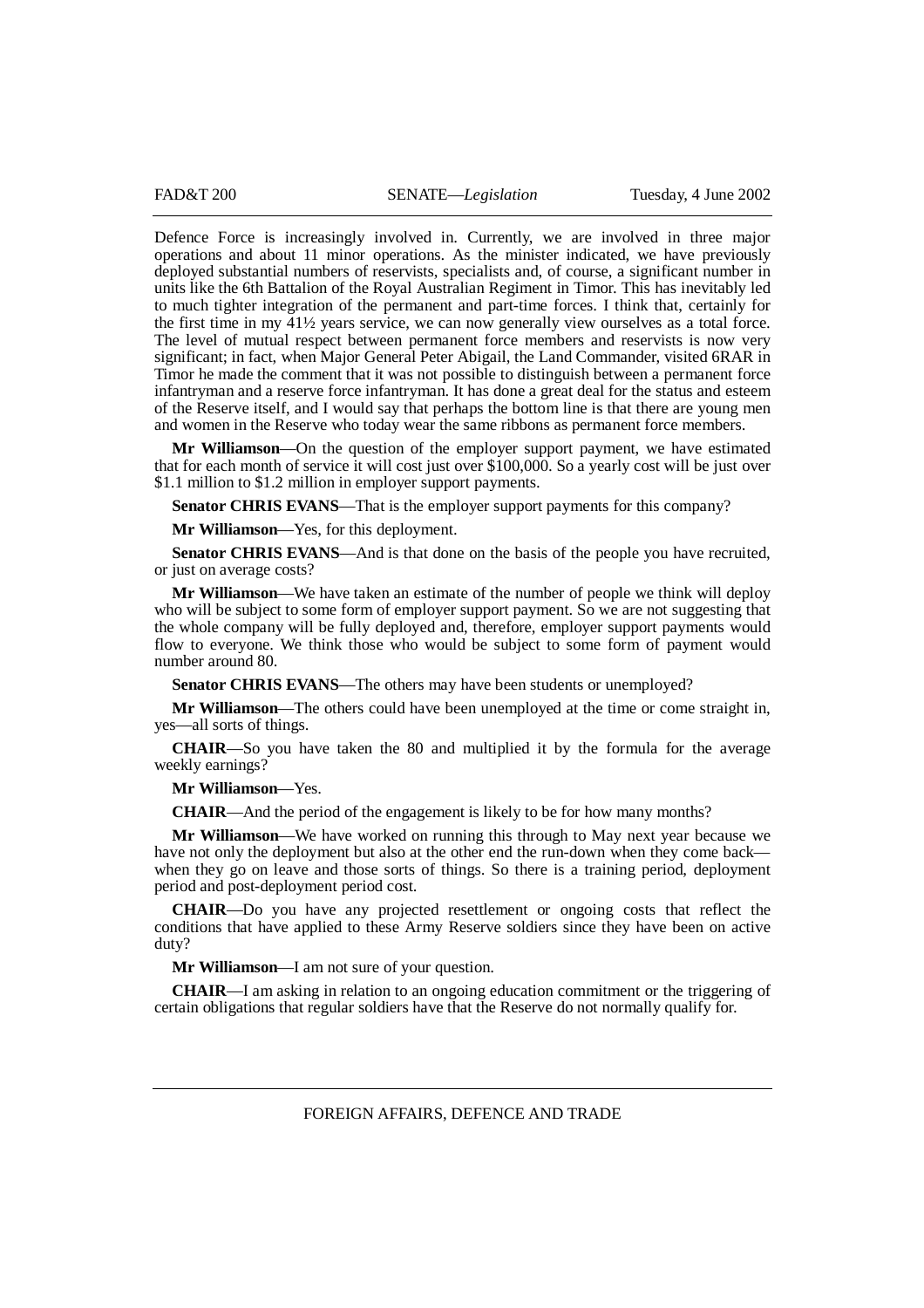**Mr Williamson**—While they are over there, they will be on full-time service; therefore, they would be subject to a range of conditions that are available to regular force personnel. As to the specifics of their resettlement, I do not have that information with me.

**CHAIR**—No ongoing benefits once they leave their full-time service?

**Mr Williamson**—Once they have resettled, no.

**Senator WEST—Will they be out of pocket in any way, shape or form? There have been** occasions before when we have sent reservists with regulars and the reservists have come out financially worse off because of the impact of superannuation and other payments, as well as the taxation issue.

**Mr Williamson**—I would not expect so, mainly because with superannuation, for example, once they come back the superannuation would then roll over, as superannuation does when you change employer. There should not be a detriment in that sense.

**Senator WEST**—I have not had a definitive commitment. Could somebody take that on notice?

**Senator Hill—I** do not know that you can get a totally definitive commitment, because every individual circumstance differs.

**Senator WEST**—But the salary, the conditions and the terms of their engagement now and on this deployment are such that they will be treated exactly the same as the regulars, the permanent force that is going?

**Senator Hill**—I do not know whether that is straightforward either. There are probably all sorts of costs and benefits in being a regular.

**Senator CHRIS EVANS**—I am sure it is not straightforward.

**Senator WEST**—That is why I am not getting an answer.

**Rear Adm. Shalders**—While serving in East Timor, they will accrue the same benefits as full-time soldiers. That will include war service leave. They will have access to the military compensation scheme in the same way that full-time members accrue those benefits.

**Senator WEST**—Will those soldiers who are sent to the border get the maximum allowances and become eligible for the DVA entitlements?

**Rear Adm. Shalders**—That is correct. They will be treated in exactly the same way as full-time members.

**Senator WEST**—So none of us should get any complaints from anybody saying, 'This is actually costing me money'?

**Senator Hill—What we should or should not get is in the realm of uncertainty.** 

Senator WEST—Not what they would have got from their private employer or their business but when they take into account what they get in reserve pay as opposed to permanent pay.

**Rear Adm. Shalders**—They will be paid at full-time rates whilst serving. They will also receive the \$125 a day East Timor peace enforcement allowance. They will be treated exactly the same way as full-time members.

**Senator WEST**—I had complaints from some people in Bougainville, who went up as reservists, that they were getting different rates at some stage. I do not want that to be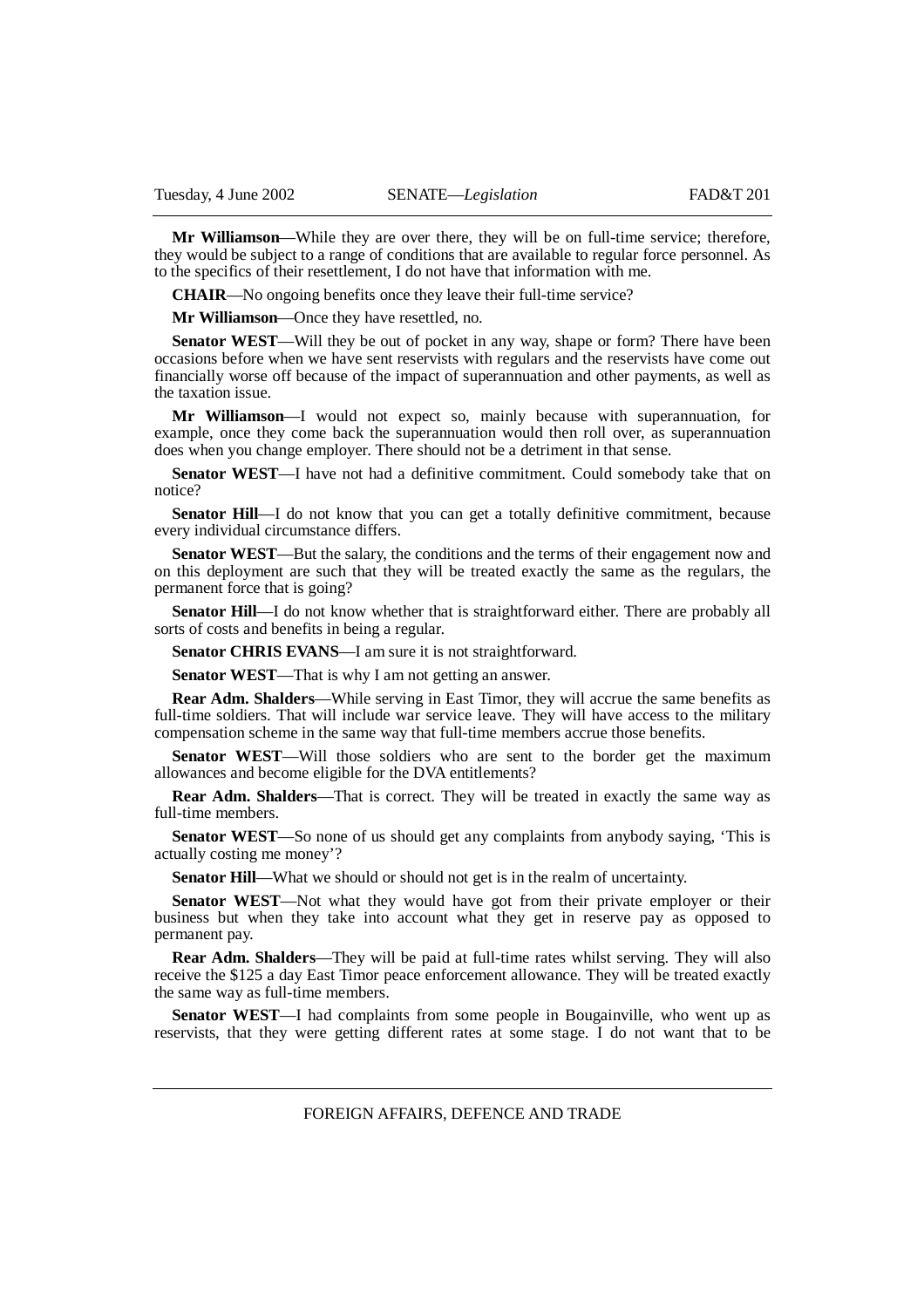happening. It was resolved, but I want to make sure that it does not happen here. You assure me it is not.

**Senator CHRIS EVANS**—Minister, I presume Defence would have thought of this, but as this is the first time we have done this for a while it would be very useful to have at the end of the process a summary report of the experience and some idea of the debrief of the experiences of the reservists involved. I am interested in a report on how it went, what the problems were, what the reservists' experiences were, what issues Defence took from it and what issues the reservists took from it. General Meuller made a very useful contribution about the importance of the change in the approach. It would be useful if, at the end of the process, we had a proper assessment not only of the successes or failures but also of the implications for Defence and for reservists. I throw that in as a suggestion. I am sure others have come up with it.

**Senator WEST**—It could include things like how you maintain the corporate knowledge that those reservists have, because they move back out into civvy street for most of the time after they come back.

**CHAIR**—If your statements are framed as questions, I am sure that will be done. If there are no further questions on that, we will take a short break.

# **Proceedings suspended from 10.40 a.m. to 10.57 a.m.**

**CHAIR**—Do you want to say something, Admiral Ritchie?

**Rear Adm. Ritchie**—I now have the answers to two of the questions on notice.

**CHAIR**—Please give them now.

**Rear Adm. Ritchie**—The first question was: what is the rate of hard lying allowance that is paid to members of the transit security elements in Operation Relex? The answer to that is \$21.98 per day. The second question is: when did hydrographic ships first take part in Operation Relex? The first ship was HMAS *Leeuwin*, which commenced operations on 14 November last year.

# **CHAIR**—Thank you.

**Senator WEST**—Can I continue with the UN, East Timor and so on. There was a recent Audit Office report into the deployment which found that Australia is not claiming its full entitlement from the UN. Can Defence confirm how much we were entitled to claim from the UN in 1999-2000, 2000-01 and this financial year?

**Dr Hawke**—We will have to take that one on notice. We will get an answer for you on that.

**Senator WEST**—What did we actually claim in each of those years?

**Dr Hawke**—I do not know—

**Senator WEST—You do not know that either?** 

**Dr Hawke—I** do not have the person here who could answer that. It is quite technical and detailed information, but we will get you an answer.

**Senator CHRIS EVANS—There is a more general question—** 

**Senator WEST**—As to why?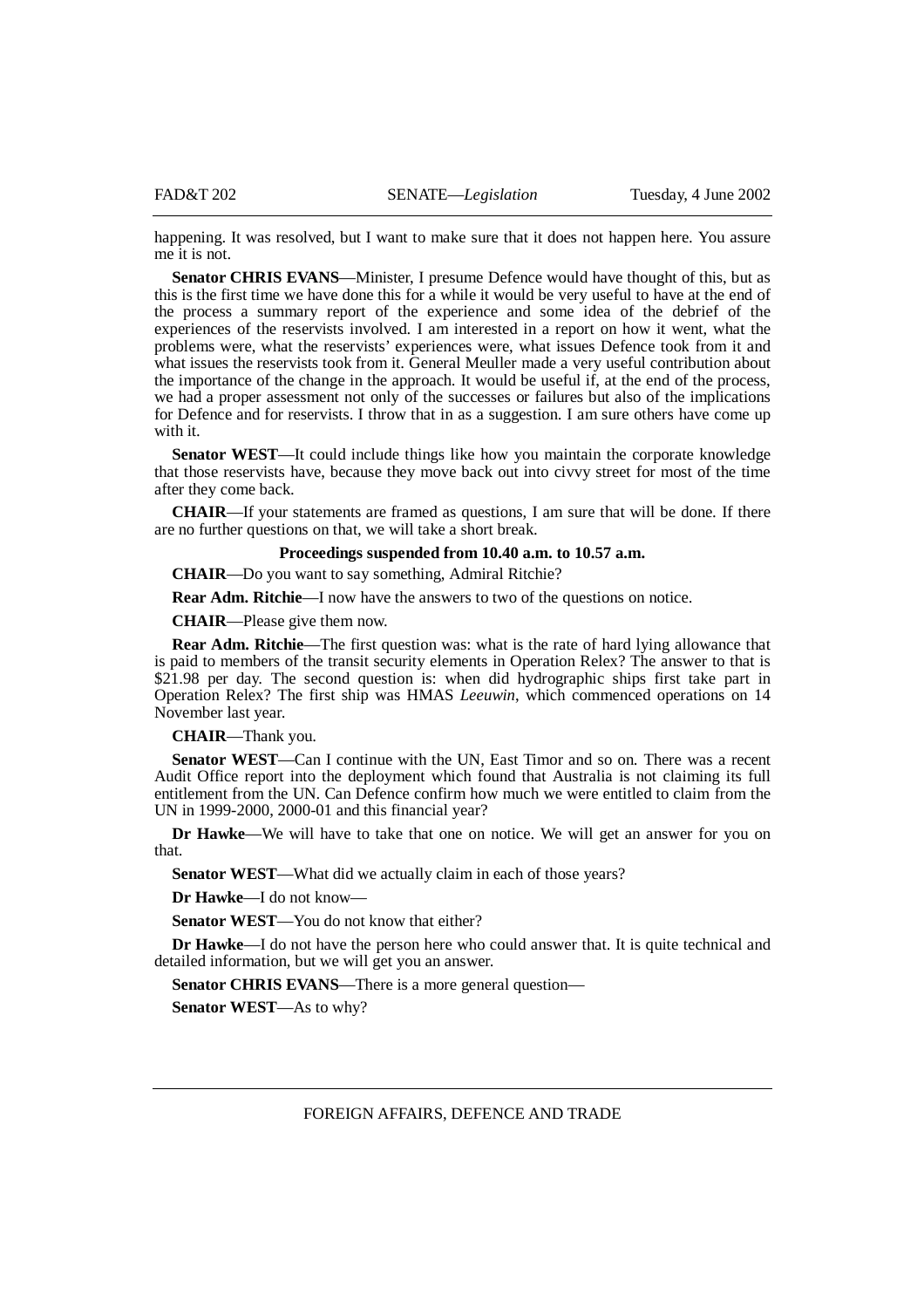**Senator CHRIS EVANS**—Sorry, just in relation to that, I have noticed this. Do I have it wrong or is there not separate identified funding for East Timor in this budget like there was in the last ones?

**Senator Hill**—For Senator West's benefit, I can say that I have now been assured that we are making full claim—that we are now fully claimant upon our entitlements. I took her question to be historical, and we will see what information we can get on what may not have been claimed.

**Senator WEST**—And why not.

**Senator CHRIS EVANS**—We are all interested to see what proportion of our costs are actually reclaimable. I know we are not able to claim it all. There are set rates from the UN et cetera.

**Senator Hill—We** are into the forward costs of deployment argument again, aren't we?

**Senator CHRIS EVANS—No, we are not, actually.** 

**Senator Hill**—It is easier for us to say what we are entitled to claim and whether we have claimed it. On the historical question of why we did not, I suspect the answer will be that it was overlooked but I will ask the relevant officials and see what response we get.

**Senator WEST**—Whose head rolled for it being overlooked? Does this money that is claimed go back to Defence or does it go into consolidated revenue?

**Mr Roach**—It goes back to the central budget. It is not retained by Defence.

**Senator CHRIS EVANS**—Is that why there was not such a keenness to get it back?

**Senator WEST**—It did not really make any difference to you people.

**Dr Hawke**—It does because it affects our credibility with the central agencies. We do go to some lengths to make all of this material quite transparent to them so that they can be reassured that we are not pocketing any of this or siphoning off any of the money ourselves.

**Senator WEST**—While you are getting me the figures for the previous years, can you also give us some indication, on notice, of the amount we will be entitled to claim for 2002-03?

**Dr Hawke**—We will not know that until after we have done it. That is the problem.

**Senator WEST**—It is all post facto.

**Dr Hawke**—Yes, it is all post facto. It is fair to say there have been delays between when we submit the claim and when the UN reimburses us. The Australian government and the taxpayer have to pick up that difference, of course.

**Senator Hill**—There also may be an issue as to what the difference would be if, for our own internal reasons, we decide to keep a force other than in the structure and of the size recommended by the UN.

Senator CHRIS EVANS—Might they play hardball over that?

**Senator Hill**—I am expecting that if we keep a force over the size they recommend, we will not get the benefits for the additional persons. If that is what the rules are, we will cop that. Keeping the force that we think is necessary for our own protection in our view outweighs that loss of revenue from the UN. I am only saying that in the context of predicting that the money for next year is not straightforward.

**Senator WEST**—What sort of delays are we talking about, Dr Hawke?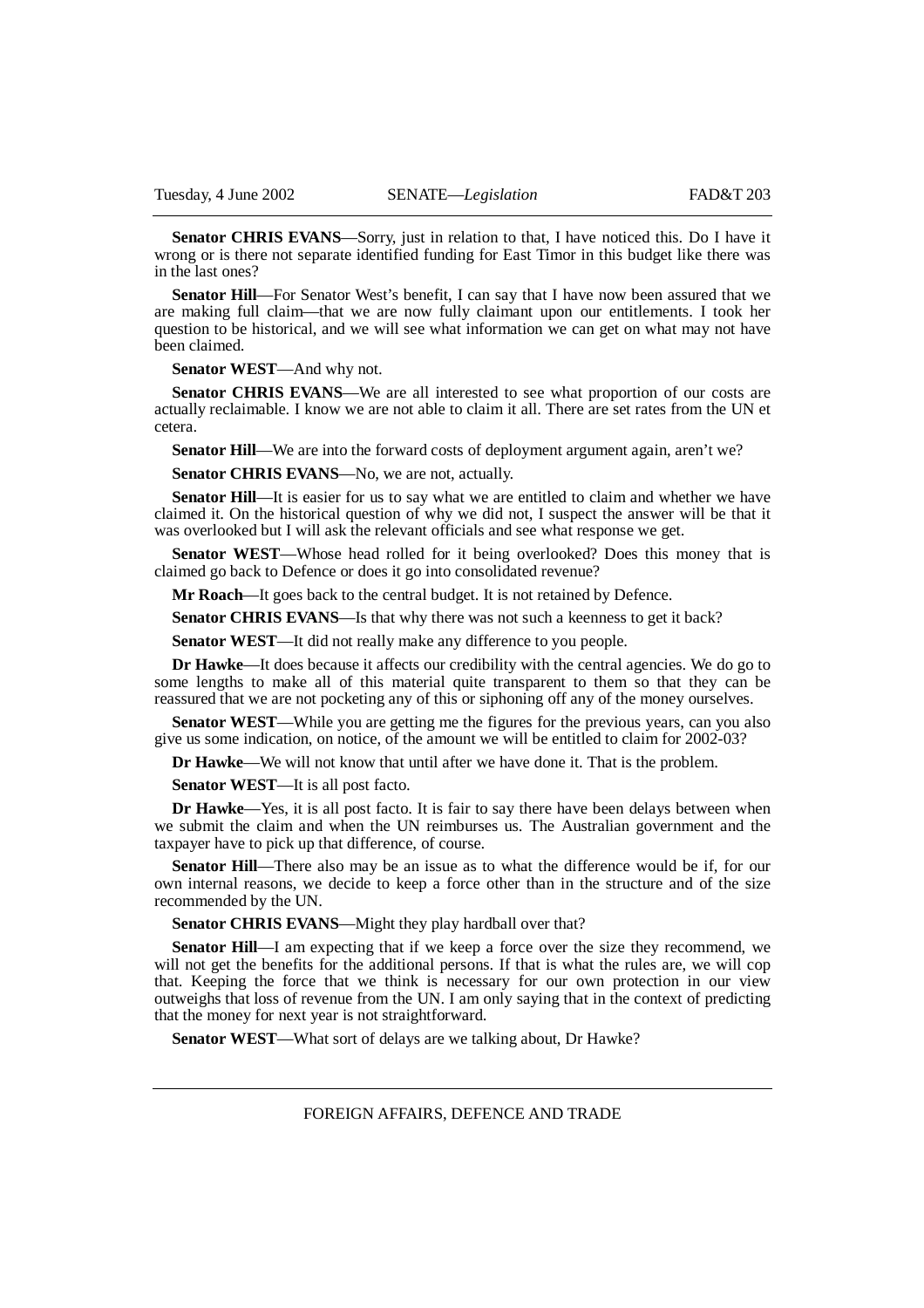**Dr Hawke**—It varies with each of the individual claims. It depends a bit on the verification measures that the UN goes through to ensure that what we are providing to them is correct weight.

**Senator WEST**—Are we talking days, weeks, months or years?

**Dr Hawke**—Sometimes it can be months.

**Senator WEST**—So we do not just put in one claim?

**Dr Hawke**—My understanding is that we put them in in a series. What we will do is get the person who is involved in this to come across with the answers to your questions and to any further issues.

**Senator WEST**—I am happy for it to go on notice, but that is the sort of issue I am trying to flesh out.

**Senator Hill**—We will get you an answer.

**Senator CHRIS EVANS—I** wanted to follow up a related issue. In trying to get to the cost of Timor, Senator West raised one of those issues about UN reimbursement. In previous budget papers we had separate identification for funding for East Timor. Is it still there and I cannot find it, or is it not there?

**Mr Roach**—No, it is not there. You will recall that the East Timor funding was really in two buckets, if you like: one associated with the deployment costs and the second one associated with the additional forces that we generated in Army and in Air Force to be able to sustain the operation.

As part of the white paper, we were able to keep that money because government wanted us to maintain those forces, irrespective of whether they were in East Timor or not. The force generation costs are now simply part of our normal budget and we do not distinguish between the additional battalions and the increase in Air Force's operational support group from the rest of Air Force or from the rest of Army. They are simply part of our base.

**Senator CHRIS EVANS—I** understand that about the force generation argument, but that does not apply to the costs of the deployment to East Timor, surely?

# **Mr Roach**—No.

**Senator CHRIS EVANS**—Where do I find them in the budget?

**Mr Roach**—They are not in the PBS, but we will be required to report on those at the end of the year.

**Senator CHRIS EVANS**—I understand your argument about the cost of the force generation because the government said you could maintain the forces beyond 2004-05, as I recall, when they were otherwise due to—

**Mr Roach**—Yes, 2003-04 is the last year that we have budgeted for deployment costs in support of forces in East Timor.

**Senator CHRIS EVANS**—How do we track the budgeted costs of deployment in East Timor in the PBS now?

**Mr Roach**—In this PBS you cannot.

**Senator CHRIS EVANS**—Why not?

**Mr Roach**—I am not aware of why we did not put in that table on deployment.

FOREIGN AFFAIRS, DEFENCE AND TRADE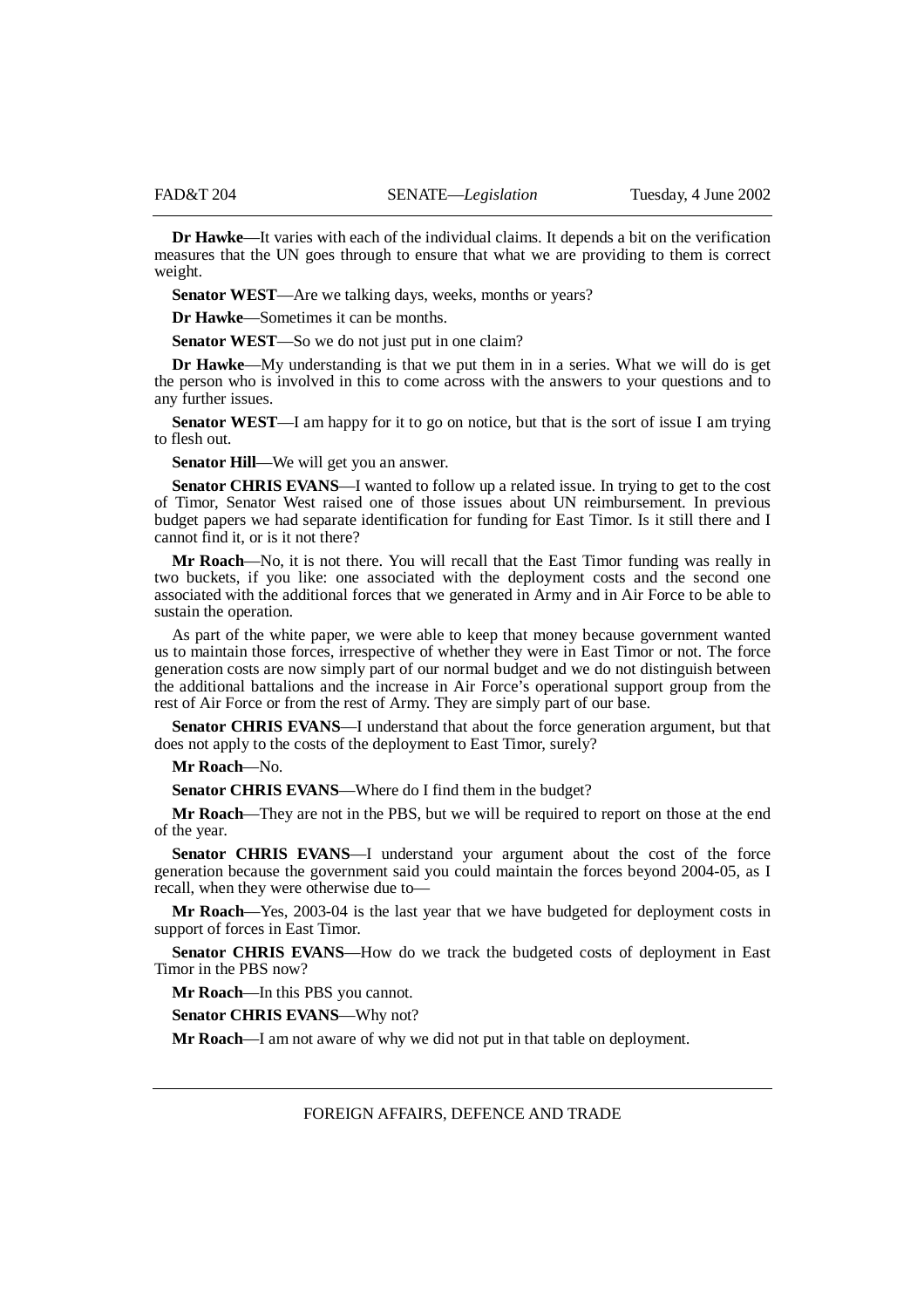**Senator CHRIS EVANS**—Can you tell us how much the deployment in East Timor is going to cost in this financial year?

**Senator Hill—Calculated on what basis—additional costs?** 

**Senator CHRIS EVANS—This is getting beyond a joke. You are not prepared to let us** know how much the deployment in East Timor costs?

**Senator Hill—I** will let you know the additional costs to government.

**Senator CHRIS EVANS**—This has been in the budget papers for the last two years. This information was provided in the past and now you are not providing it. Why?

**Senator Hill**—I will let you know our estimate of additional costs in deployment in East Timor—the additional costs associated with the operation.

**Senator CHRIS EVANS**—Quite frankly, Senator, that is not satisfactory. Why doesn't the PBS include the information about the costs of deployment to East Timor, as has been provided in the last two budget documents?

**Senator Hill**—I do not know the answer to that. Why did we not include it this year? Is it because it has been absorbed within ongoing costs rather than treated as a separate item?

**Mr Roach**—We had one table which addressed both deployment and force generation. The force generation is no longer linked to the operation in East Timor; it is simply part of Defence's funding for capability. We can provide the deployment costs on budget estimate.

**Senator CHRIS EVANS**—So you are telling me that the PBS contains no information at all on the cost of operations in East Timor?

**Mr Roach**—The net additional costs are included as part of output 1.

**Senator CHRIS EVANS—Where do I find them in output 1?** 

**Mr Roach**—We do not have that element in the PBS this year. We need to provide it.

**Senator CHRIS EVANS—S** this year's defence budget provides us with no information at all on the costs of our operation in East Timor?

**Mr Roach**—Not as a specific line item, no.

**Senator CHRIS EVANS—At the risk of repeating myself, why not? It seems like a fairly** large oversight.

**Senator Hill**—From listening to the official, I think it is because it is now a mature responsibility. It is an ongoing commitment and, on the basis of the information that has been previously provided, honourable senators would have a fair indication of the additional costs involved to government. But, always wanting to be helpful, if the committee wants us to attempt to calculate the additional costs for the budget year as a separate item, then we will seek to do that and provide the information.

**Senator CHRIS EVANS—I** make the point that the other mature ongoing costs of defence are generally included in this budget for the year. We just do not say that, because we spent money on it for the last couple of years, we do not have to put it in the budget anymore. It seems a remarkable omission that East Timor suddenly fits that category.

**Dr Hawke**—It is in the budget, it is just not identified as a separate line item in the same way as the other items in table 2.1 are not identified as separate line items. The point that Mr Roach was making was that the costs associated with the generation of the forces to go to East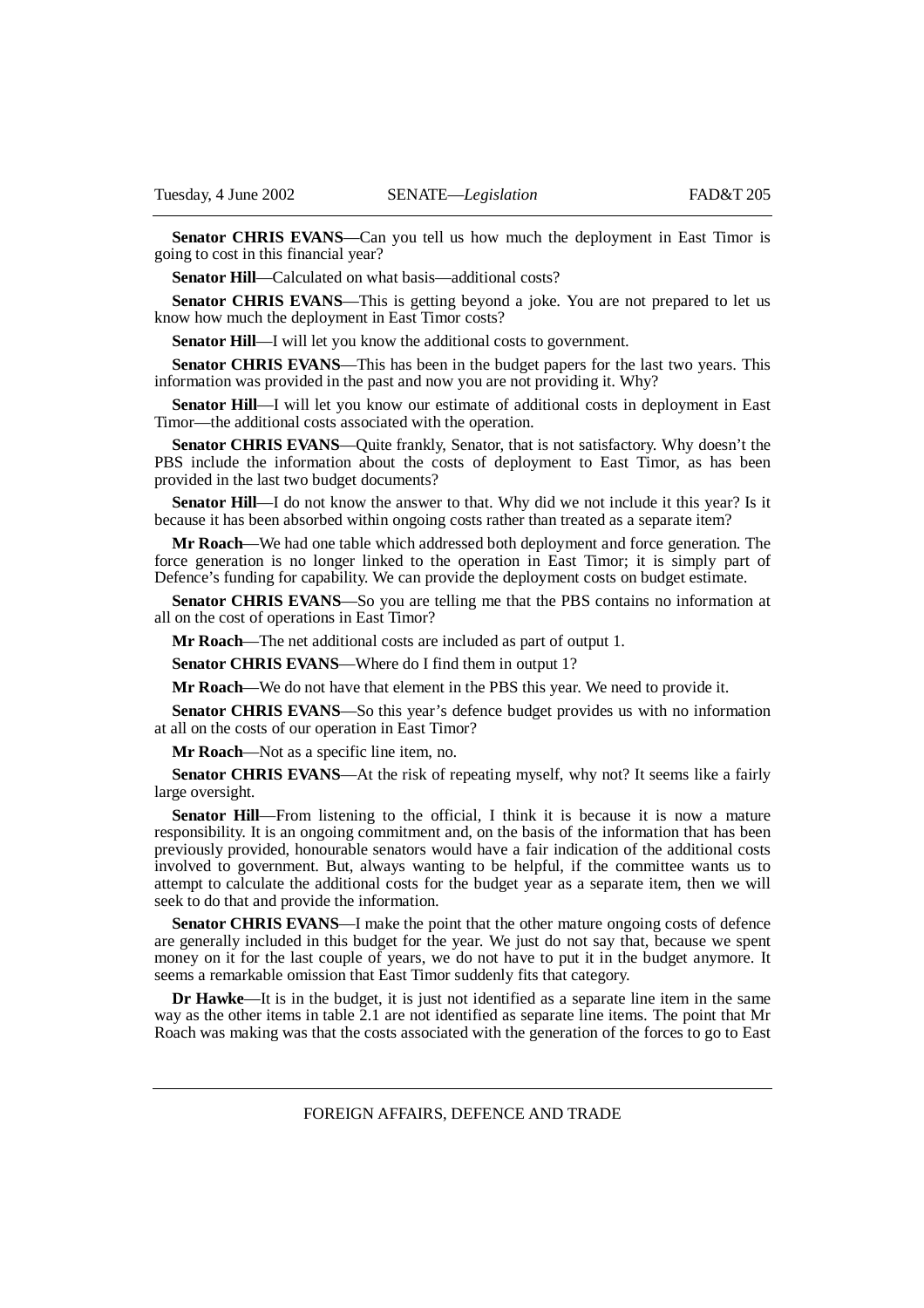Timor are now actually in the baseline and so they are not separately identified; they are just part of the ongoing force. When the government raised the additional forces for East Timor, they raised them as a temporary measure which, in the white paper context, they turned into a permanent addition to the Australian Defence Force. So that money was then reflected, following the white paper, in the base funding for the ADF.

Senator CHRIS EVANS—I have already indicated that I accept that explanation for those, but we have had a debate about the allowances paid, about all the other commitments. You cannot tell us what we are getting back from the UN—

**Dr Hawke**—We can, we will be telling you that. The other issue is that it goes to the net additional costs, but since we have not finished this financial year, we will only be able to calculate what those costs are on completion of the financial year. So we will be doing that in the July-August time frame.

**Senator CHRIS EVANS—Those** were the questions from the last round of estimates.

**Dr Hawke**—Yes.

**Senator CHRIS EVANS**—What I was after was, in the portfolio budget statements for 2002-03, what provision has been made for East Timor?

**Dr Hawke—And I think the minister indicated that we would get an answer for you on** that.

**Senator CHRIS EVANS**—And for the out years as well?

**Dr Hawke**—I am not sure that there is anything in the out years. It is just for this—

**Mr Roach**—And 2003-04.

**Senator CHRIS EVANS—It** was in there for 2003-04 last year, that is what I am saying. In terms of tracking it, you gave it to us last year, but this year it has disappeared.

**Dr Hawke**—We will give it to you.

**Senator WEST**—Is there anything there for 2004-05?

**Mr Roach**—Not for deployment, no.

**Senator WEST**—Are there any BAE Systems employees that are deployed to East Timor? **Rear Adm. Ritchie**—As in British Aerospace?

**Senator WEST**—I cannot think of any other BAE.

**Senator Hill**—Deployed by us?

**Senator WEST**—Yes, to provide maintenance and repair services. Who is providing your maintenance and repair services in East Timor?

**Senator Hill**—For what?

**Senator WEST**—Any of your maintenance and repair services.

**Senator Hill**—We use a lot of outside contractors.

**Senator WEST**—Your CSPs and stuff—

**Rear Adm. Ritchie**—Major General Haddad has an answer to that question.

FOREIGN AFFAIRS, DEFENCE AND TRADE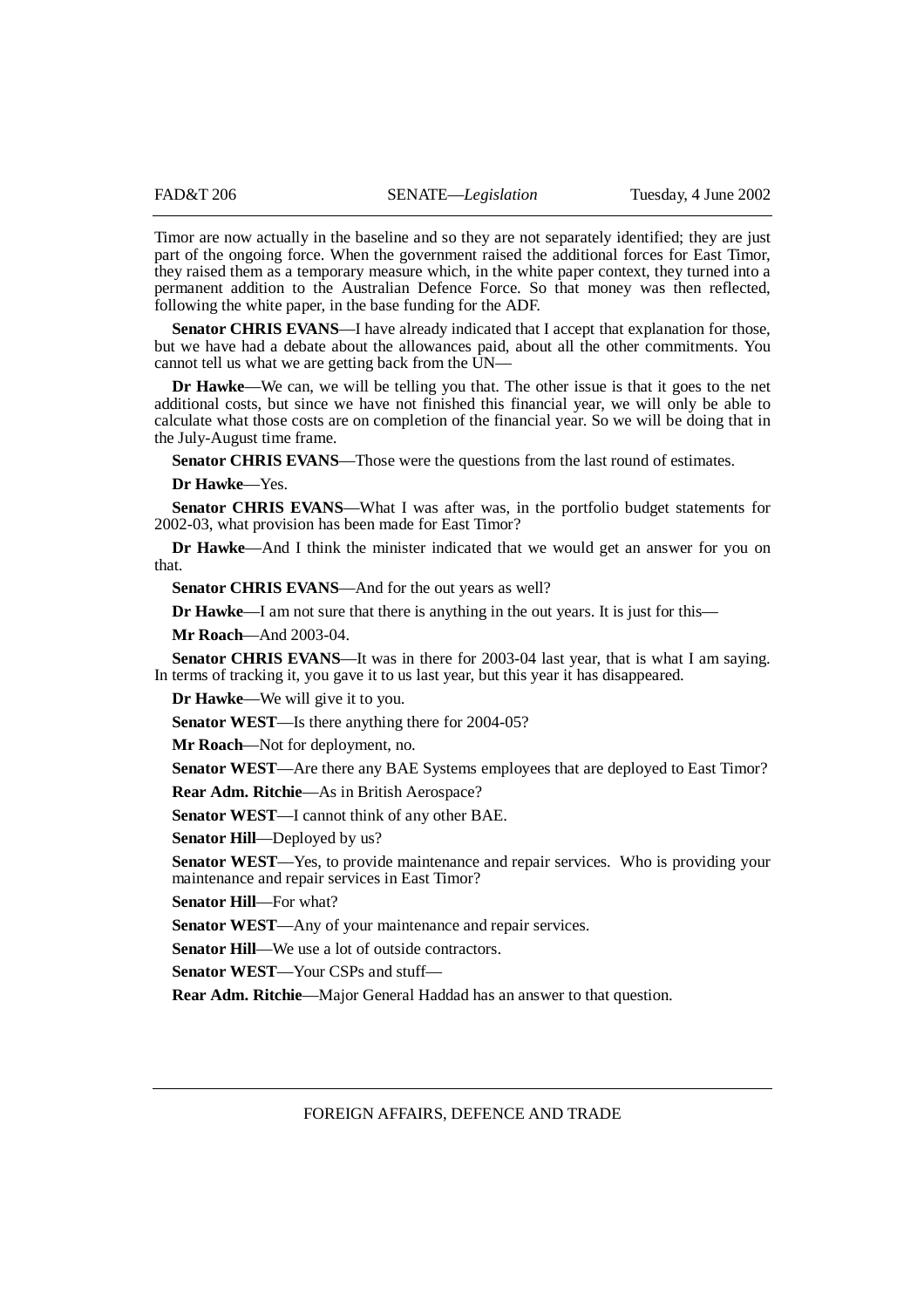**Major Gen. Haddad**—Senator, there is a contract that we have let with British Aerospace in East Timor, so they are resident British Aerospace employees located in East Timor and it is an in-country contract providing maintenance services for vehicles and equipment.

**Senator WEST**—Does this mean that they are providing skills that are no longer available to the ADF? What is the reason for using them and not using ADF personnel?

**Major Gen. Haddad**—This is part of our substitution of forces in East Timor. Rather than taking additional ADF assets to East Timor, we sought to establish contracts in-country and British Aerospace had a capability in there. Part of our normal doctrine, where it is sensible to do so, is that we place contracts with local suppliers. In this case it was British Aerospace.

**Senator WEST**—Are they supplying to any of the other forces there?

**Major Gen. Haddad**—I could not answer that, Senator.

**Senator WEST—It** would be interesting if they were only supplying to the Australian forces.

**Major Gen. Haddad**—I would imagine that they would be providing services to local people as well as to other UN or coalition assets.

**Senator CHRIS EVANS**—So what is the breadth of the in-country contracts that you have entered into—just to give me an idea of the scope?

**Major Gen. Haddad**—I could check the figures in a second.

**Senator CHRIS EVANS**—I did not mean financially; I just mean that there is a range of services—

**Senator Hill—What services do they provide for us?** 

**Major Gen. Haddad**—The services they are providing for us at the moment are in the maintenance of vehicles and equipment. I can give you the value of that contract.

**Senator CHRIS EVANS**—That is BAE. You have got other contracts as well in-country?

**Major Gen. Haddad**—We have contracts in-country for the cleaning of equipment prior to evacuation to Australia and contracts to support formed units departing the country. We have some minor contracts for the repair of refrigeration and calibration of equipment. So there is a range of activities either done through resident in-country contracts or where we bring a contractor in to East Timor to do the work.

**Senator WEST**—In the situation where you bring contractors in, how many contractors have you brought in?

**Senator Hill**—It is a confusing question.

**Senator WEST**—It was a confusing answer for me.

**Senator Hill—Can** we provide a list of the service contracts that we have entered into? Because we do not bring the contractors in as such; we are letting certain contracts to the private sector. We can give you a list of those contracts—

**Senator WEST**—And whether they are in-country or—

**Senator Hill—and the work that they cover.** If you like, we can attach figures to those contracts.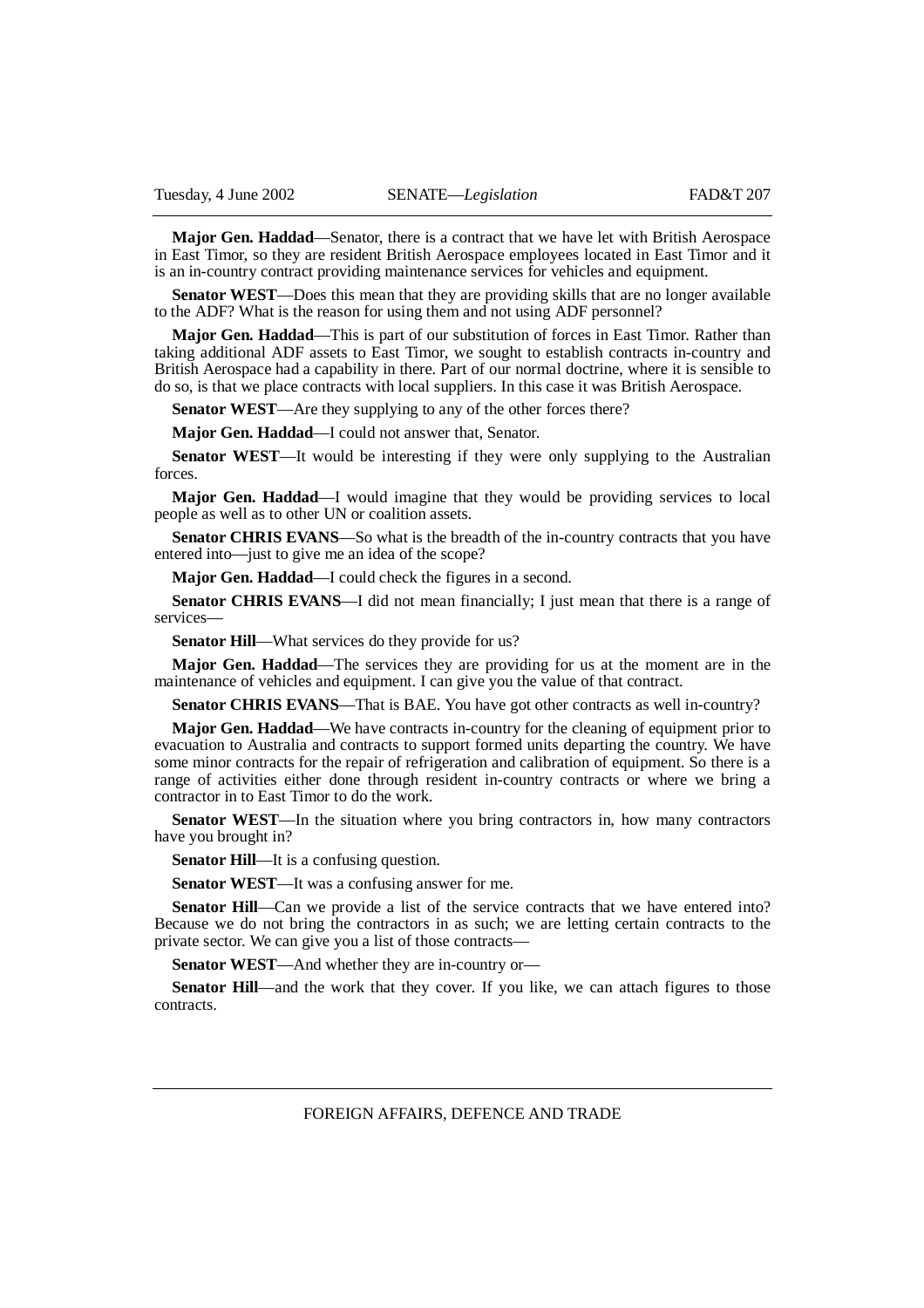**Senator WEST**—What I am interested in is the number that are actually in-country, that were indigenous services already in the area, and the number that have had to be relocated into the job.

**Senator Hill**—Historically I suspect that very little was offered in terms of indigenous services. You are talking about building a new nation here and new capabilities.

**Senator WEST**—Have we seen over the three years, or however long it has been going on, an increase in the use of indigenous services as well? As you say, Minister, this is a developing country. It is starting itself off basically from nothing. This would be one way of actually extending aid in a different manner to build up a level of resources and a skill base in that country. Or are we—Australia and the UN—still importing all of those resources? Maybe it is a question which should be directed to Foreign Affairs, but it has a Defence implication here.

**Senator Hill—Do** we have any information on that?

**Major Gen. Haddad**—I have the details of the contracts, which I can give you now. The British Aerospace one is \$900,000 per annum and that is a contract for services provided in East Timor; we have put the contract with a local provider, in this case British Aerospace. BAE Systems have a separate in-country contract for the servicing of generator equipment, and that is valued at  $$28,000$ . The remainder—of which there is quite a large list—are contracts that have been let in Australia for services provided into East Timor. I can go through those if you wish.

**Senator CHRIS EVANS**—The BAE servicing of vehicles—are they specialist vehicles? I know you have your own mechanical people supporting your trucks and other vehicles on the border. Are they doing specialist services or are they just general backup?

**Major Gen. Haddad**—No, it is a substitution. We would have the choice of putting additional ADF assets in there to conduct these repairs, but in the nature of that operation at this stage it was sensible to allow a local contractor to do that work if we found one who was qualified to do it.

**Senator CHRIS EVANS**—You are doing some of it in-house—I met some of your mechanics and others who were doing it at the time when I was there, so clearly you have people on the ground doing some as well.

**Major Gen. Haddad**—There is a maintenance capability integral to our force that does some of the maintenance. The overload work we could either off-load to a local contractor, which we have done in this case, or evacuate it to Australia—so we are using British Aerospace instead of evacuating equipment.

**Senator WEST**—So the only service that is being sourced in-country is the two BAE contracts?

**Major Gen. Haddad**—That is by the Australian Defence Force, Senator. The United Nations—

**Senator WEST**—I am not interested in that. I am interested in Australia.

**Major Gen. Haddad**—That is the only one that we are doing at the moment.

**Senator WEST**—So all of the other contracts that we are letting we are letting in Australia for people to travel to East Timor?

FOREIGN AFFAIRS, DEFENCE AND TRADE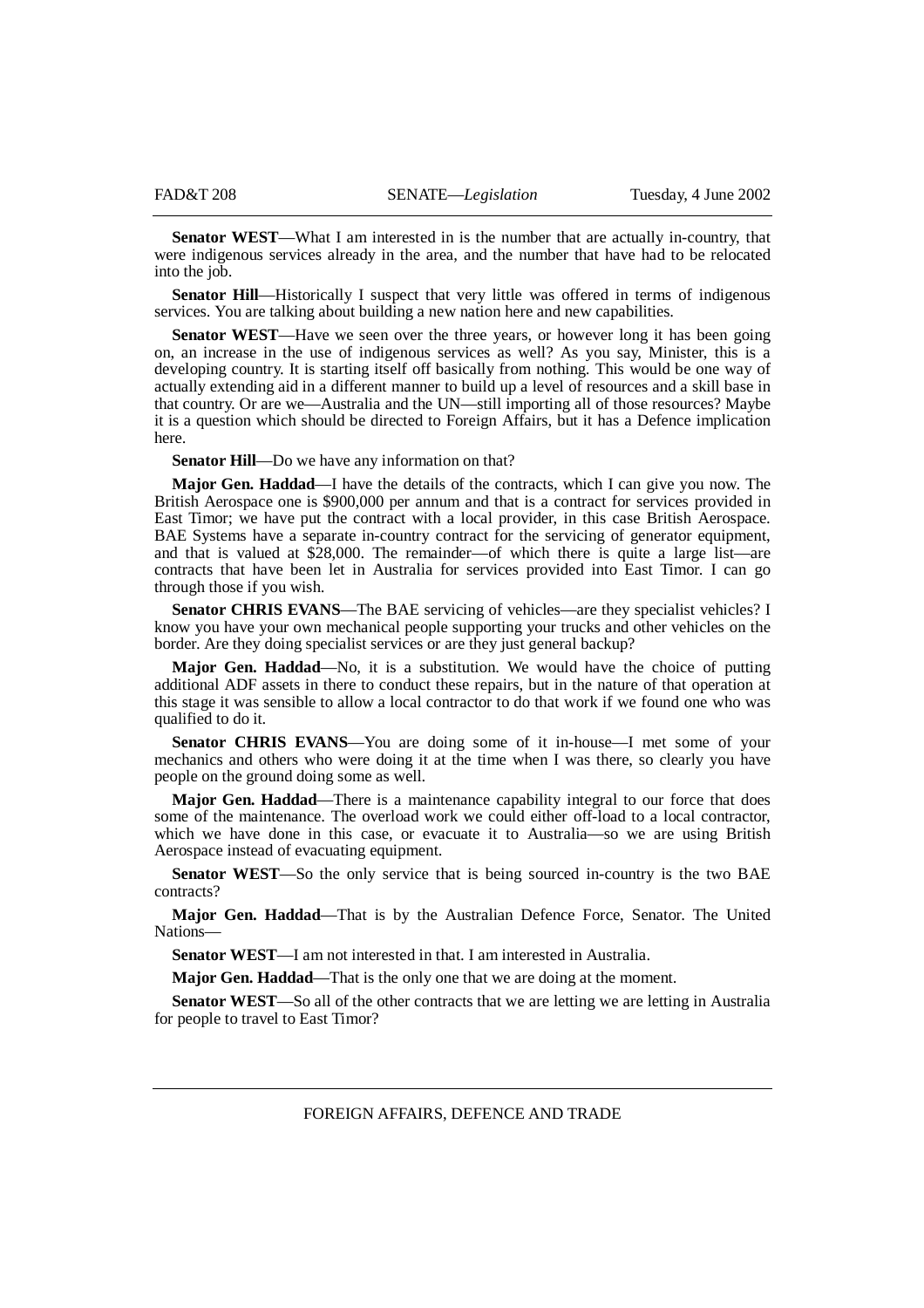**Major Gen. Haddad**—Or to provide equipment into the theatre. For example, there are contracts for floodlighting equipment which is leased out of Darwin. The equipment is placed into Timor and that comes with a support contract.

**Senator CHRIS EVANS**—Does the Defence Force have a policy about in-country versus Australian contracting? Do you have a sort of statement of policy?

**Major Gen. Haddad**—Yes, we do.

**Senator CHRIS EVANS—What is the general direction of that?** 

**Major Gen. Haddad**—It depends on the level of threat, so an assessment is done. If there is the likelihood that you would be placing contractors at risk you do not do it. In the circumstances in East Timor we did not do it in the early days; as the situation stabilised it became a sensible practice.

**Senator CHRIS EVANS**—And do you have a range of tasks that you have identified as suitable for contractors versus those that you regard as suitable for corps services?

**Major Gen. Haddad**—The ultimate limit is that everything we do in a logistic support sense is a potential candidate to be done by a contractor if the circumstances allow it. Our doctrine would normally have us use our own organic assets on an initial deployment, and as time passed and the situation changed we would seek to substitute. The organic stuff that you would have seen over there, integral to the operation of the force, would always be done by ADF assets. It is the level below that that we are looking at.

**Senator WEST**—Is there any consultation and consensus having to be arrived at between Defence and the providers of these services as to the level of risk? Are you having any disagreements about what the level of risk might be and are these contractors therefore wanting to load up the contract with additional risk money?

**Major Gen. Haddad**—I could not give you any examples of that, but clearly we have done an evaluation and we have informed them of what we believe is the level of risk. I am sure they make their own judgments and they would bid based on their knowledge and what we have advised them.

**Senator WEST**—Presumably the price at which you are seeking to have a certain service provided takes that into account. Is there any disagreement when you are coming to relet contracts? Are you seeing a price increase because some of them are saying, 'It is riskier than we thought and we want to add in an additional loading'?

**Major Gen. Haddad**—I have no evidence of that occurring.

**Senator CHRIS EVANS**—Do you have a policy in terms of local employment? Do you have a policy—obviously, as you say, as things stabilise and you have a big presence there of encouraging local in-country contracts versus out-of-country contracts? I am trying to find out what is the framework for the operations.

**Major Gen. Haddad**—Rather than a policy there is a doctrine statement about employing contractors in the area of operations. It is something which was developed based on our initial experience in Timor. The doctrine has always been that if there is a suitable local provider you would go to that suitable local provider rather than bring assets into the country.

**Senator CHRIS EVANS—What about if it is a local provider versus a Darwin based** provider or what have you? Is there a local content policy?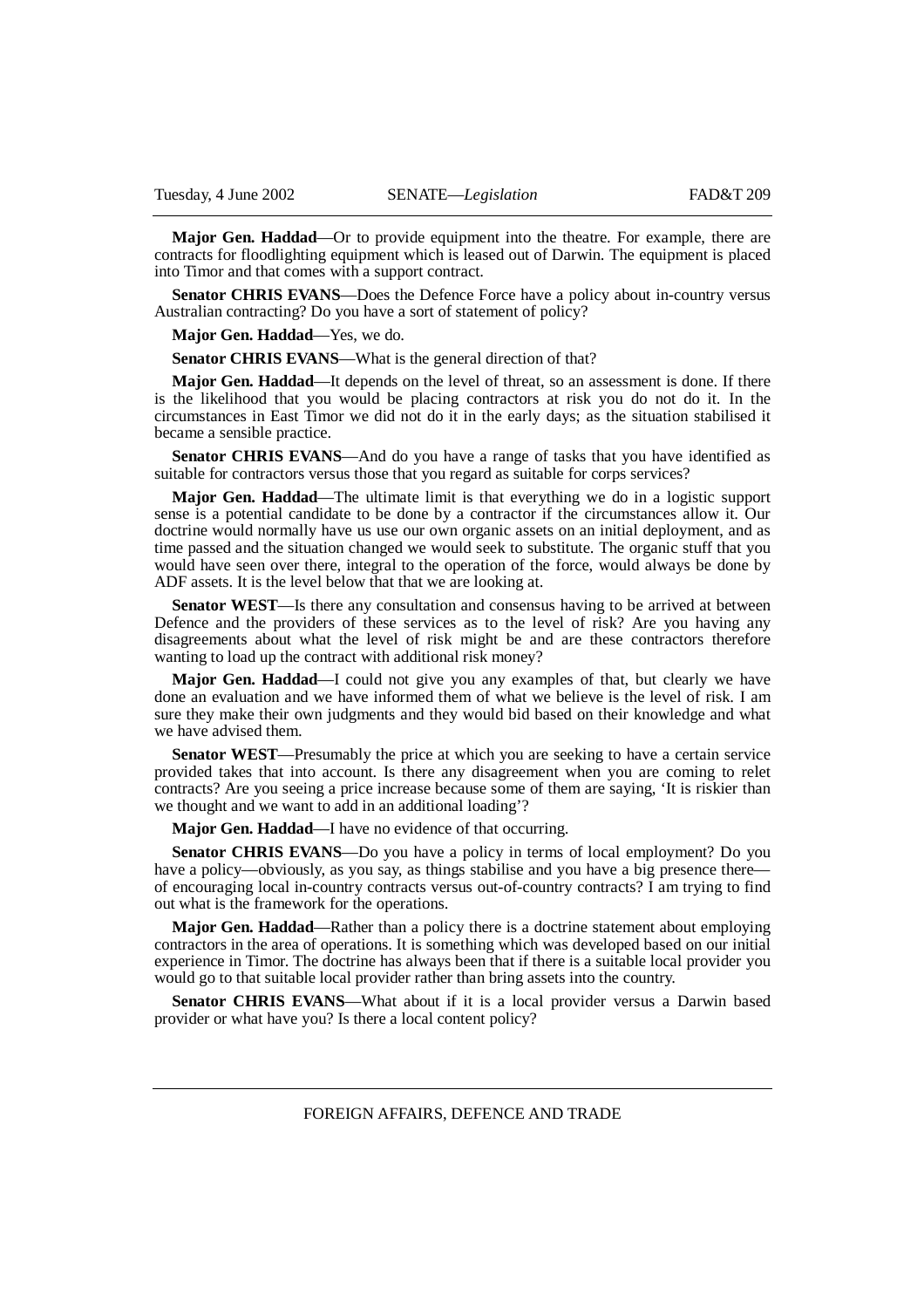**Major Gen. Haddad**—Not that I am aware of, other than that it would be sensible practice—and is in our doctrine as I said—to try and find a suitable source in-country, because that would be potentially a more efficient and effective way of doing business than bringing in someone from outside.

**Senator WEST**—Do some of these contracts have a training component for the indigenous East Timorese so that you actually build up the skill base in East Timor? Or are we just importing it all in, using it, and at the end of it we will export it all and leave them with no benefit from the skills that they could have acquired by being included in some of these contracts?

**Major Gen. Haddad**—Once again it is only my judgment, and I would suspect not, other than the British Aerospace one of course; they are providing the trained people to deliver those contracted outcomes. I know that they brought some of the work force in; whether they have a program or not of training local people I could not tell you.

**Senator WEST**—You cannot tell us?

# **Major Gen. Haddad**—No.

**Senator CHRIS EVANS**—Can I suggest something that you might give some thought to. It has been raised with me by a couple of people that we are going to have an ongoing large commitment in East Timor and therefore, I suspect, be quite influential in the economy. I know there is this UN argument about our footprint et cetera, but it seems to me that skills development and training and local industry development should be part of the broader responsibility. I suppose it is a Foreign Affairs responsibility at first take, but obviously Defence, being a big contributor in the local economy, is going to be quite important in the coming years to the development of East Timor. It just seems to be worth exploring the issue and what role Defence could play in that. I just put it on the record that we are interested in that issue and we might ask you again about it some time.

**Dr Hawke**—Thank you, Senator.

**Senator WEST**—Can I turn to some reported incidents in which it is alleged that Australian soldiers threatened an East Timorese local at gunpoint.

**Rear Adm. Ritchie**—Do you have a specific question, Senator?

**Senator WEST**—I am after an update on some of the reported incidents.

**Senator Hill**—The one where we reported the allegation was being investigated by the military police?

**Senator WEST**—Yes.

**Senator Hill**—Are we able to say anything further on that at this time without interfering with the investigation?

**Rear Adm. Ritchie—I** think we can say that the three soldiers are undergoing disciplinary action.

**Senator Hill—It seems we are, so what does that mean?** 

**Senator WEST—The minister is as well briefed as we are!** 

**Senator CHRIS EVANS**—I take it from that that there has been an investigation and someone has been disciplined.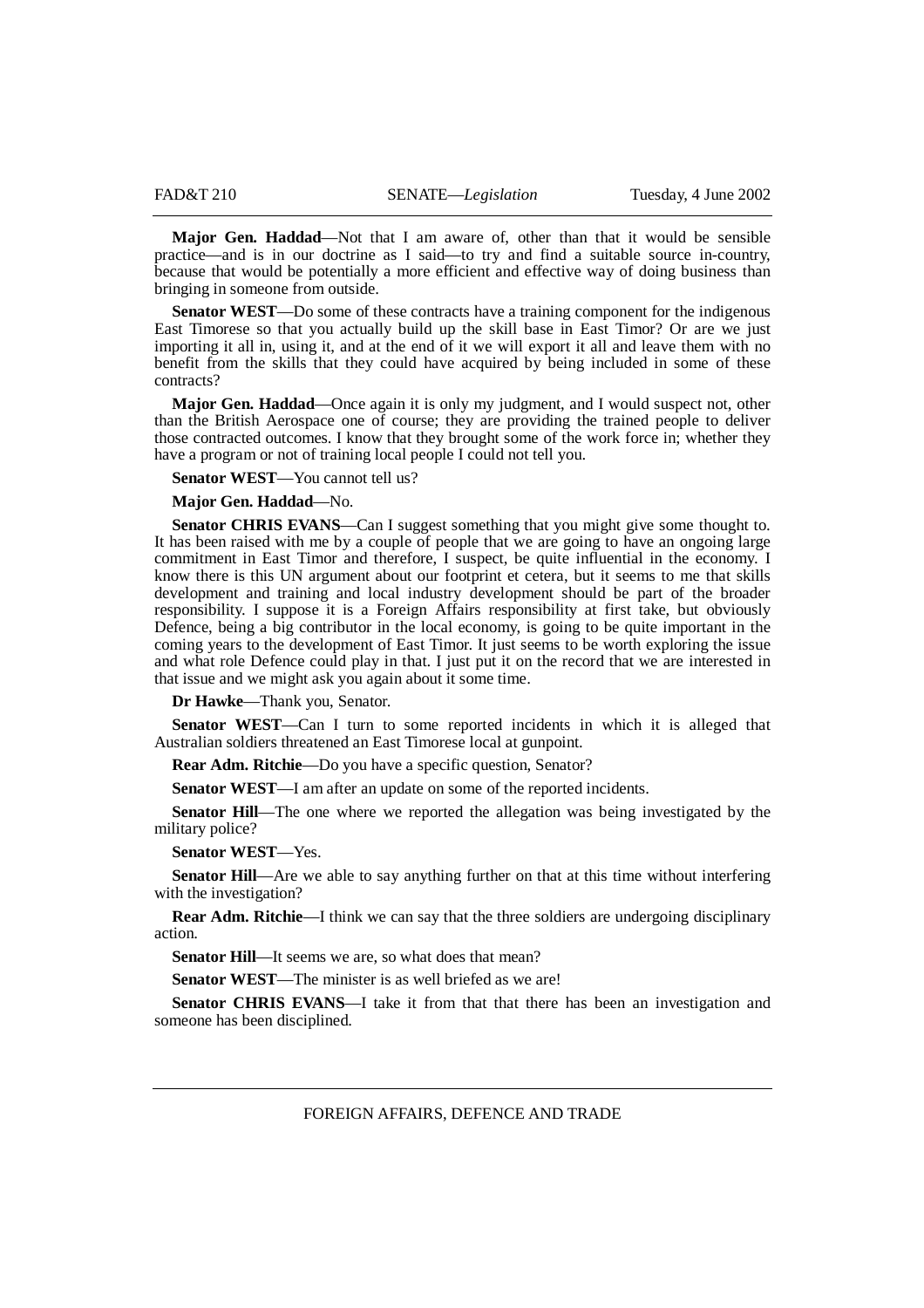**Senator Hill**—There were incidents in relation to the flags, which was unsatisfactory but which sometimes happens at independence celebrations. The more serious allegation related to threats being made with weapons, and that was being investigated. The flags were returned and the allegation that weapons had been used was being investigated by the military police. That is the last I had heard. Since then the result of the investigation was that, in the assessment of the investigators, the allegation that there had been threats made was not sustained. 'Baseless' is the word used in this briefing note.

**Senator CHRIS EVANS—I** take it that the allegation about the flags was supported?

**Senator Hill**—The four flags were returned and an apology was offered on behalf of those who were involved. The three soldiers are undergoing disciplinary action—

**Senator WEST**—There, or have they come back?

**Senator Hill**—including being charged with theft and prejudicial behaviour.

**Senator WEST**—Are they still in East Timor or have they been repatriated back to Australia?

**Rear Adm. Ritchie**—I think they are still in East Timor.

**Senator WEST—Were they armed at the time? I am not saying that they threatened with** guns, but were they carrying arms at the time?

**Senator Hill—They are always carrying arms there.** I would expect they would be armed. They are supposed to be armed.

**Senator CHRIS EVANS—Was this a report by our military police, Admiral Ritchie?** 

**Rear Adm. Ritchie**—It is the military police who investigated the incident.

**Senator CHRIS EVANS—This is Australian military police?** 

**Rear Adm. Ritchie**—Yes.

**Senator CHRIS EVANS**—And they found the allegation about threatening a local at gunpoint baseless. Is that the end of the matter or are there proceedings locally?

**Rear Adm. Ritchie**—That report from the military police will go through the relevant Army chain of command, I am sure, and be reviewed. It looks pretty much from here that, other than the disciplinary action against these people for stealing the flags, that will probably be the end of the matter with respect to the allegation that they pointed weapons.

**Senator CHRIS EVANS**—I was checking whether there was any local police activity.

**Senator Hill—There does not seem to be.** It looks as though the local authorities have treated it as an Australian military disciplinary matter.

**Senator CHRIS EVANS**—Is there any indication whether the person making the allegations is satisfied with the resolution of the matter, or is that not stated?

**Rear Adm. Ritchie**—I do not have that detail.

**Senator WEST**—Have there been any incidents along the border in recent times, in the last three months or so?

**Senator Hill**—What do you mean by incidents? There are incidents every day. It is a challenging environment. Do you mean contact with militias?

**Senator WEST—People whose behaviour is less than friendly.**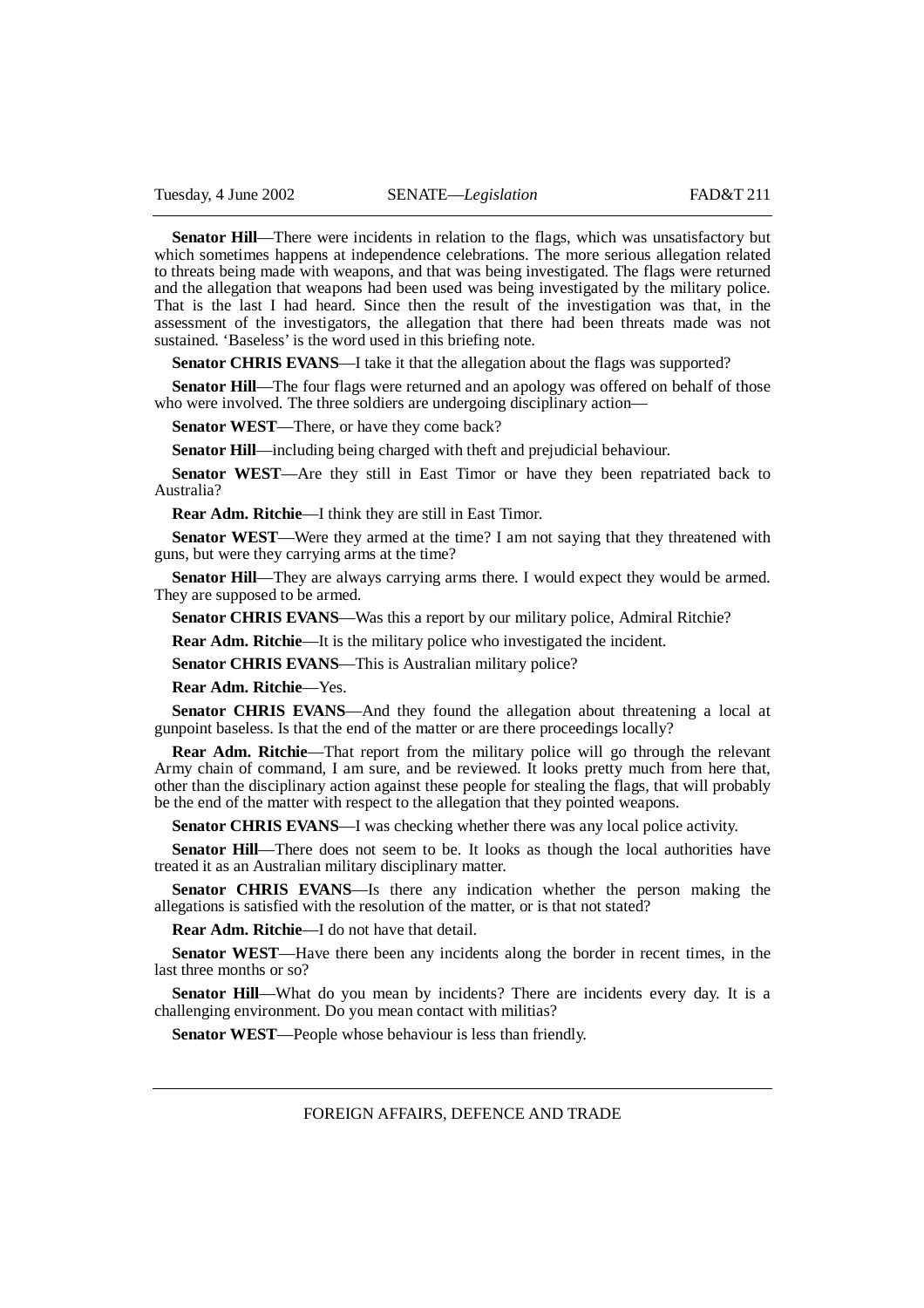**Rear Adm. Ritchie**—In the way in which this has traditionally been reported in this committee, no, there have been no contacts since 14 June last year.

**Senator CHRIS EVANS—The question goes to the level of threat, I suppose, to Austra**lian personnel. Basically you are saying that there have not been any incidents that would have put them at risk, effectively, other than the general environment of the border.

**Rear Adm. Ritchie**—The general environment remains very much under control. There have always been exceptions. It was thought that various events in East Timor's history would change that—that the militia would come back or whatever after the election, after independence—but none of that has yet proved to be true.

**Senator CHRIS EVANS—I** have some questions about a couple of the other operations. I was given, usefully, a breakdown and a list of Australian personnel on other operations around the world, apart from the major ones of Afghanistan, Timor and Bougainville. I must admit that at the time I was quite struck by the range of commitments. There did not seem to be many places in the world where we did not have a couple of people. I wonder whether we could have an update of that, particularly as to whether there have been any major changes. You mentioned earlier the de-mining program, and I wonder whether, as a result of our commitments in the war on terrorism, there have been any major changes to our other activities.

**Rear Adm. Ritchie—I** will run through all the operations that we have got going. We have talked about East Timor—and you are aware of the reduction down to 1,250 by the end of this month—and we have talked about Operation Slipper. We have talked about Relex II. The tempo in terms of the commitment of forces remains the same. As we have perhaps alluded to, though, we have not seen anybody since December last year. I think 16 December was the last boat. With regard to Operation Belisi, which is the peace monitoring group in Bougainville, 40 ADF personnel remain in that group of 70-odd in total. They are mostly disposed at the moment towards weapons disposal. Since the passing of the second bill on autonomy for Bougainville in the PNG parliament, that has slowed down a bit in the sense that fewer weapons are being handed in. But I think it is fair to say that, in a general sense, Belisi is going well and there is no particular cause for concern. Probably the last time we spoke we talked about an operation in the Solomon Islands, where there was an international peace monitoring team. That team is due to come out of there this month. There is only one ADF person left with that team.

**Senator CHRIS EVANS**—So we have withdrawn the team from the Solomon Islands?

**Rear Adm. Ritchie—No, we have not withdrawn it yet but it will come out in the course** of this month.

Senator CHRIS EVANS—When was that decision made?

**Senator Hill**—A few months ago.

**Senator CHRIS EVANS**—Was that announced at the time? It seems to have escaped me.

**Senator Hill**—I am not sure of the answer to that. Basically, it had been drawn down and was seen as having concluded its task.

**Senator CHRIS EVANS**—I thought the commitment to the Solomon Islands was likely to be ongoing.

**Senator Hill**—There is a commitment to the Solomon Islands that is ongoing but not through a military mission.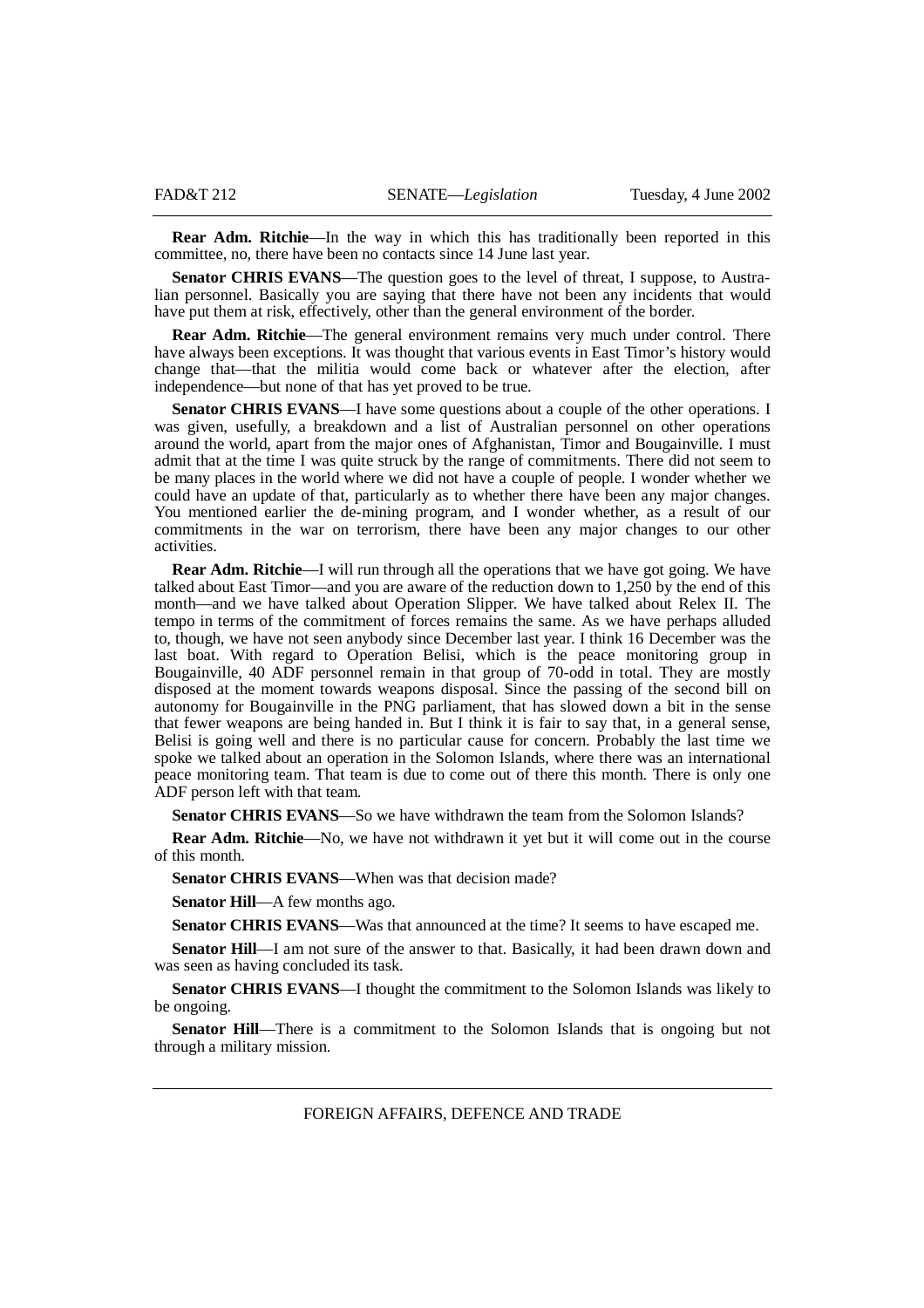**Senator CHRIS EVANS**—Can you help me by being a bit more precise about when the decision to withdraw the military mission was made?

**Senator Hill—I** will get you the date, but from memory it was two to three months ago.

**Senator CHRIS EVANS**—What does that effectively mean—that you are withdrawing the military personnel from the Solomon Islands?

**Rear Adm. Ritchie**—We have only one military person other than those attached to the high commission. We have one adviser for the team left in the Solomon Islands.

**Senator CHRIS EVANS—How many did you have three months ago?** 

**Rear Adm. Ritchie**—Only about four or five.

**Senator Hill**—I was going to say there were four. It was very small at that stage. Under our Defence Cooperation Program, there will be further work to be done by the ADF in support—Solomon Islands patrol boats and the like. Concerning that specific mission, the decision was made to withdraw the last of the military forces.

**Senator CHRIS EVANS**—So we had four to five there when the decision was made. What was their role?

**Rear Adm. Ritchie**—They were embedded in the International Peace Monitoring Team, which is made up of DFAT and police from New Zealand, Australia and some South Pacific nations. They were in there as team leaders of the people who went out and monitored the truce and as technical advisers.

**Senator CHRIS EVANS**—I suppose this is not really a question for you: has the decision been made to withdraw the police and foreign affairs people as well, or just the ADF people?

**Senator Hill—I** will get you detail of that through this committee or the foreign affairs one. I have not been as intimately involved in that peace monitoring force because it was concluding its task. I am not sure what civilian element remains, but I will get the detail.

**Senator CHRIS EVANS**—I appreciate that, but in general terms is it the government's intention to withdraw that whole team or just the ADF component?

**Senator Hill**—I prefer to get the details, but I think the task of that team was completing and it was a matter of then drawing down that task. There is going to be an ongoing need to support the Solomons through a difficult political, economic and security phase, but the task of that particular element, as I recall it, was completing.

**Senator CHRIS EVANS**—Is that to say that the rest of the International Peace Monitoring Team are withdrawing as well because the task is finished or merely that the Australians—

**Senator Hill**—I think it was just us and New Zealand. Why don't I get somebody who is well briefed on that subject to provide a report. If you want it to come to this committee, we will give it to this committee and send a copy to the foreign affairs committee.

**Senator CHRIS EVANS—If** we get to do it, I would be happy to follow this matter up. Otherwise, I am sure that Senator Faulkner will follow it up on Thursday. When will our last ADF personnel be out of there?

**Rear Adm. Ritchie**—This month.

**Senator Hill**—Under the terms of that particular mission. There still may be ADF people in support of our high commission and there may be ADF people under other parts of the Defence Cooperation Program.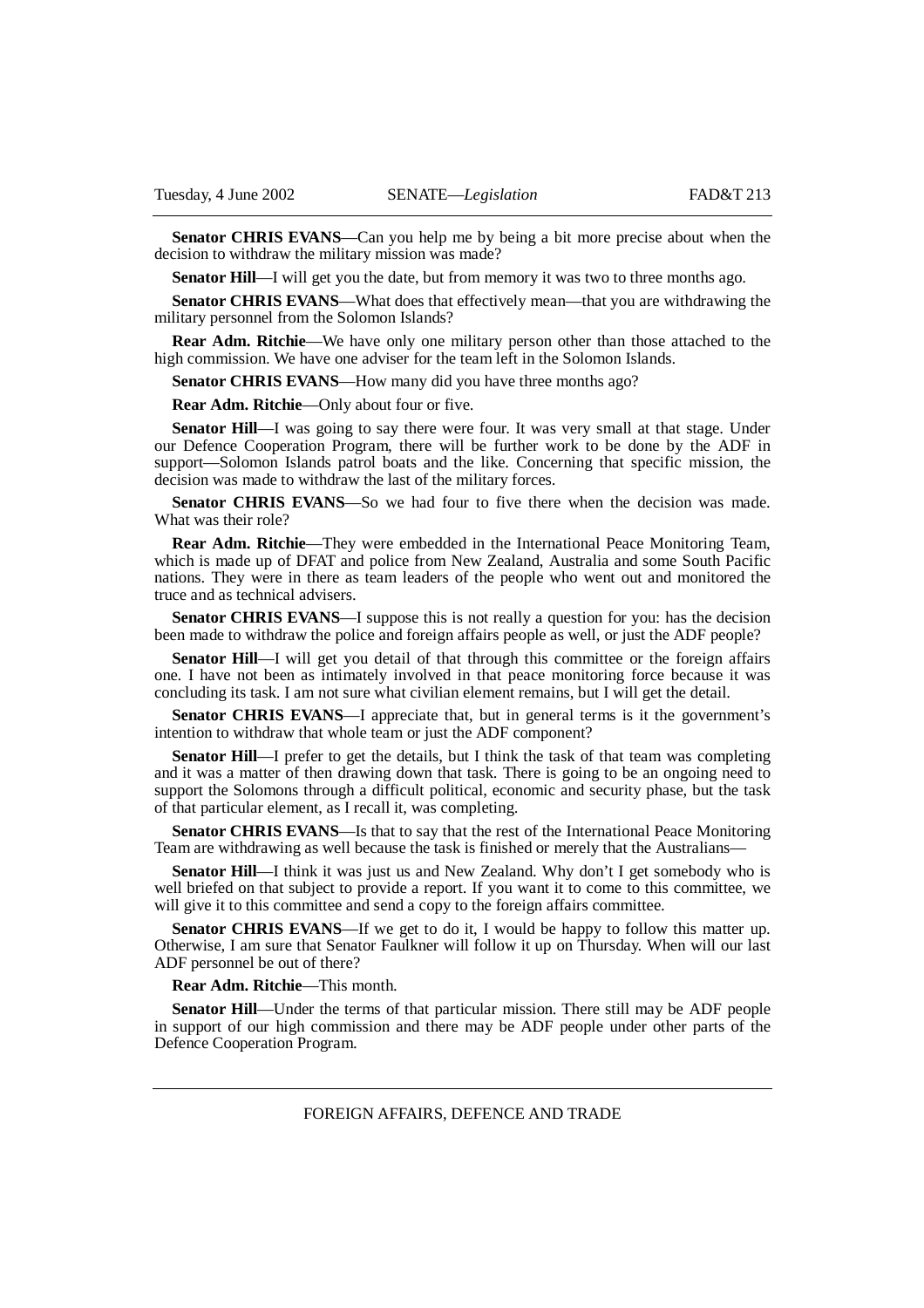**Senator CHRIS EVANS—The last ADF person committed to the peace monitoring** mission is withdrawing this month?

**Rear Adm. Ritchie**—He is moving before the end of this month.

**Senator CHRIS EVANS—Has there been any increase in the level of threat to those** personnel in recent times?

**Rear Adm. Ritchie**—There has been no real increase in the level of threat directly to ADF people in the Solomon Islands. There is in the Solomon Islands a concern for the general control of law and order, which I am sure you would have read about. It is a law and order problem; it is not a military problem, a problem of factional fighting or anything like that.

**Senator CHRIS EVANS—Was the withdrawal of Australian personnel partly prompted** by concerns about their safety?

**Rear Adm. Ritchie**—No. It is entirely to do with the utility of the particular force that was there and what it was doing.

**Senator CHRIS EVANS**—So that was purely because the role for which they were there, the peace monitoring process, had concluded?

**Rear Adm. Ritchie**—Yes.

**Senator CHRIS EVANS—Who are the other parties to that peace monitoring presence?** 

**Rear Adm. Ritchie**—It is certainly New Zealand and Australia, and I have a mind that there are a very few people from other Pacific island countries. It is primarily New Zealand and Australia and it is run by Foreign Affairs in both countries.

**Senator CHRIS EVANS**—Are New Zealand and the other countries withdrawing from that role as well?

**Rear Adm. Ritchie**—Yes, in the same way that we are.

**Senator CHRIS EVANS**—We might come back to that when the witness is able to provide more information.

**Rear Adm. Ritchie**—Do you want to keep moving through those operations?

**Senator CHRIS EVANS**—Yes, thanks.

**Rear Adm. Ritchie**—Operation Cranberry is the surveillance of the north, separate from Operation Relex and aimed primarily in support of the civil authorities—in particular, fishing. That continues with primarily a contribution from the RAN patrol boat force under those standing national support arrangements that have been there for many years. Operation Mazurka provides people to the multinational force of observers in the Sinai. That continues with 25 personnel. Operation Paladin contributes to the UN Truce Supervisory Organisation in the Middle East. It is primarily in Israel and Syria. There are 13 personnel allocated to that. They remain allocated to that force. You may or may not be aware that the significant change there is that there were families living in Israel. Those families have been withdrawn.

**Senator CHRIS EVANS**—I was going to ask you about the changed security environment for those people in Paladin.

**Rear Adm. Ritchie**—The security environment has certainly changed and, as a direct result of that, families have come back.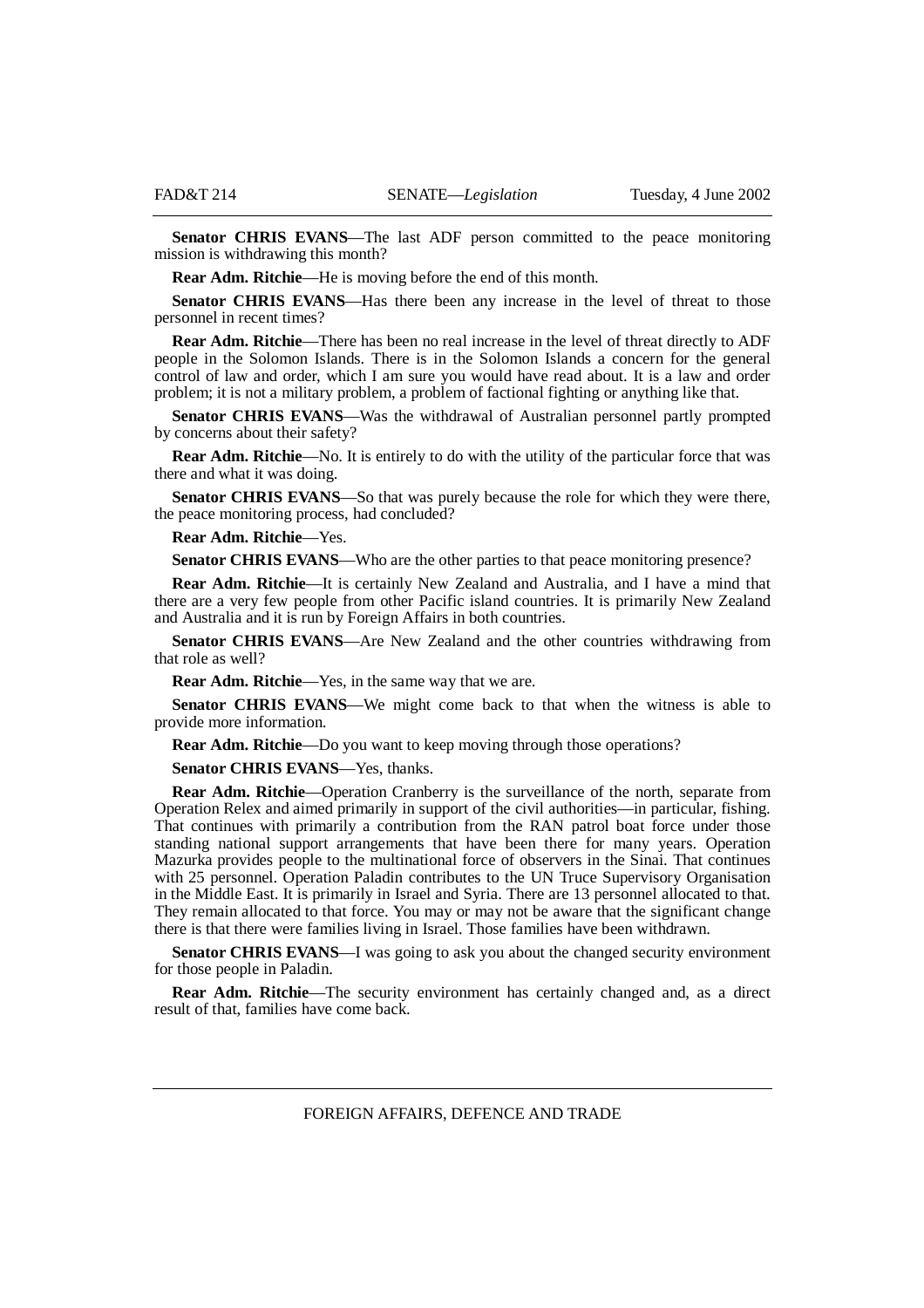**Senator CHRIS EVANS**—So we had families of serving ADF personnel based in the Middle East?

**Rear Adm. Ritchie**—Serving ADF personnel working with the UN Truce Supervisory Organisation had their families there. Roughly speaking, about half of the 13 people had families in the area. They are no longer in the area.

**Senator CHRIS EVANS—Have they been repatriated back to Australia?** 

**Rear Adm. Ritchie**—Yes.

Senator CHRIS EVANS—Are there any other changes to the arrangements in terms of Paladin?

**Rear Adm. Ritchie**—There are no other changes to the arrangements other than a heightened awareness amongst that particular force.

**Senator CHRIS EVANS**—Has any thought been given to withdrawing them from the area?

**Rear Adm. Ritchie**—No. Operation Osier has people as part of the stabilisation force in Bosnia-Herzegovina and Croatia. There are eight personnel in that force. There is no particular change. Operation Pomelo contributes to the UN peacekeeping efforts in Ethiopia and Eritrea. There are two personnel there with no particular change. Operation Husky is ADF support to the International Military Assistance Training Team in Sierra Leone. There are two personnel there.

**Senator CHRIS EVANS**—Are all of those ongoing?

**Rear Adm. Ritchie**—They are all ongoing.

**Senator CHRIS EVANS**—And with no particular plans for that to be altered in the short term?

**Rear Adm. Ritchie—The two other operations that are of some significance are Operation** Gateway, which is the P3 aerial surveillance out of Butterworth. That is ongoing. And Operation Solania, which is P3 aerial surveillance in the south-west Pacific, is ongoing but I must admit at a reduced rate of effort because of those concurrency problems that we spoke about earlier on. They are both aerial surveillance situations.

**Senator CHRIS EVANS**—Is that because they are being required in Relex II?

**Rear Adm. Ritchie**—Yes.

**Senator CHRIS EVANS—What were they doing in the South Pacific?** 

**Rear Adm. Ritchie**—Generally, it is in support of the Forum Fisheries Agency, those nations in the south-west Pacific who have banded together for the purpose of protecting their fishing economic zones. It is coordinated with the Royal New Zealand Air Force. They are still doing that particular task.

Senator CHRIS EVANS—I am not arguing a position here but has any thought been given to maybe drawing back some of those commitments in view of that operational pressure that the defence forces are under? I know they are all fairly small, apart from Bougainville, but no doubt they add strains in terms of personnel et cetera.

**Rear Adm. Ritchie**—Most of those—Mazurka, Paladin, Osier, Pomelo, Husky—are very small. In total they are less than 50 personnel. They are generally all Army. And generally I think the experience that is being gained by those people is well worth the effort.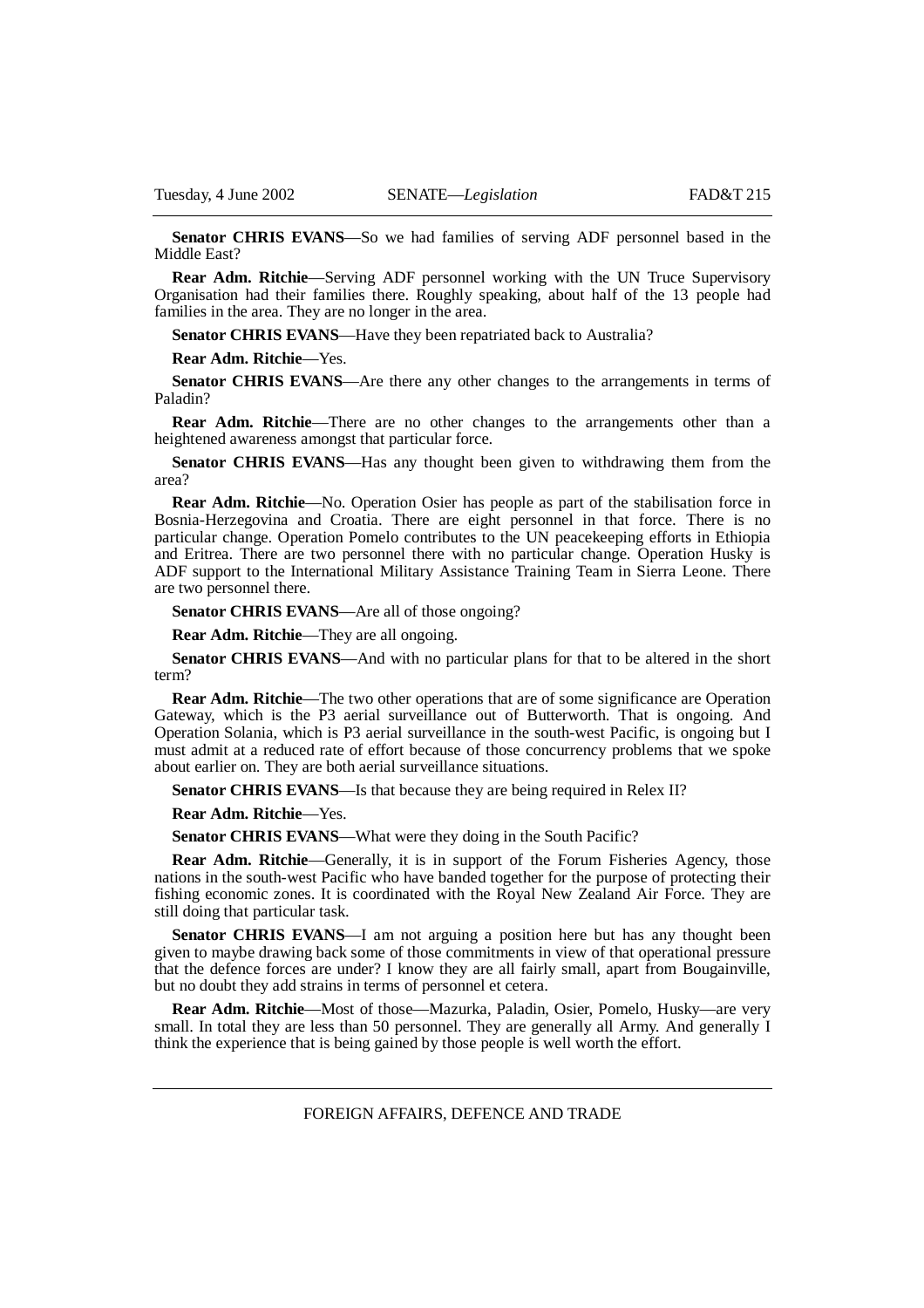**Senator CHRIS EVANS**—So there is no sense of reviewing the broader—

**Rear Adm. Ritchie**—No. The only thing that would change would be changes in the situation in each of the particular countries. If the UN force changes, then clearly we would change.

**Senator CHRIS EVANS**—Thanks for that.

**Senator FAULKNER**—Admiral Ritchie, I have some questions that properly go to this output on operations, but there may be an interface with Navy, which is the next program. I wondered, to save time, if that is the case you might just let me know. I thought if I came at the end of this output we would probably be able to do it in a way that would cause the least problems to all concerned.

**Dr Hawke**—That is fine by us. The Deputy Chief of the Navy is here, so we can proceed. **Senator CHRIS EVANS—We have completed the rest of output 1.** 

**CHAIR**—We might proceed with your questions, Senator Faulkner.

**Senator CHRIS EVANS**—Obviously if any officers are waiting for output 1 questions, they can go.

**Senator WEST**—Unless Senator Faulkner wants them.

**Senator FAULKNER—No**, only in relation to the matters that I am going to raise now, which would mainly concern Operation Relex. Thank you, Mr Chairman, and I thank Dr Hawke and Admiral Ritchie for assisting me in that regard.

I want to briefly go to some issues that were raised in a letter that has been written by Rear Admiral Smith to the Chairman of the Senate Select Committee on A Certain Maritime Incident. I am sure you would be aware of the correspondence dated 17 May 2002. It is described as a 'clarification of evidence'. It goes to some issues that Admiral Smith raised during his giving of evidence to that committee on 4 and 5 April and relates to the vessel SIEVX. That is what my questions go to. Hence, Admiral Adams, I am not sure how much of this is output 1 and how much of this is Navy, but I am sure you will be able to assist me on that. The first thing I want to ask just as background. The nomenclature SIEVX: could the Navy assist me with how that was determined?

**Rear Adm. Ritchie**—I think that was generated by the Senate committee. It is not a SIEV, as far as we are concerned.

**Senator FAULKNER—I** was not sure whether that came from us or came from—

**Rear Adm. Ritchie**—I think it came from you.

**Senator FAULKNER—It** became unclear. Everyone has adopted the terminology and I know that we started using the terminology.

**Rear Adm. Ritchie**—It may have even come from the press.

Senator FAULKNER—I do not think that is the case. I thought there were two possibilities: the Navy or our committee. I have asked that question of someone who I thought might know and they were not sure, so I thought you might know. But it is terminology or nomenclature that is used now within Navy, isn't it?

**Rear Adm. Ritchie**—I would accept that it is the nomenclature that is used to describe this particular incident.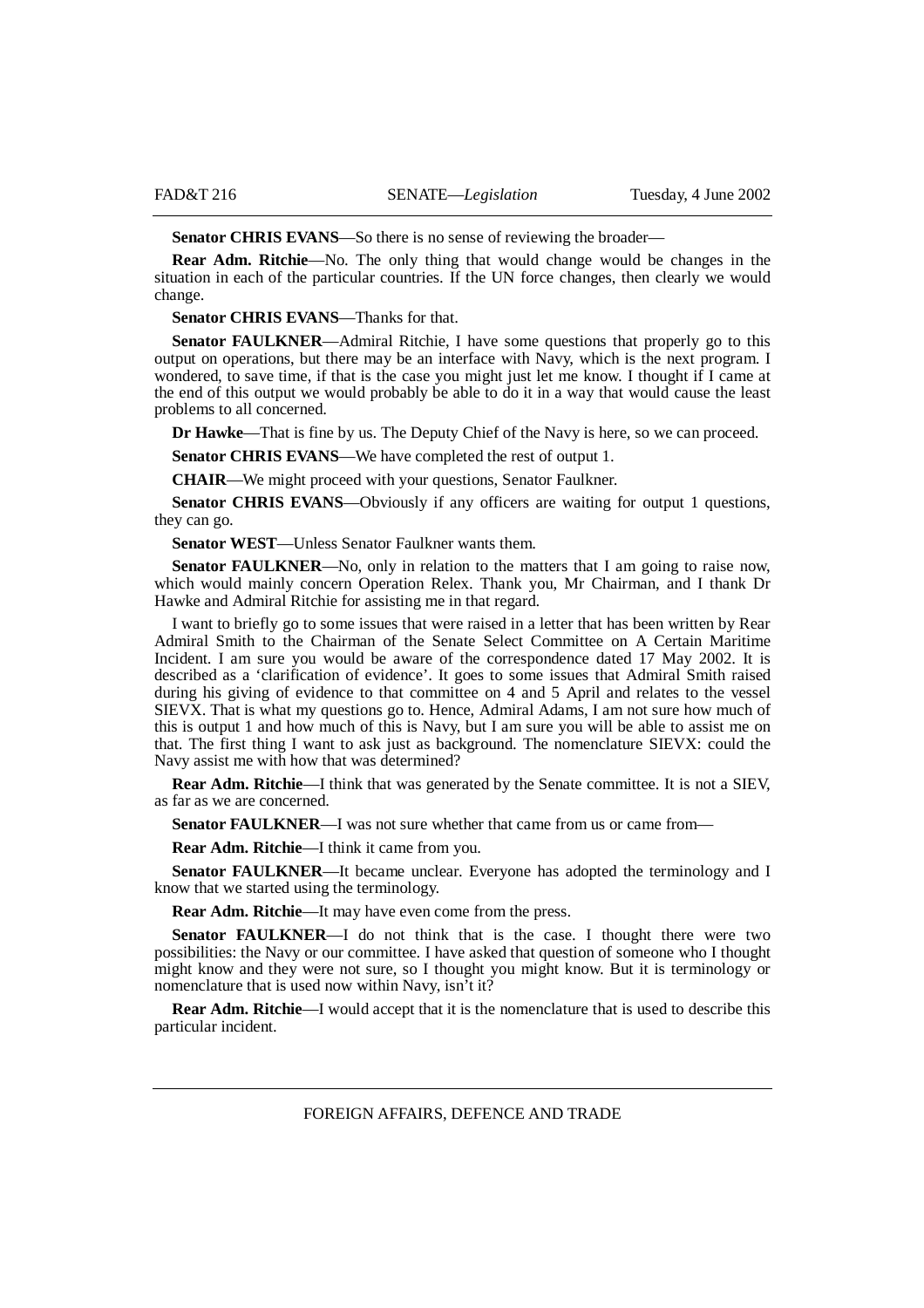**Senator FAULKNER—The first issue I want to go to is the use in Admiral Smith's letter** of a very significant number of qualifying words. For example, if you go to paragraph 3 of the clarification of evidence, the first sentence is:

The intelligence reporting from Coastwatch was used as indicators of a possible SIEV arrival in an area within a probable time window.

Then in the second sentence of paragraph 5 it says:

An intelligence report suggested that the vessel was delayed and Coastwatch assessed that the vessel remained a potential departure ...

In paragraph 6 it says:

The Abu Qussey vessel in the Coastwatch's CMSP OPSUM on PM 18 October 2001 through intelligence sources was 'reported' to have departed Indonesia for Christmas Island on 17 October 2001.

The next sentence says:

Coastwatch assessed that the vessel could 'possibly' arrive at Christmas Island, late 18 October ...

Then it goes on:

Coastwatch CMSP OPSUM, PM 19 October 2001 reported ... the Abu Qussey vessel as a 'possible' as it was reported to have departed.

The next sentence says:

Neither of these reports were confirmed.

And so it goes on. I wondered if one of the witnesses could explain to the committee the differences in intelligence that related to the SIEVs that were intercepted and the so-called SIEVX.

**Rear Adm. Ritchie—I** would very much like to explain that. I think, to understand what Rear Admiral Smith is talking about, you have to be very clear on the concept that sits behind Operation Relex. As I explained in here earlier this morning, at the time we are talking about, back in October, there were two main channels of arrival that we were concerned about: the channel which came from Sumatra, the western end of Java, down through the Sunda Strait and into Christmas Island; and the channel which came, generally, through Kupang, Roti and very quickly across the intervening distance down into Ashmore Island.

After the arrival of the vessel that became involved in what is now known as the *Tampa* incident, those intelligence organisations that had information about smuggling organisations or possible boat movements fed their information primarily, I think, into DIMIA, and they were the people who were the basic source of intelligence. There was a lot of analysis then applied by various other agencies, as there always is with any intelligence. Essentially, what you were getting was intelligence that was going through various means as to the possible movement of boats. I would say to you that there were many more boats mentioned in the intelligence than we actually ever saw. That is the background and I cannot really say a lot more about the sources of that intelligence without saying things that I really should not be saying in an open forum.

The point is that none of that intelligence is definite; none of it, in general, is specific; and much of it is continually countermanded. For example, it may be reported that a boat possibly sailed from the south coast of Sumatra on this date with this many people; the next day it might be reported that it did not sail from the south coast of Sumatra, it probably sailed from somewhere east of Jakarta and it might be going in the other direction. That was the sort of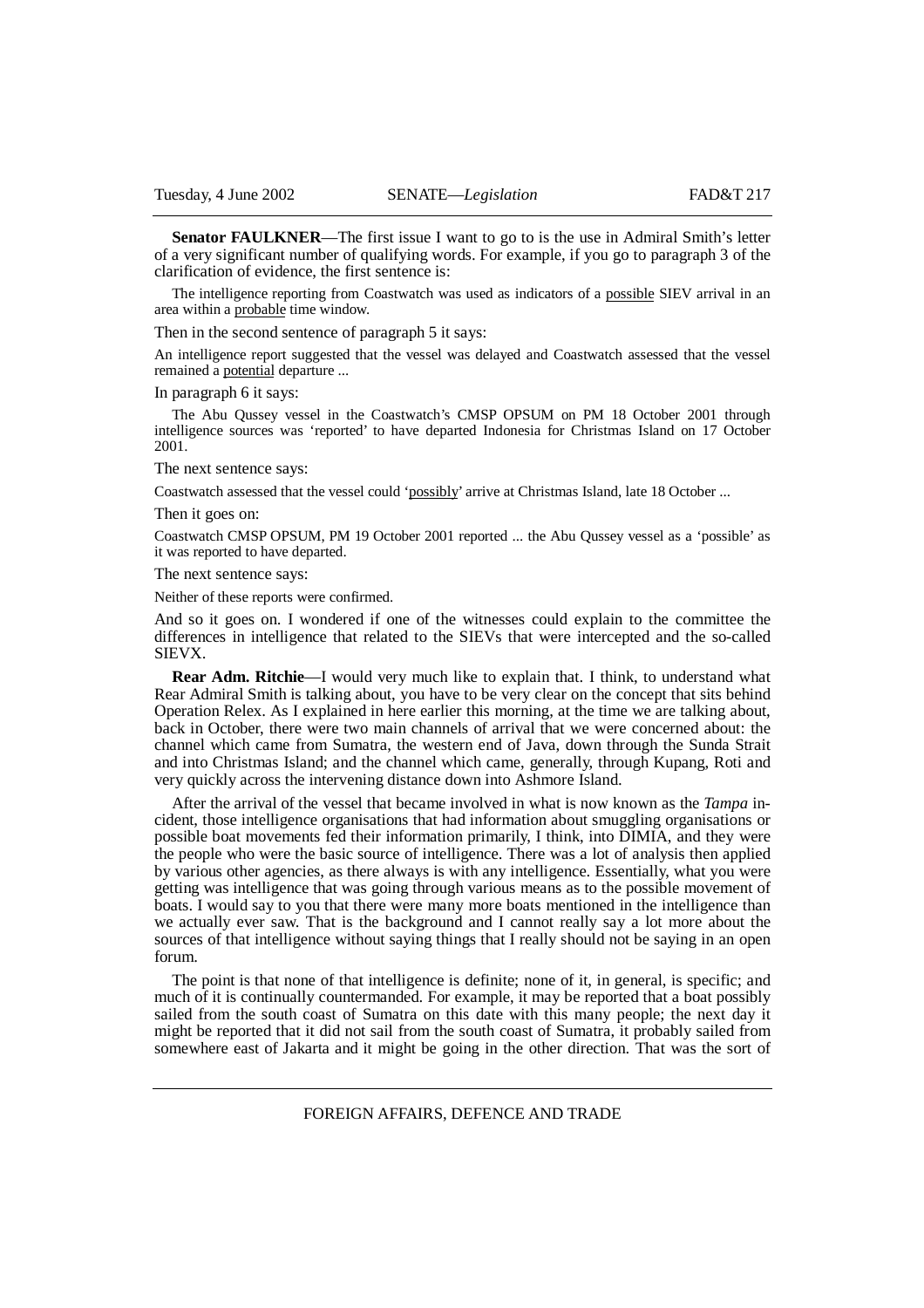thing that was happening. So Operation Relex had to consider how best to deal with intelligence as imprecise as that. Do you look, if you could, in every nook and cranny: in every creek and every port in the archipelago? Of course you do not; you cannot do that because we have no right to take Operation Relex into Indonesian waters. In fact we were very cautious that we did not take Operation Relex across the recognised boundaries; we applied buffers.

How did we do it? If you think about the Indonesian archipelago and you think about the position of Christmas Island, then anybody who is going to approach Christmas Island has to come from within a certain arc, realistically. They could come from 360 degrees, but that is unlikely; they will make direct passage from the ports that they normally come out of. So we put ourselves between the archipelago and Christmas Island and we waited for these people to come through those particular areas. All of the boats that we detected, that is how we detect them: they came through the area that we sat in. So, if you like, there is an oblong box that sits somewhere between Christmas Island and Indonesia, keeping well outside Indonesian claimed or recognised waters, and we were in that box. The ships themselves, in a general sense, because a ship has a limited visual and radar horizon, would be back near the focal point—Christmas Island. The aircraft would be more wide ranging, but those aircraft would still keep outside the sorts of areas that might be claimed by Indonesia.

My understanding of the SIEVX incident is that, yes, as Admiral Smith has said in his letter to the Senate, there was a variety of this sort of intelligence that I have talked about that came, some as far back as September, where it was known that the particular organiser was trying to put together some boats. Nothing much more was heard of him until you get into October and there were various reports that he had one boat, that he had two boats, that had sailed from here, that had gone back, that had sailed from somewhere else. And most of the intelligence reporting actually came after we subsequently found out that the boat had sunk. But there was no reason, no cause, nor, indeed, no right for Admiral Smith, for Brigadier Silverstone or for myself to send ADF assets into the area where that boat subsequently foundered and disappeared. We waited for that boat to come through, if you like, the funnel that we had put together; and that was how we were going to detect them. That is how we successfully detected all the rest.

I would have to say to you that we in the ADF are offended by the sorts of things that have been written about SIEVX because, as Admiral Smith said many a time, if anybody had been in possession of specific information which said, 'This boat here is sinking,' then we would have certainly done all we could within our power to save those lives.

**Senator FAULKNER**—I do appreciate, because Admiral Smith has made those points very strongly, what has been written about SIEVX. But I hope that you would accept, Admiral, that when such things are written or when issues arise, it is certainly a proper role for a parliamentary committee like this to ask questions and investigate those issues. As far as I am concerned I am asking questions about related issues. I am well aware, of course, of the differing views that Navy has in relation to some of what has been said in the public record. In my own case I have made some fairly strong statements about that also that I suspect Navy would not be uncomfortable with.

**Senator Hill**—A newspaper this morning said that you were saying this particular incident is now your highest priority.

**Senator FAULKNER**—I read what was said in a newspaper this morning. Newspapers can report what they like. I would have thought that I had a range of other priorities in my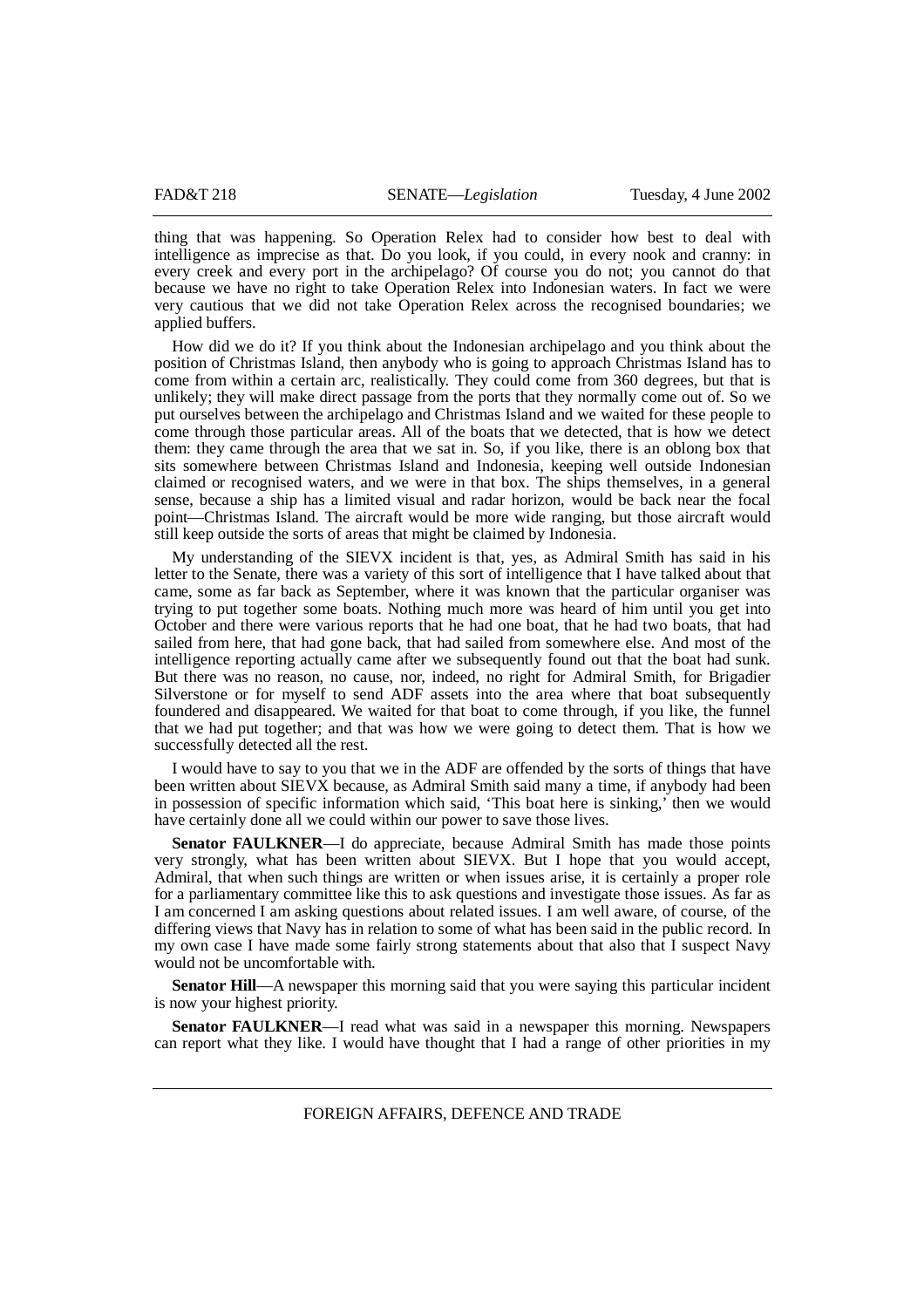parliamentary duties. My role in relation to the Senate Select Committee on a Certain Maritime Incident is a mere one of them, Senator.

**Senator Hill**—This says:

Labor's Senate leader, John Faulkner, told the *Herald* that SIEV-X was now his top inquiry priority.

**Senator FAULKNER—Is that in inverted commas?** 

**Senator Hill—Then** it goes on, 'What is going on in the navy?' et cetera.

**Senator FAULKNER—I** did not say that. You do not want to concern yourself too much with my priorities, Senator Hill. I am the one who will set them and they will not be set by the *Sydney Morning Herald* or by you or by anybody else.

**Senator Hill**—Well, apparently you told the *Sydney Morning Herald* it was your highest priority.

**Senator FAULKNER**—Really? Well, take it up with the journalist.

**Senator CHRIS EVANS**—Senator Hill, you have lectured us on a number of occasions not to believe everything we read in the papers.

**Senator Hill**—I am confused because you have now come in here today and said it is not.

**Senator FAULKNER**—I beg your pardon.

**Senator Hill**—I am now confused. The article said that you said it was; today you have said it is not.

**Senator FAULKNER—What I said to you is I will determine my own priorities, not the** *Sydney Morning Herald*.

**Senator Hill**—I know you will, but it seems you told the *Herald* that it was your highest priority.

**Senator FAULKNER**—That is an assumption that you make.

**Senator Hill**—That is what the *Sydney Morning Herald* says.

**Senator FAULKNER**—If it is reported in the *Sydney Morning Herald* it must be right. Is that what you are saying?

**Senator Hill—It** is a good prima facie case.

**Senator WEST**—We will remember that next time.

**Senator FAULKNER—Having established that, I will refer you to a number of editorials** in the *Sydney Morning Herald* about your own performance in a range of areas. Perhaps you would care to comment on those. Let us just move on. I was making the point, however, to Admiral Ritchie, and I think it is a reasonable one, that I understand and have accepted a great deal of what Admiral Smith said and, on the public record in relation to his concerns about some statements that have been made, I do make the point and, given that you do not seem to understand it, I will reiterate it to you that it is a proper role for a parliamentary committee like this to examine these issues. Admiral Ritchie, I do thank you for that explanation because I thought it was helpful. Firstly, is intelligence that is gathered confirmed? If it is, how is it confirmed by Navy?

**Rear Adm. Ritchie—In** the broad, it is only ever confirmed by the subsequent appearance of the vessel itself. There is no other way of confirming it.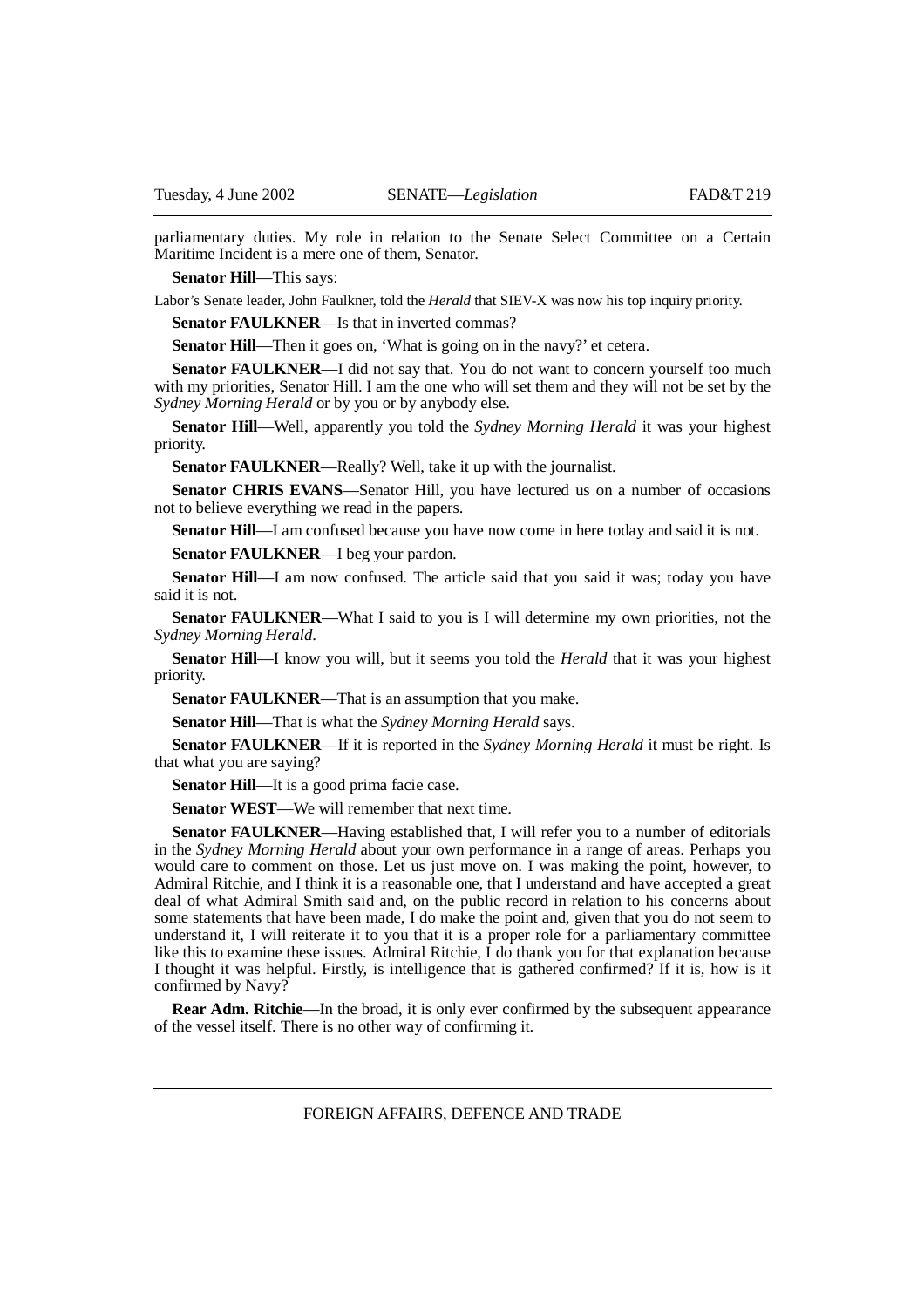**Senator FAULKNER—Therefore, understanding that, it is reasonable for me to jump to a** conclusion that you do not need confirmation of intelligence before surveillance is ordered in relation to a 'possible' SIEV departure?

**Rear Adm. Ritchie**—No. The existence of intelligence will confirm your correctness, if you like, in continuing to conduct that particular surveillance. The point that I was making in my explanation is that surveillance was continuous and ongoing and was not dependent in particular upon any particular piece of intelligence information.

**Senator FAULKNER**—Yes, but I think the distinction you are drawing is an important one and perhaps is not well understood. At the end of the day, you say that you can really only confirm intelligence reports when a SIEV is sighted. Is that right?

**Rear Adm. Ritchie**—When a SIEV is sighted, and you can then relate that back to any given piece of intelligence.

**Senator FAULKNER**—Therefore, surveillance activities are not dependent on confirmed intelligence reporting?

**Rear Adm. Ritchie**—That is true.

**Senator FAULKNER**—Is it reasonable for me then to go to the next step and say that unconfirmed intelligence reports, for example the sort that we have that are recorded in Admiral Smith's letter and in evidence that we have received from Coastwatch, do actually trigger surveillance activity?

**Rear Adm. Ritchie—In** the case of Relex, it does not specifically trigger surveillance activity because surveillance activity is there. The surveillance activity is ongoing against this background that says there are this many thousand people in the archipelago who are all looking for passage to Australia. What it might do to the particular ship or the aeroplane that is out there is to say be particularly careful today because today is an expected time of arrival.

**Senator FAULKNER**—Yes. What you are saying is that you have an ongoing surveillance regime under Operation Relex?

**Rear Adm. Ritchie**—Yes, that is correct.

**Senator FAULKNER**—Is it also fair to say that an unconfirmed intelligence report might mean that surveillance activity may get a focus it otherwise would not have? This is layman's language, but I wanted to understand this, if I could.

**Rear Adm. Ritchie**—My broad answer to that is no. The main intelligence on which we are working is the two routes. We know that all of the people are going to come Sunda Strait to Christmas or Roti to Ashmore. That is the main thing that decides how we are going to do the surveillance. We may in fact alter the pattern within areas that we then set up which are reasonably static. We may alter the pattern of attendance in those areas if we think we have particularly good intelligence about a vessel, but the basic, ongoing surveillance of given, predetermined areas is not based at all on evidence or intelligence of one or more departures.

**Senator FAULKNER**—Could you explain that a little more? Understanding that there is a regime of surveillance under Operation Relex, what might an unconfirmed intelligence report about a possible SIEV departure mean for surveillance under Operation Relex?

**Rear Adm. Ritchie**—Let me give you another broad example. In October, we may well have been sitting there and the intelligence would say to us that within seven days we might expect three boats to arrive at Christmas Island and seven boats to arrive at Ashmore. That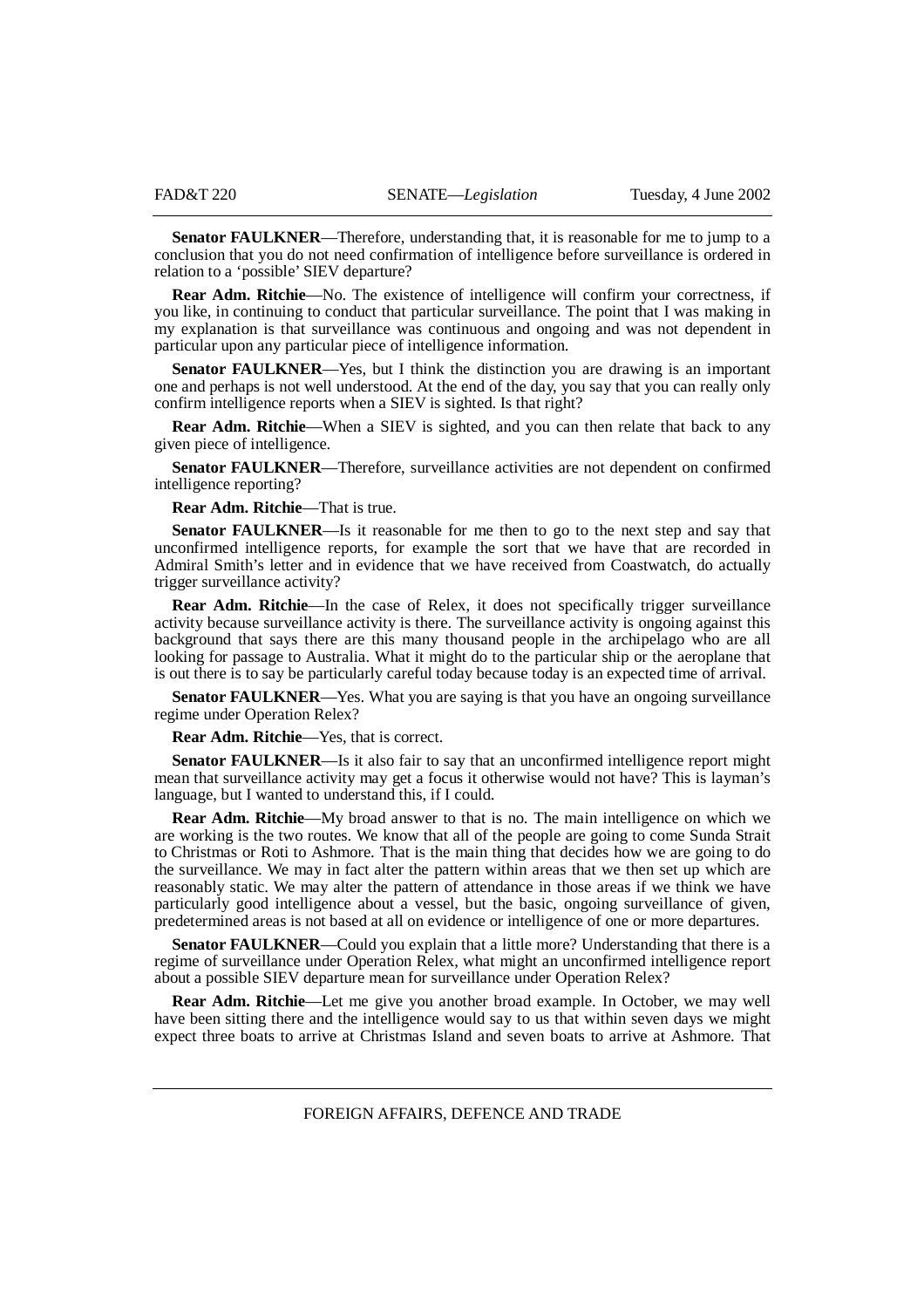would confirm for us that our surveillance had to be ongoing and continuous. If for any reason somebody said, 'We cannot find a P3 tomorrow,' we would be looking for alternative means to make sure that we did fly and cover that area because we would be looking at three maybe within 48 hours, that sort of thing. At the moment, surveillance is ongoing and continuous and there is very little intelligence.

**Senator FAULKNER**—But you, I think earlier in your evidence, suggested that intelligence of its nature is neither definite nor confirmed until you have a very tangible measure, which is actually a SIEV vessel under way. Is that right?

**Rear Adm. Ritchie**—Even if I had evidence that somebody had seen a vessel depart a particular place, it still does not mean that it is going to—

**Senator FAULKNER**—That is one of the things I have been grappling with and possibly not understanding. It does appear that some of the intelligence reporting here goes to size of the vessel, overcrowding and the like, which seems not to have the same level of qualification about it as some of the other intelligence reporting on the same vessel. Could there be a reason for that?

**Rear Adm. Ritchie—No.** I would place such qualification on all intelligence. Size of the vessel and overloading, all those sorts of things, might cause us to say that it will take longer than normal and might arrive at a later date because they will be more cautious and slower, those sorts of things. I cannot distinguish why any qualification is placed on some things and not on others. There have been many reports that were quite definite on size of boats, names of captains and numbers, and nothing ever eventuated.

**Senator FAULKNER—Did I** understand from you in relation to where this intelligence is sent that the principal address for receipt of this intelligence is DIMIA?

**Rear Adm. Ritchie**—The principal provider of that intelligence is DIMIA.

**Senator FAULKNER—I** think you made the point that there are other providers but you did not think that it was appropriate to detail those at a hearing like this. Is that right?

**Rear Adm. Ritchie—I** do not think it is appropriate for me to go into how any of this intelligence is gained. I am just saying that that is the organisation that first puts the intelligence together.

**Senator FAULKNER**—Let me turn again to Admiral Smith's letter. In paragraph 5 it says:

Coastwatch initially reported the Abu Qussey vessel on 14 October 2001 based upon intelligence analysis in the daily Civil Maritime Surveillance Program (CMSP) Operations Summary (OPSUM). An intelligence report suggested that the vessel was delayed ...

Are you able to provide for the committee's benefit any further and better details about that intelligence report?

**Rear Adm. Ritchie**—When he refers to the vessel being delayed, I think there is a further intelligence report on the 19th which says that the vessel has not yet been sighted. I think that there is a further one on the 20th which says that the vessel perhaps did not sail from where the original report said it sailed from—that it sailed from somewhere else and moved its port of destination from Sumatra to Java. I think that, as late as the 22nd, there is an analysis of a report which says the vessel has probably gone back to the Java coast, because of the weather that was being experienced in the area. What I am saying is that you start off with an original report that has been gained from some source or other, and then you have a number of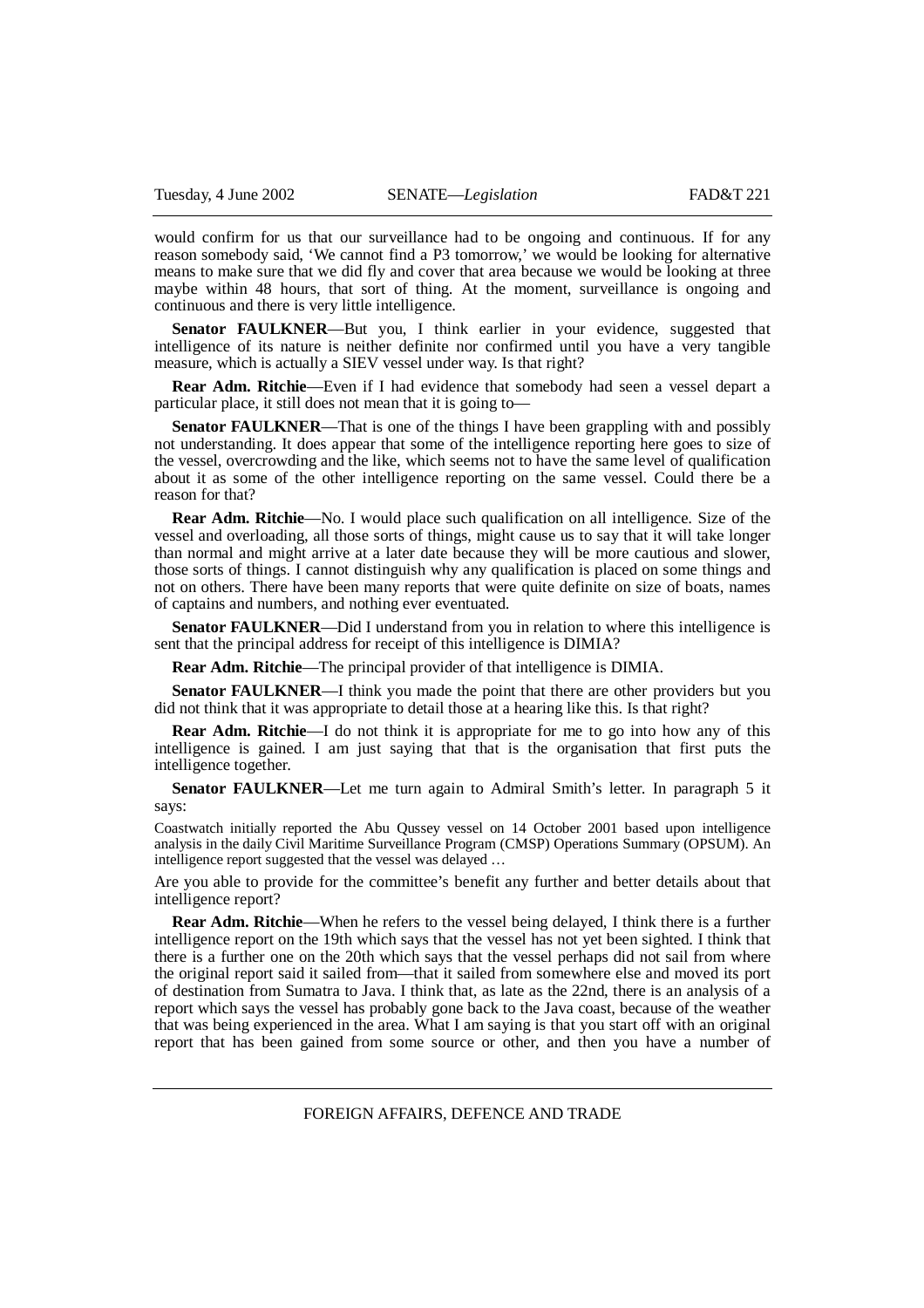agencies who are taking that report, observing what happens thereafter and providing some degree of analysis as to what might have happened in the meantime.

**Senator FAULKNER**—Admiral Bonser was able to provide some more detail in this. You may not have seen his evidence before the Senate select committee. He was able to say that they knew that we—in this case 'we' is Coastwatch, I think, or Australian agencies, or however you prefer to determine it—knew that it (that is, SIEVX) was small and overcrowded. I asked him what 'overcrowded' meant, whether it was around 400 passengers, and Admiral Bonser said that they had an indication of numbers. He was also able to talk about the willingness or unwillingness of people to be embarked.

**Rear Adm. Ritchie**—But he did not say, importantly, that he knew where SIEVX was.

**Senator FAULKNER—No**, he did not say that, and I understand that. That issue was canvassed with him, but in some people's minds I suppose the fact that you might have intelligence about the size of the vessel, whether it was overcrowded, whether there is an indication that people got on or off the vessel and the like might beg the question that, if you have that level of intelligence advice, it might not seem absolutely outlandish that you might know where all that was occurring. Correct me if I am wrong, but it is not a leap of faith, having some level of information as we have just been canvassing—numbers, size, overcrowding, embarking or—

**Rear Adm. Ritchie—But it is a leap of faith to then move from there—and I would agree** that you have not yet moved there—which others have already taken, to say that if you knew that then you should have been actively looking for it in some place other than the places we were looking.

**Senator FAULKNER—Yes, but you have to be fair here, Admiral. That is not a jump or a** leap that I intend to take.

**Rear Adm. Ritchie**—No. I have said that you have not taken it, but others have.

**Senator FAULKNER—I** would ask a serious question here: if intelligence reports, albeit unconfirmed intelligence reports, because of the proper qualification that you place on intelligence reports of this nature, might be able to detail that level of activity, the question in my mind—and I do not put it at any higher level than that—is why wouldn't the issue of location be stronger? That is the question I have.

**Rear Adm. Ritchie—Because there is no such thing as location attached to that particular** report. In fact, that particular report was made available the day after that particular vessel was subsequently known to have sunk. It includes a change in the port of embarkation for these people, from one part of the archipelago to a significantly quite distant other part of the archipelago. It did say that it was probably a small vessel and that it probably had 400 people on it. That is all good information, but it is not going to help you find it.

**Senator FAULKNER**—There is a range of intelligence reporting here, isn't there? It is not just one advice; there is a number of advices. It is fair to say that, isn't it? We know that.

**Rear Adm. Ritchie**—Yes, it is a number of advices, but it is all coming through the one coordinating source.

**Senator FAULKNER**—And you identify that coordinating source as DIMIA in this instance.

**Rear Adm. Ritchie**—Yes.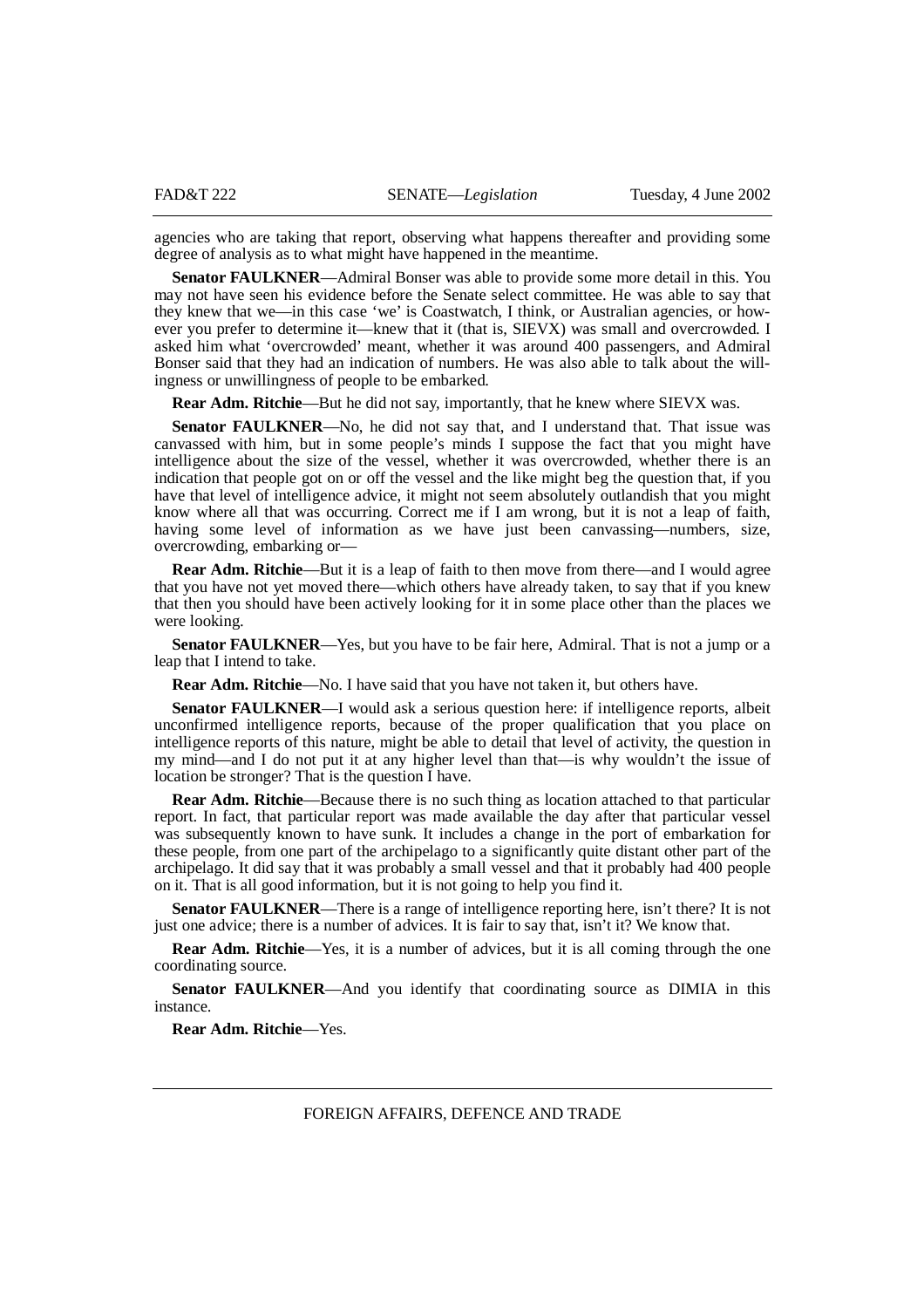**Senator FAULKNER**—When you say DIMIA, Rear Admiral, are you able to define that a little? Can you tell me what part or what agency within DIMIA handles that?

**Rear Adm. Ritchie—No, I cannot. It is an agency within DIMIA that was producing then** on a daily basis an intelligence report on the movement of illegal immigrants in Indonesia. I could find that out for you and give it to you on notice but, off the top of my head, I do not know what it is.

**Senator FAULKNER**—I have talked to DIMIA officers about this and I think it is probably what they call their joint intelligence strike team. Would you mind taking it on notice to provide the name of that element of DIMIA? There are a couple of different groups that have a role. I suspect it is the strike team, but would you let us know at some point? Concentrating on this report on 14 October, because one thing no-one can argue about any report on 14 October is that this is before the SIEVX sailed. That is fair to say, isn't it?

**Rear Adm. Ritchie**—I think it was probably a couple of days before it sailed.

**Senator FAULKNER**—With regard to the report on 14 October, when did you say that was received by Defence in the first instance?

**Rear Adm. Ritchie**—I did not say when it was received by Defence; I do not know when it was received by Defence. In the normal way of these things, those intelligence agencies in Defence that were looking at this would certainly have received it within 24 hours of its being originated, I guess.

**Senator FAULKNER**—Has there been any examination at all about the intelligence reports and their interface with surveillance with SIEVX within Navy or Defence that you are aware of?

**Rear Adm. Ritchie**—There has been a review of all the intelligence that was received in a chronological order. All it shows is that there was considerable confusion as to where this boat departed from, when it departed, how many people were in it and whatever.

**Senator FAULKNER—When was that review kicked off?** 

**Rear Adm. Ritchie**—There is nothing that I could tell you about a review that formally kicked off—it is just something that has been done.

**Senator FAULKNER**—I accept it has been done. I just wondered when.

**Rear Adm. Ritchie**—I do not know the answer to your question as to when it was done.

**Senator FAULKNER**—Do you know who undertook it?

**Rear Adm. Ritchie**—I know it was done in the Maritime Command.

**Senator FAULKNER**—Could Navy assist me in relation to that review—any detail about the basis on which that was commenced?

**Rear Adm. Adams**—Certainly, Senator.

**Senator FAULKNER**—Do you know at the moment?

**Rear Adm. Adams**—No, I do not. I would have to take that on notice and provide the information separately.

**Senator FAULKNER—I** would be interested in knowing, if you could, Admiral. Perhaps you could just indicate when that review commenced, if there was any guidance or terms of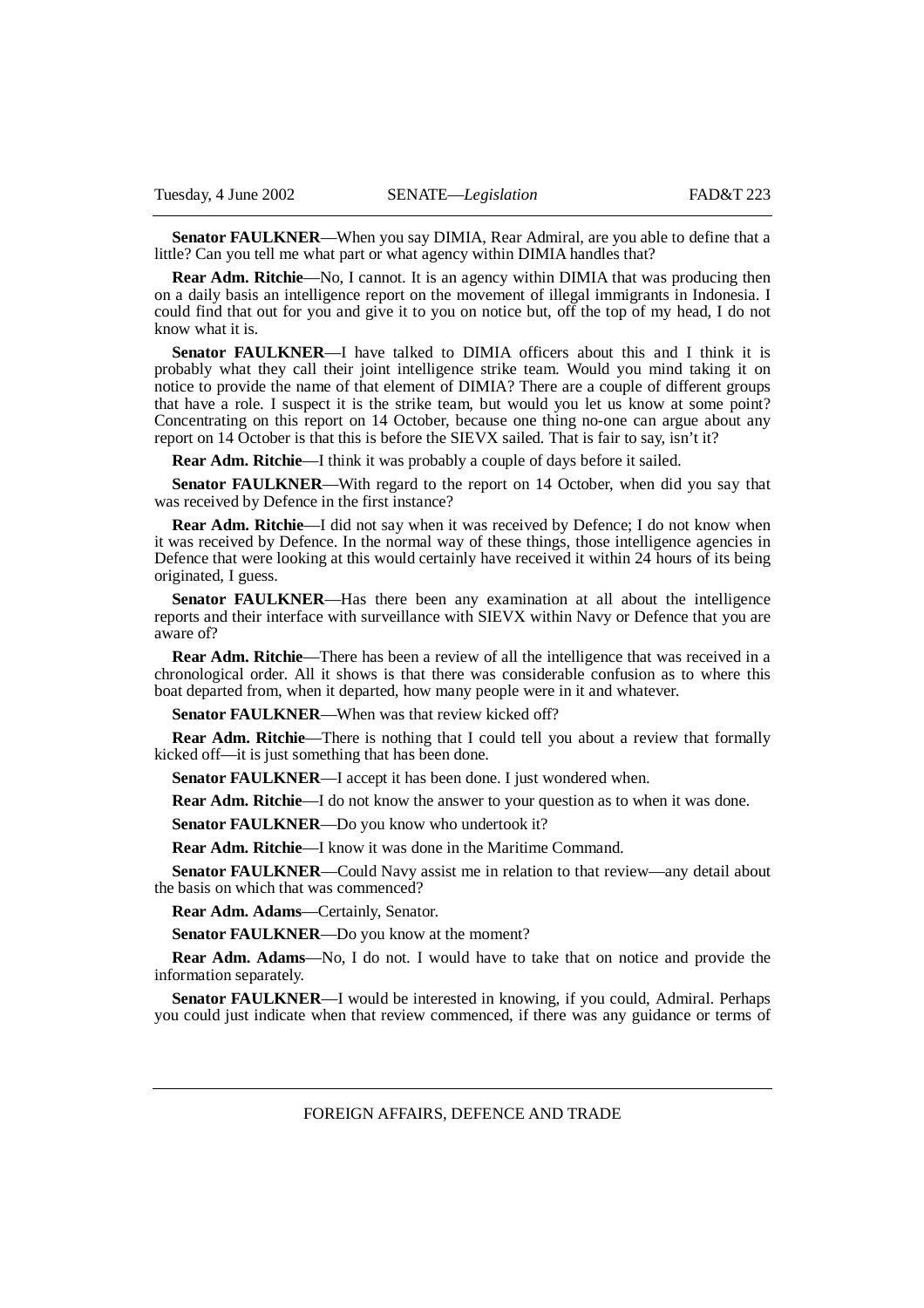reference for it and the basis on which the decision was made to conduct the review—in other words, who instructed it, who ordered it and who conducted it.

**Rear Adm. Adams**—Certainly, Senator.

**Senator FAULKNER**—Coming back to this question of 14 October: it does appear that numbers of people—there might have been 400 people aboard this boat—

**Rear Adm. Ritchie**—I do not think that was known on 14 October. You are taking the 14 October date from Rear Admiral Smith's letter. Is that correct?

**Senator FAULKNER**—I do not know a huge amount about this—

**Rear Adm. Ritchie—Are you guessing or is it 14 October?** 

**Senator FAULKNER**—There is no guessing. What I do have available to me at the moment is the detail of Admiral Smith's letter and Admiral Bonser's evidence. Beyond that you will be pleased to know that, whilst any other conspiracy theories or outlandish conclusions may be available to me, I am certainly not depending on them or using them.

**Rear Adm. Ritchie**—I say that because it might be timely to correct the notion of the 14th. In accordance with information I have, there was a departure, or report, of a boat belonging to this particular smuggler on the 10th. On the 11th there was a report that said, 'No, the departure has been delayed.'

**Senator FAULKNER—But these were not reported to you by Coastwatch, were they?** 

**Rear Adm. Ritchie**—I am talking about the same material. There may well be a difference in interpretation, which we can come to in a tick. With regard to the 14th, which you referred to, I think the intelligence is saying to us that that boat did not depart, but it reports nine other potential sailings.

**Senator FAULKNER—So** you have reports on the 10th and the 11th. Is that what you are saying?

**Rear Adm. Ritchie**—I am saying that, in the period of the 10th, 11th, 12th, 14th and 15th, there were various reports, starting on the 10th, that a boat belonging to this particular person had sailed. Then there was a report saying, 'No, it's been delayed,' and then another report saying, 'No, it hasn't sailed at all but here are nine other boats that might have sailed.'

**Senator FAULKNER**—Maybe I am missing something here. Let us go back to Admiral Smith's letter, paragraph 5, which says:

Coastwatch initially reported the Abu Qussey vessel on 14 October 2001 …

**Rear Adm. Ritchie—Did** it report that it had sailed or that it had been initially reported?

**Senator FAULKNER—I** am quoting the letter. Paragraph 5, first sentence—

**Rear Adm. Ritchie**—I do not have that letter.

**Senator FAULKNER—I** am sorry; I did not appreciate that you did not have the letter in front of you.

**Rear Adm. Ritchie—I** have just read it and it is not inconsistent with what I have just said. The letter says:

An intelligence report suggested that the vessel was delayed and Coastwatch assessed that the vessel remained a potential departure from Pelabuhan Ratu (06<sup>0</sup>59 South 106<sup>0</sup>33 East) for Christmas Island from Indonesia.

FOREIGN AFFAIRS, DEFENCE AND TRADE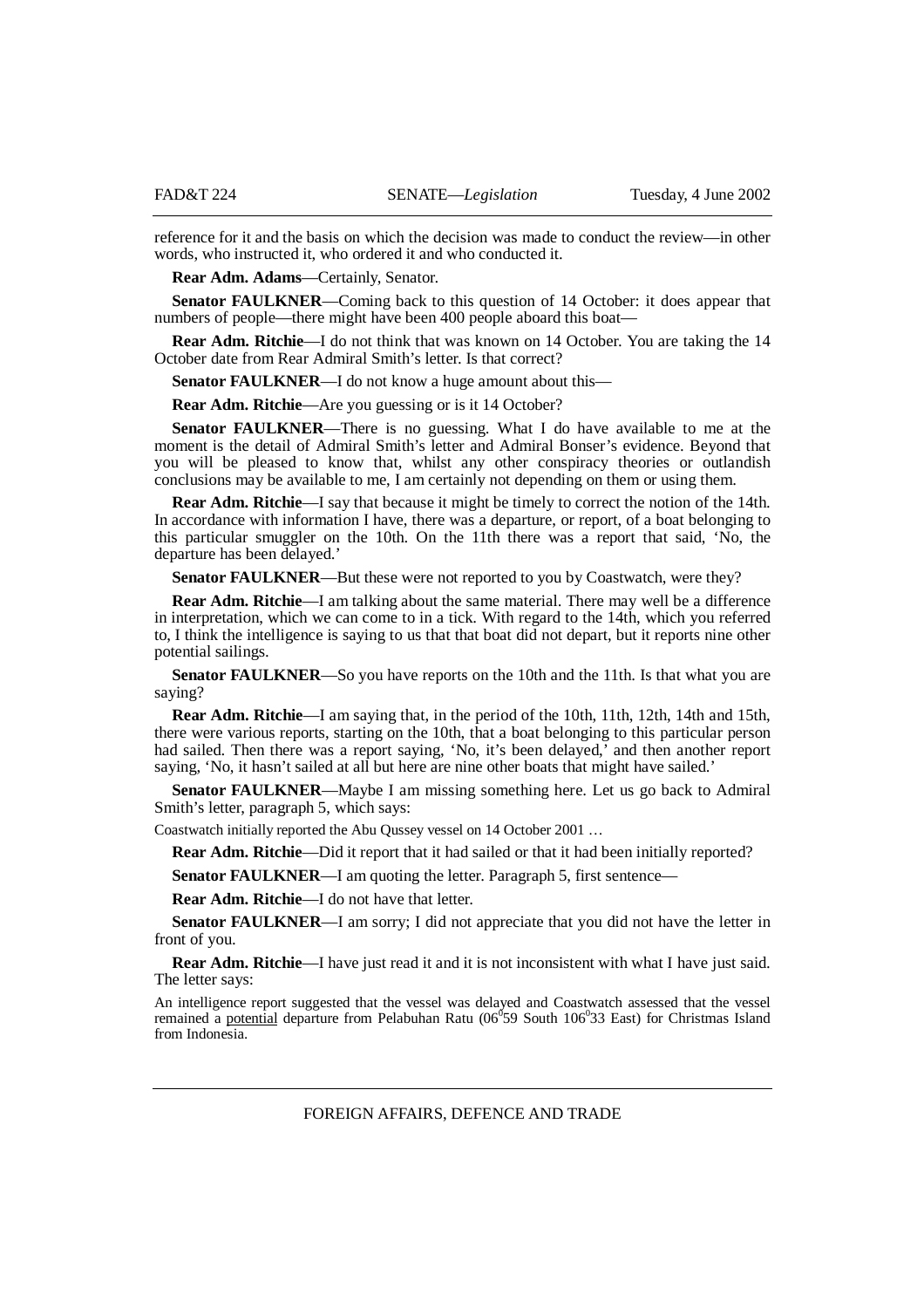He did not say that it had sailed. He said that on the 14th Coastwatch said that Abu Qussey had a vessel, that it had been perhaps delayed and remained a potential departure from that particular place. Then in paragraph 6 he gave the first assessment of departure.

**Senator FAULKNER**—Yes, I know. What I am asking about is in relation to the beginning of paragraph 5. It says:

Coastwatch initially reported the Abu Qussey vessel on 14 October 2001 …

You have talked about reporting on the 10th, 11th, 12th and then the 14th just to kick off.

**Rear Adm. Ritchie**—I am saying that you can go back as far as 5 September and start talking about Abu Qussey preparing two boats to go to Christmas Island. Admiral Smith has chosen there to start a little later in the chronology. Perhaps he is really talking about what he thinks is relevant to the sailing of the vessel. I do not know why he did not say anything earlier than that.

**Senator FAULKNER—I** do not either, and that is what I am trying to understand. It seems to me that there is an inconsistency with the letter and what you are saying, because it says 'Coastwatch initially reported the Abu Qussey vessel'. Could the reason for the possible difference in the evidence be that the reports of the 10th, 11th and 12th did not come via Coastwatch?

**Rear Adm. Ritchie**—They could have come straight out of DIMIA.

**Senator FAULKNER—Yes, but can you tell me whether they have come via Coastwatch?** 

**Rear Adm. Ritchie**—No.

**Senator FAULKNER—We** are going to break in exactly one minute and 10 seconds, so it might be possible for someone to check that over the lunch break.

**Rear Adm. Ritchie**—I am dancing around some of the intelligence, I admit, because of what it says. I cannot tell you that in this forum.

**Senator FAULKNER—I** have not asked you to and I never have. I have never asked any witness to talk about those sorts of things.

**Rear Adm. Ritchie**—I understand that. That is why I am approaching it in the way I am.

**Senator Hill**—Aren't the questions appropriately put respectively to DIMIA and Coastwatch through Justice? I do not know that it is Admiral Ritchie's job to answer questions about matters that are not in his immediate knowledge.

**Senator FAULKNER**—These questions arise from a letter from the Maritime Commander. They are important. Frankly, I think it is important from both Navy's and Defence's perspective, too, because there are questions that have been asked in relation to this. I stress to you that I am not drawing conclusions; I am asking questions. I had not intended to ask a question about the initial reporting, but when the Maritime Commander Australia says 'Coastwatch initially reported the Abu Qussey vessel on 14 October 2001' and Rear Admiral Ritchie tells me today that there was reporting on the 10th, 11th and 12th I am only trying to nail it down. It is not an apparent inconsistency; it is an inconsistency. We are now 21 seconds over the time for our lunch break—there will be a riot! Could someone please check it out over the lunch break and we will come back to it.

**CHAIR**—Thank you, Senator Faulkner. The committee will adjourn for lunch.

**Proceedings suspended from 12.30 p.m. to 1.33 p.m.**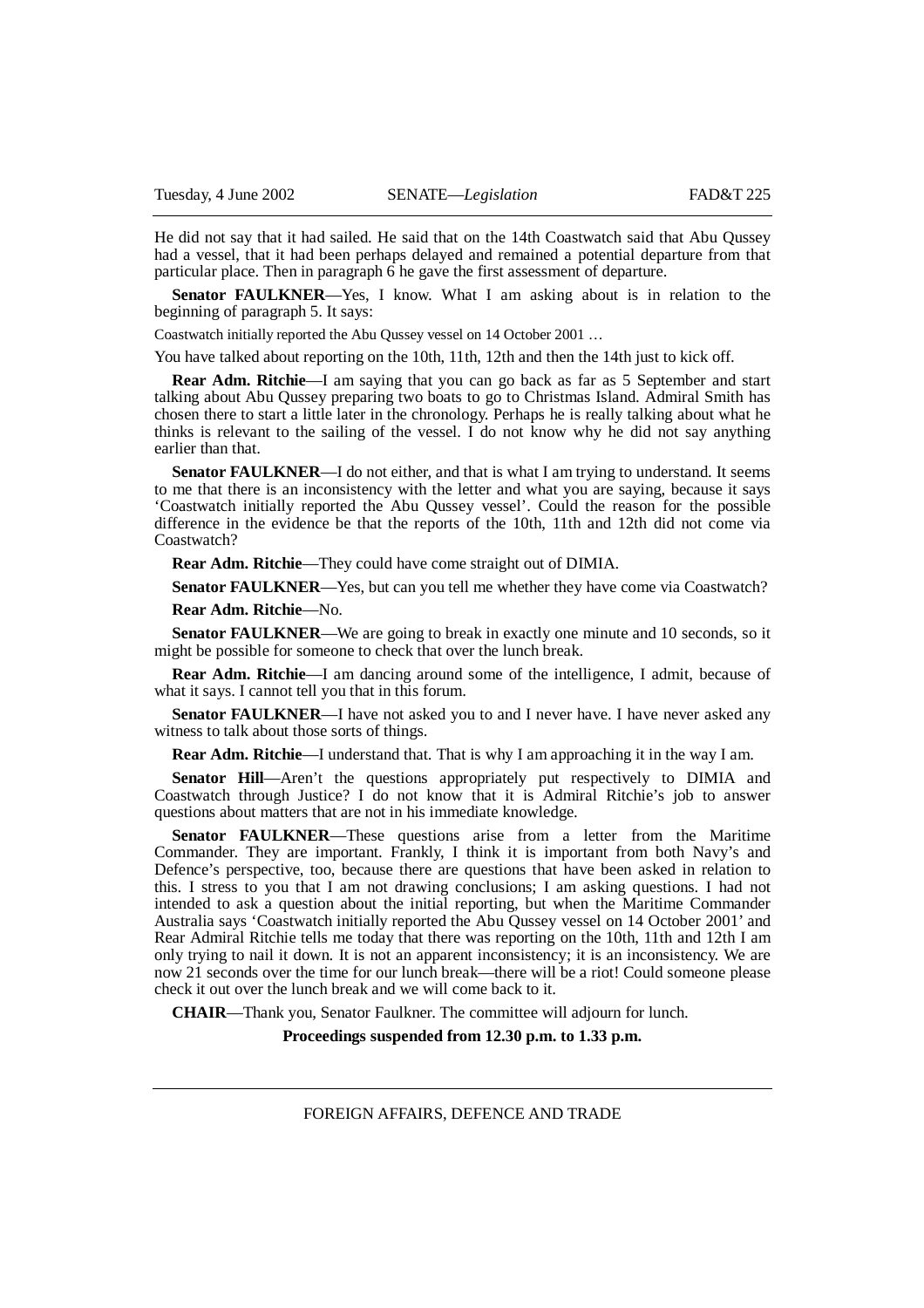**CHAIR**—Dr Hawke, have you got an answer that you wish to give?

**Dr Hawke**—Senator Hogg will recall asking a question last night about expenditure for the 2002-03 financial year on the Jindalee Operational Radar Network. The current planned expenditure for JORN for the next financial year is \$62.6 million. That plan was developed following a review of expenditure proposals which was conducted over the last month or so. The reason JORN is not in the top 20 table on page 77 of the portfolio budget statements is that at the time that document was put together the 2002-03 expenditure plan for JORN was \$38.6 million. The additional expenditure now planned for 2002-03 is due primarily to slippage of payments to the prime contractor, which were previously planned to be paid in the 2001-02 financial year. That is a sum of \$20 million, and the remaining \$4 million is due to increases and decreases—it is a net figure—across other expenditure elements of the project. I think that provides the information that Senator Hogg was requesting on that item.

**CHAIR**—Thank you.

**Senator FAULKNER**—Were we able to establish at all this issue about the initial report, Rear Admiral Ritchie?

**Rear Adm. Ritchie**—What I have established in the break is that the review of the intelligence material that I referred to—you asked who was doing that—is being coordinated by the group under Rear Admiral Gates, who has been tasked to support Defence and the Senate select committee. So that is where that information comes from. It would appear that in so doing that—and that is the information that I am privy to—they have discovered sources other than Coastwatch that predate 14 October. What you have from Rear Admiral Smith is what Rear Admiral Smith believed had been reported to his headquarters when he wrote that letter, and it starts at 14 October. The other information is from other sources. It predates the 14th. It does not materially change anything. From the 14th, where Rear Admiral Smith picks up the story, the story is indeed the same, according to those intelligence sources.

**Senator FAULKNER**—Accepting that—and I do—is Defence able to provide precise information to update the information we already have?

**Rear Adm. Ritchie—Could I talk to the minister and come back to you on that particular** question?

**Senator FAULKNER—Sure.** I appreciate the information you have given in relation to Rear Admiral Gates conducting that review. Do you know who tasked Rear Admiral Gates for this?

**Rear Adm. Ritchie**—No, I don't.

**Senator FAULKNER**—Would you be able to find that out too, please?

**Rear Adm. Ritchie**—We can find that out.

**Senator FAULKNER**—Would you mind finding out, if it is possible, when he was tasked and what the parameters of the review are and why it was determined to have the review?

**Rear Adm. Ritchie**—We can find that out.

**Senator FAULKNER—Thank** you for that, I appreciate it. I go to the general issue that is canvassed in Rear Admiral Smith's letter, if you like, of the communication between Coastwatch on the one hand and Defence on the other. Is it fair to say that not all the reports came from Coastwatch that Defence responded to in relation to the SIEVs?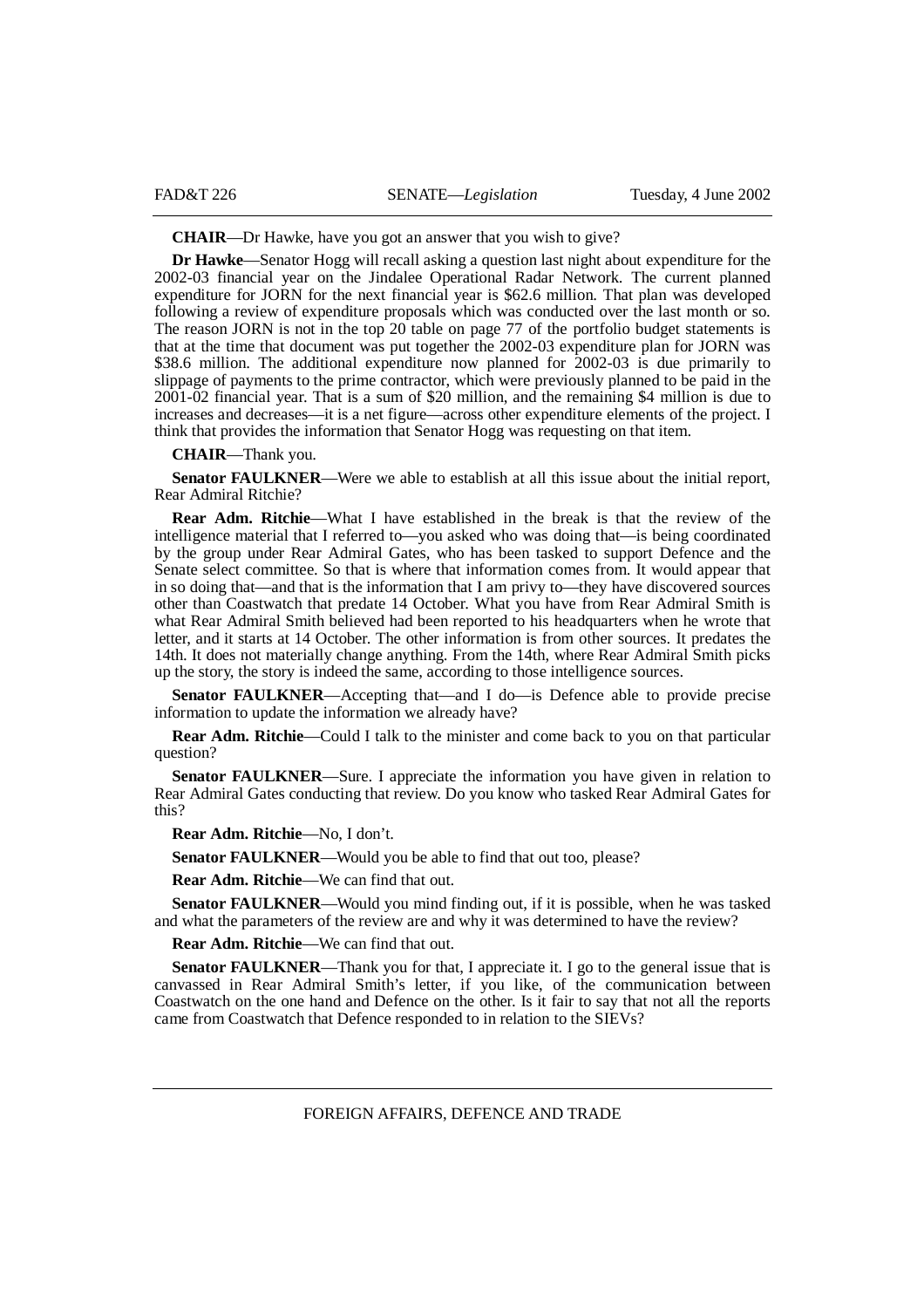**Rear Adm. Ritchie**—It is not fair to say 'that Defence responded to', because I think I tried to go to some pains earlier on to say that we did not particularly respond on individual instances; we responded on a collection and a pattern of information. Coastwatch was providing reports, and it is referred to in Rear Admiral Smith's letter in what he calls their CMSP OPSUM—it is an operational summary. So they have taken and distilled other elements of information that they have got. At the same time, Defence also, in some cases, had access in the intelligence organisations to product that was coming out of DIMIA and those sorts of things and would have made its own assessments of what was happening in the archipelago.

**Senator FAULKNER**—Have you been able to establish what links there were between Defence and the joint People Smuggling Strike Team?

**Rear Adm. Ritchie**—In the break, no. Regarding those links, I would expect them to be through Coastwatch or through the Strategic Command here in Canberra.

**Senator FAULKNER**—Is the only effective line of communication between Coastwatch and Defence the operational summaries—the 'OPSUMs' as they are described?

**Rear Adm. Ritchie—The operational summary is where Coastwatch formally reports to** other agencies what it is doing, what its intentions are and what it thinks the picture is. There would be quite a deal of interaction between Coastwatch and the various Defence agencies on a personal level.

**Senator FAULKNER**—What is the interface between Defence and the DIMIA operation that is so important? One of the things I have been struggling with for a long time is to try to establish which is the lead agency. Which is it—the AFP, DIMIA, Defence? Everyone seems to pass the buck. The buck is not passed between Defence and the other two agencies; it is passed between those two agencies, AFP and DIMIA, to be fair. You have almost said to us this morning that from Defence's perspective DIMIA appears to be the lead agency here.

**Rear Adm. Ritchie**—From Defence's perspective, in the conduct of Operation Relex, Defence is the lead agency. There is no doubt about that. Defence was responsible for mounting that surveillance operation and for interdicting vessels as they were seen. The policy that sits behind that is a whole-of-government thing with probably DIMIA being the lead agency. In terms of intelligence that is gathered in other places, that was coming out of other agencies.

**Senator FAULKNER**—Yes, I know. But it is the intelligence that is gathered in other places, particularly what occurs onshore in Indonesia, that is of particular interest to me.

**Rear Adm. Ritchie**—That is not a Defence thing.

Senator FAULKNER—That is right. There may be other agencies that have not been identified, but certainly at a committee like this last week AFP and DIMIA were identified and particularly the joint People Smuggling Strike Team located in DIMIA. I am interested and this may not be your bailiwick, Admiral, and I accept that—in any interface with the joint People Smuggling Strike Team that Defence had. The first issue is: has there been any interface with them? Secondly, if there has, how has that been handled from a Defence perspective?

**Rear Adm. Ritchie**—I do not know the answer to that.

**Senator FAULKNER—Can I toss that one to you, Dr Hawke?** 

**Dr Hawke**—I do not know the answer either.

FOREIGN AFFAIRS, DEFENCE AND TRADE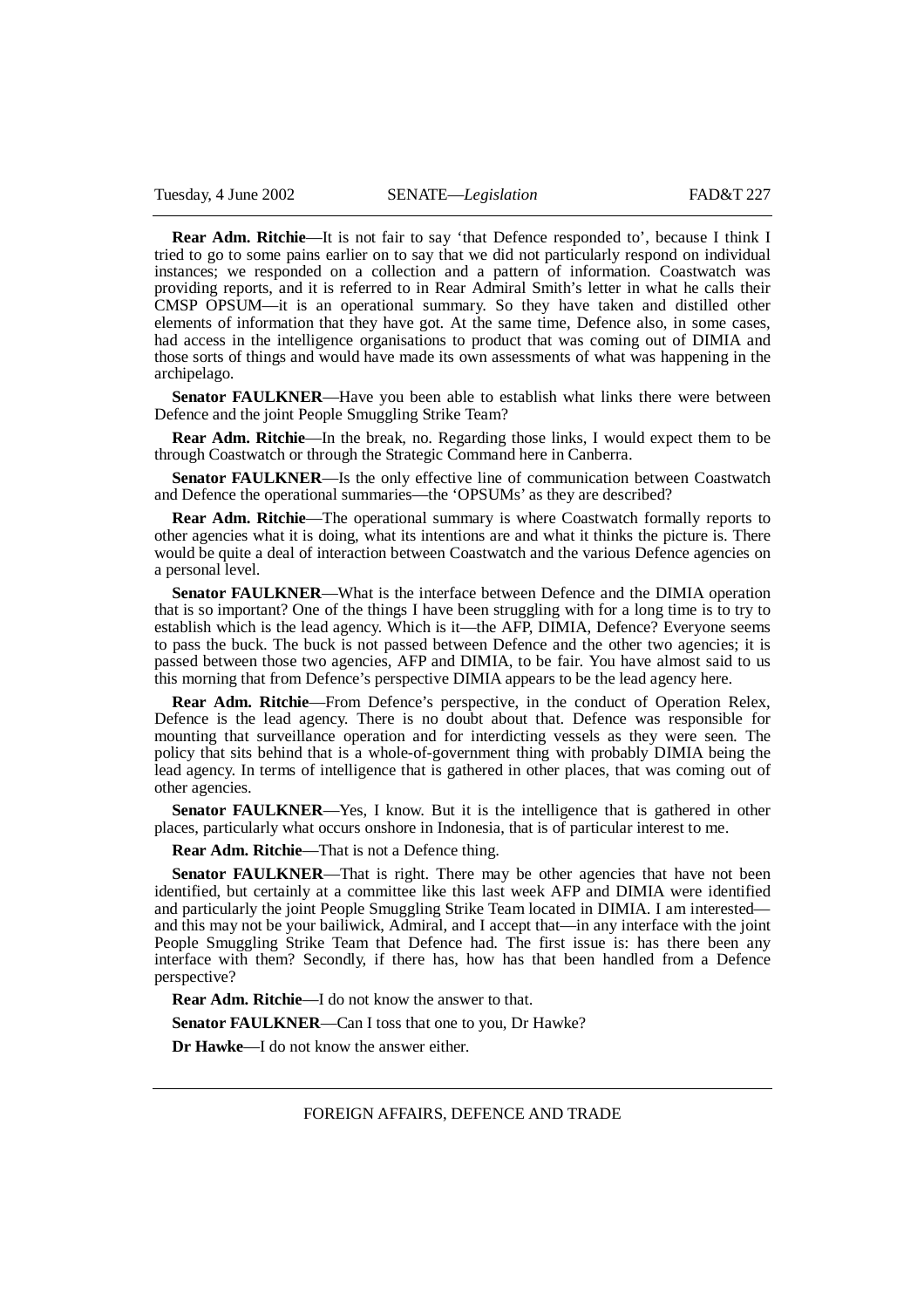**Rear Adm. Ritchie**—The answer would be that, if there were, the Head of Strategic Command would know that answer, but he is not here.

**Dr Hawke**—In output 5 we will have Head of Strategic Command and we will ask him to address that issue when he arrives.

**Senator FAULKNER—Thank you.** I do accept, by the way, that there is a threshold issue here—which I tried to make clear in my question— and that is: has there been any interface? I am not suggesting there has; I do not have any knowledge of it. Questions may flow from that, if there has been, as to how it was handled from a Defence perspective. But it is quite clear, absolutely clear, that Defence in relation to this particular exercise is not a major player. That is very unusual, I am sure you would accept, Dr Hawke.

**Dr Hawke**—We understand where you are coming from, Senator.

**Senator FAULKNER**—It was the practice, was it not, that Coastwatch would provide at least its operations summaries to both the Australian Theatre Joint Intelligence Centre and NORCOM. That is correct, is it not?

**Rear Adm. Ritchie**—That is correct.

**Senator FAULKNER**—Could you explain to the committee, please, why that was the case?

**Rear Adm. Ritchie**—Coastwatch is very much a part of Operation Relex. The position we are in with Relex reverses the normal interaction we have with Coastwatch. In Operation Cranberry, the ongoing surveillance operation in the north, Coastwatch is the lead agency and Defence, through NORCOM, works for Coastwatch, if you like. In this particular operation it was decreed that Defence would lead and therefore Coastwatch acts in support. Coastwatch have people in Headquarters Northern Command. Coastwatch would join with us in a VTC every morning that was run from my headquarters. Maritime Command, Air Command and Coastwatch would be present and we would talk about Operation Relex at nine o'clock five or six days of the week, depending on what was going on. We were sharing our views on the background to this particular issue. It is as simple as that. Coastwatch has better access into some of the other agencies that you would need than we have.

**Senator FAULKNER—Sure.** The point of my question is why the two reporting streams—one to Australian Theatre Joint Intelligence Centre and one to NORCOM. I am just trying to understand why it goes both ways.

**Rear Adm. Ritchie**—Now that you make that point, it might go through ASTJIC to NORCOM, I am not exactly sure, but if it does it is because they are both closely involved. For example, if I were to send a theatre headquarters summary of what I had done for the day, I would not send it to just one address; I would send it to all of those addresses that have some involvement in the business I am engaged in. I think Coastwatch was merely doing the same thing.

**Senator FAULKNER—Let** us move from the general to the specific. Rear Admiral Bonser in his evidence to the Senate select committee talked in his opening statement about the telephone advice received from the AFP that the Abu Qussey vessel that we have been speaking of, SIEVX, was reported to have departed from the west coast of Java the previous day. He went on:

The information included advice that the vessel was reportedly small and overcrowded. The full detail of the advice is classified. This information was passed by telephone from Coastwatch to the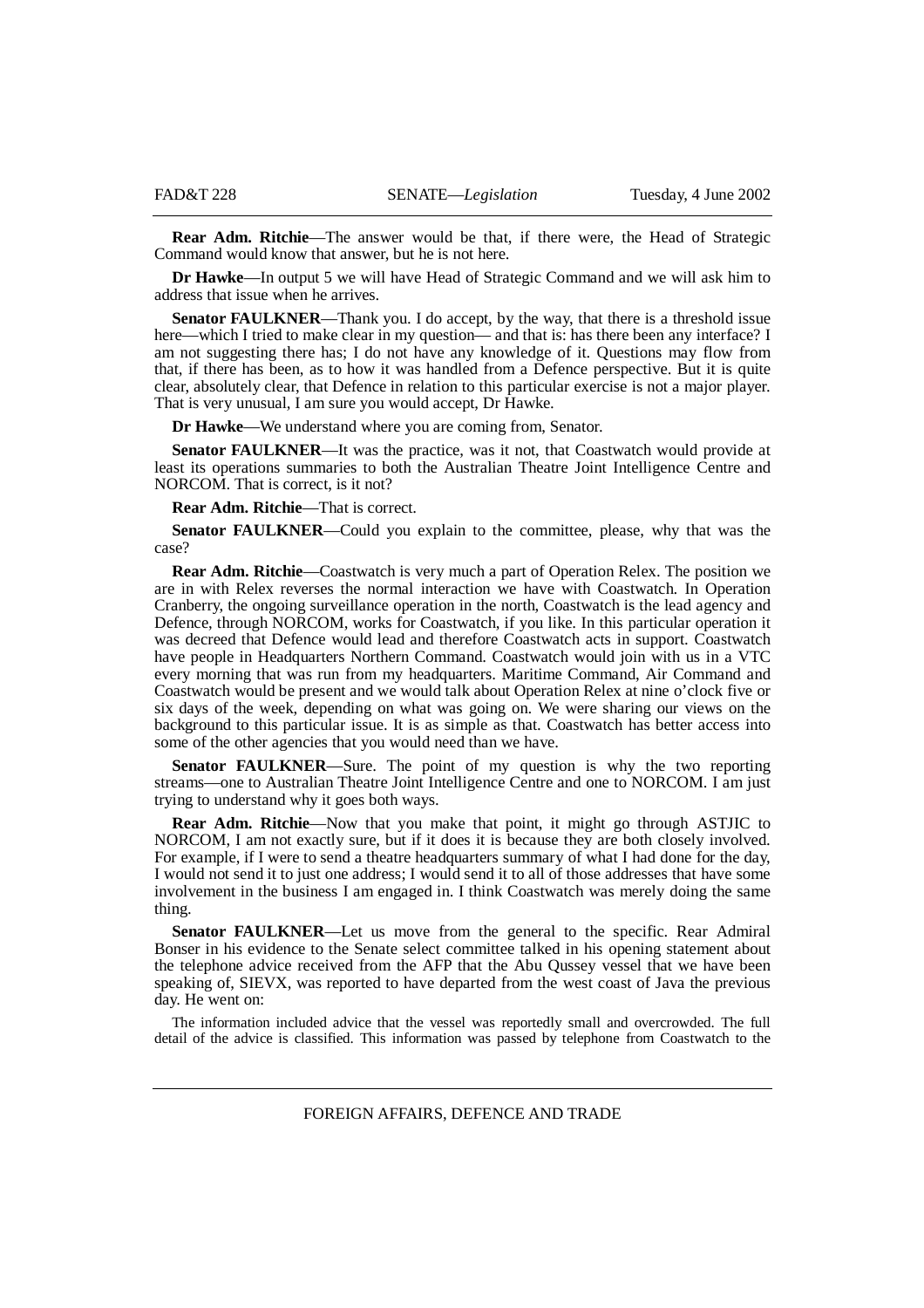Australian Theatre Joint Intelligence Centre and to Headquarters Northern Command. The Australian Theatre Joint Intelligence Centre and Headquarters Northern Command included this information in classified intelligence reports, both of which were issued to Defence operational authorities on 20 October 2001.

My question goes to whether that procedure, effectively for Defence in the broad, was standard operating procedure. Was that the ordinary information flow or was it exceptional? That is what I am trying to understand.

**Rear Adm. Ritchie**—I would not say that that was exceptional.

**Senator FAULKNER—Would you say it was standard operating procedure?** 

**Rear Adm. Ritchie—I** would say that that is more than often the norm.

**Senator FAULKNER**—The last paragraph of Admiral Bonser's opening statement includes this sentence:

On Tuesday, 23 October 2001, advice was received from the Australian Theatre Joint Intelligence Centre that a SIEV had sunk.

I think it is appropriate to ask you this question. I wanted to get the background to that advice that went from the Australian Theatre Joint Intelligence Centre to Coastwatch on 23 October. What information leads were there?

**Rear Adm. Ritchie**—I will check this. I would stand corrected. I think that that information comes from a cable that came out of the embassy in Jakarta that reported that this incident had become known through the press or whatever in Indonesia. You can see there that the ASTJIC passed that information on to people who would not normally be privy to that sort of cable traffic.

**Senator FAULKNER—What was that last sentence?** 

**Rear Adm. Ritchie**—To people who would not be privy to that cable traffic. Cables that come into the Australian Theatre Joint Intelligence Centre do not necessarily go to Coastwatch or other places. So all they were saying, on a matter that they had both been aware of, was that this Abu Qussey vessel was around but that nobody knew where it was. All of a sudden, in comes a cable from Jakarta saying it has been reported that a vessel has sunk and those people have drowned. He was closing a loop on that information.

**Senator FAULKNER**—I accept it was the source of the advice—no doubt you will tell us if it is not the case—but could you indicate when that cable was received from the embassy, when the advice was passed on from the Australian theatre to Coastwatch that the SIEV had sunk and the mechanism by which that was done. I do not expect you to have that information at your fingertips, but if you would not mind taking that on notice I would appreciate it. Rear Admiral Bonser makes the point, just to complete the story, that CNN reported later in the day the sinking of the SIEV and the rescuing of the survivors. Does the Australian Theatre Joint Intelligence Centre have a special role in Operation Relex? Is there any special tasking there that you might explain to the committee?

**Rear Adm. Ritchie**—The Australian Theatre Joint Intelligence Centre exists to provide operational level information for those operations that the ADF conducts. When we came to Operation Relex, we started talking about people-smuggling and all those particular issues. The Australian Theatre Joint Intelligence Centre had no expertise in that sort of issue because it was not something that we had followed in the ADF—but it took on the role of coordinating information from all of those other government sources who do this as a matter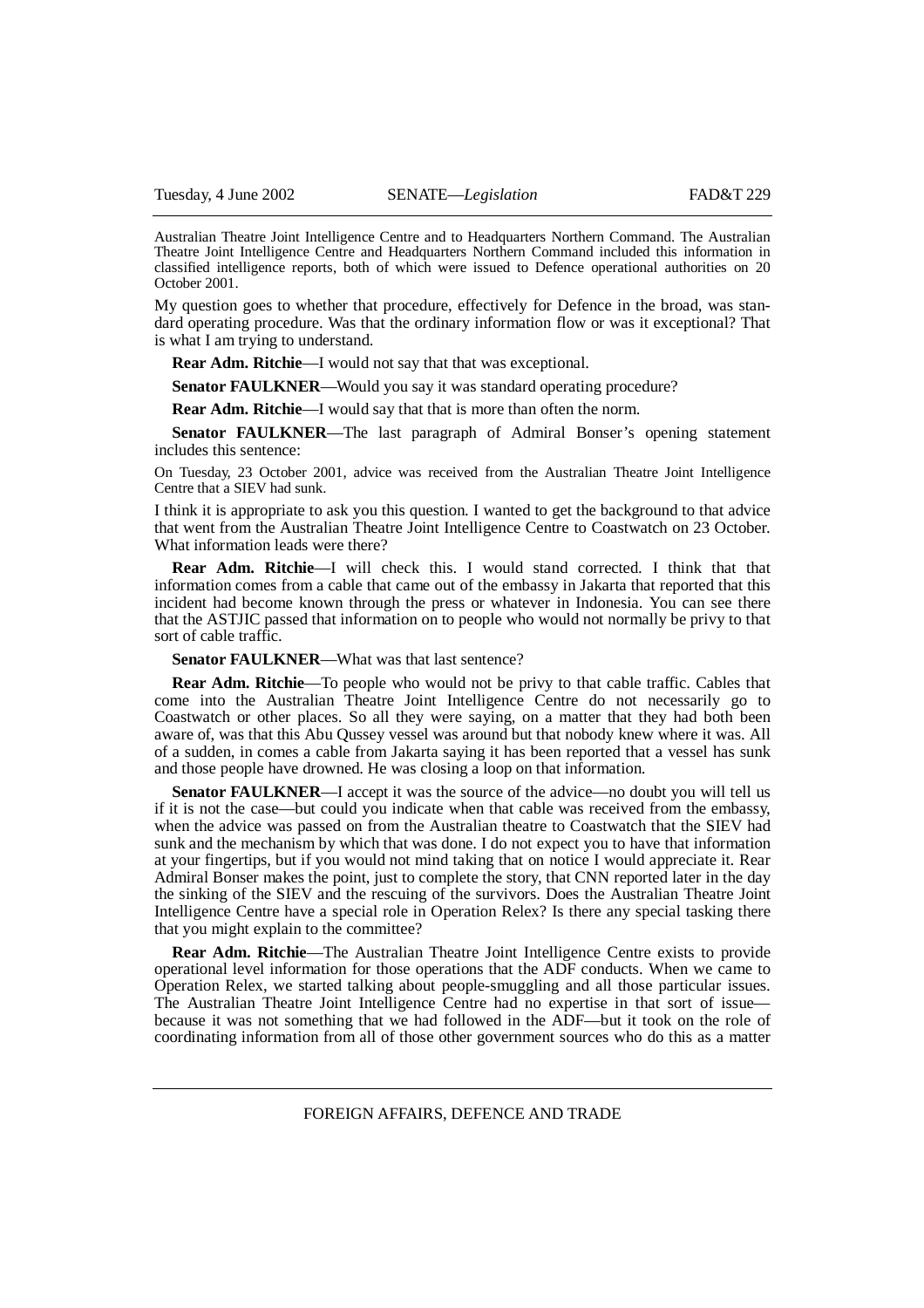of normal business and providing it to us who were running Operation Relex, to the Maritime Commander and indeed to NORCOM.

We found in fact that NORCOM had a better handle on those sorts of issues because, being geographically proximately placed, it had taken an interest in that in the past. Indeed, we then passed to NORCOM the analysis responsibility from a Defence point of view, at the operational level, and we took it away from the Australian Theatre Joint Intelligence Centre. Whether we did that before or after—I suspect it was after—we did change that. Rather than having two people trying to focus on it and one not doing it particularly well, we gave it all to NORCOM. It is now NORCOM, every morning at nine o'clock, who stand up and tell us their view of the intelligence picture with respect to Operation Relex. We do not try and generate that out of the ASTJIC.

**Senator FAULKNER—Did you have people from other agencies working in the joint** intelligence centre itself?

**Rear Adm. Ritchie**—No, not to my knowledge.

**Senator FAULKNER**—I still do not quite understand how this all fits in with the joint People Smuggling Strike Team. Obviously, there are a lot of agencies and groups undertaking similar roles.

**Rear Adm. Ritchie**—From our point of view, I am not sure that it needs to fit in, as long as whatever the intelligence product that they see we see. As long as we are not looking at two different intelligence pictures, in the context of the rest of Relex and what we have to do, we would only then come in contact with that organisation inasmuch as it had anything to do with setting policy as to what we do with illegal immigrants once they are detained—that sort of thing.

**Senator FAULKNER**—Someone there, or perhaps yourself in your role as Commander Australian Theatre, made what seems like a sensible decision that there might be another—

**Rear Adm. Ritchie—We** made a decision in our case that there was a better way of doing it.

**Senator FAULKNER**—Yes, someone else who could do that in a more effective way. Just going back to the specific issue in relation to the SIEVX, Admiral Smith, in his letter, in paragraph 15 of his summary, says:

Intelligence reports via Coastwatch's CMSP OPSUM advised Navy of the Abu Qussey vessel's 'possible' departure from Indonesia on 18 October 2001.

I wondered in relation to that report specifically, or in relation to any others, whether we can be clear on this. I think you have said this before, but I think it is important to nail this down. Did any of either that particular intelligence report, or operational summary of intelligence reporting, or any other material that came from Coastwatch or other agencies cause Defence to change in any way the surveillance regime that had been established?

## **Rear Adm. Ritchie**—No.

**Senator FAULKNER**—Can you say, if I asked you in relation to SIEV6 or SIEV7, whether that situation—

**Rear Adm. Ritchie**—The surveillance regime has not changed other than when we think something is different, other than the approaches down the two axes that I have already talked about might be going to happen, we would change the surveillance regime. So we have had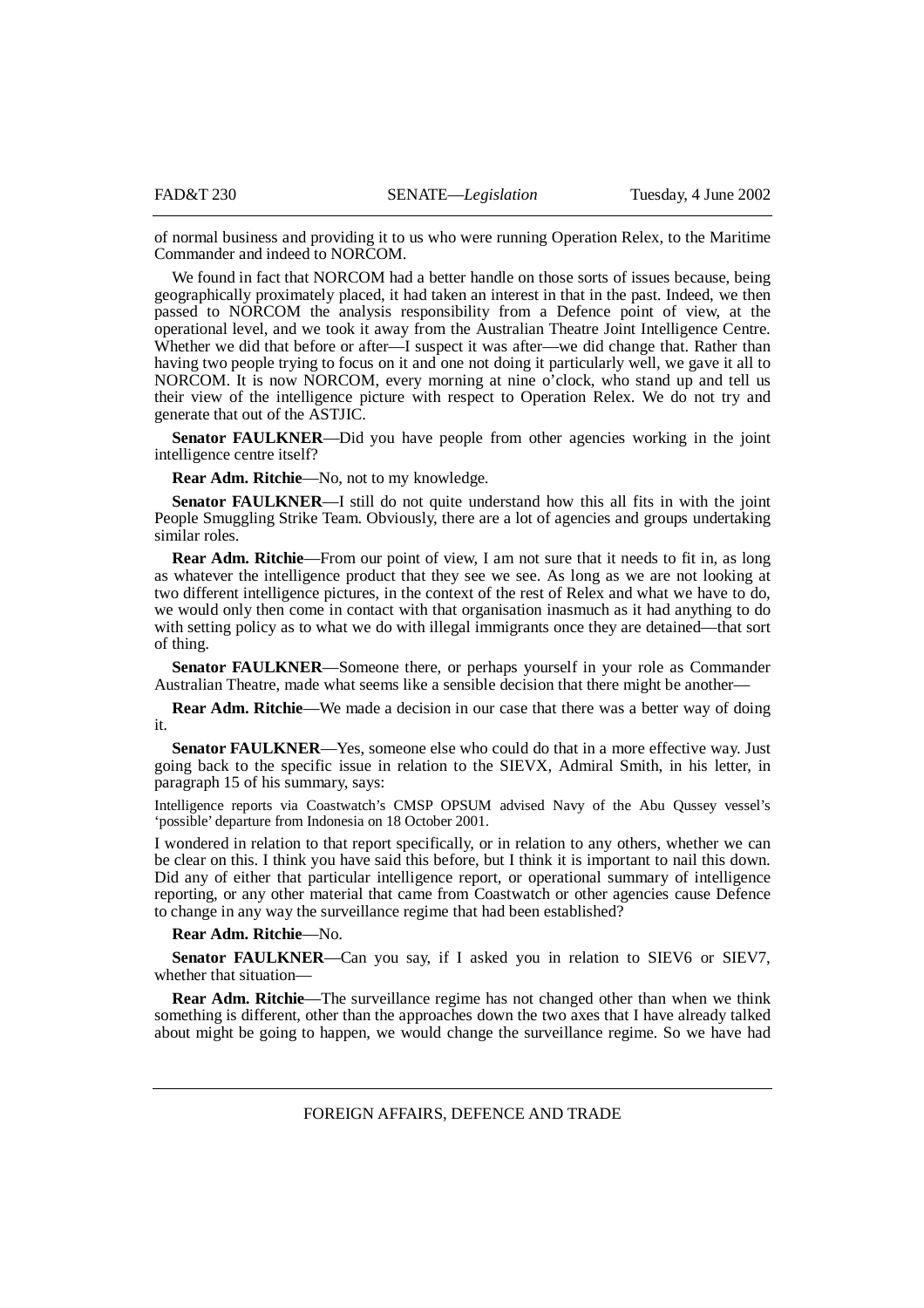cause to change it, but not for vessels on the archipelago Christmas or archipelago Ashmore route.

**Senator FAULKNER—But you can say when your surveillance operation picked up** SIEV6, for example. I have heard evidence about that before.

**Rear Adm. Ritchie**—SIEV6 was intercepted 67 nautical miles north of Christmas Island on the exact day we are talking about.

**Senator FAULKNER**—Yes, that is right. I am just wondering how stretched resources might be on this very day. Is it an issue because it is not as if—

**Rear Adm. Ritchie—And that goes back to the concept. The concept says people are** going to come down this axis and they are going to come down that axis and I only have this many resources with which to detect them; therefore, I am not going to go looking for them at their point of origin or in any other place other than to put something—put an overlay—over the places through which I know they must come if they are to get to their destination and achieve success. So you concentrate the force, if you like, in the focal area. That is what surveillance really is all about when you have got limited resources.

**Senator FAULKNER—I** am not suggesting that a people smuggler might decide to send off an armada of boats on the one day, but because of the date—there is clearly, at a minimum, utilisation of resources, which I am not saying are stretched but which we know are certainly being utilised, and we know what is occurring, for example, in relation to SIEVX—I am asking the question that I suspect people may well ask at a later stage: could that have had any impact, in your view, in relation to the surveillance task that may have affected the opportunity of identifying SIEVX?

**Rear Adm. Ritchie**—SIEVX, to my knowledge, never ever came within our search area, and we did not change our search area specifically to look for SIEVX.

**Senator FAULKNER**—I understand that, but did you change the search area to look for any of the other SIEVs?

**Rear Adm. Ritchie**—No. We very cunningly put the search areas in the right places in the first instance so that we knew people who were going to get to those destinations would come through them. That is the thrust of my concern with all of this. There was never, ever any reason, even if we had known there had been 10 SIEVXs, for us to change the pattern of searching. For those 10 SIEVXs to get to Christmas Island, they had to come through the area that we were surveilling. The one SIEVX that we know about never did.

**Senator FAULKNER**—I understand that point you make, and I suppose some might then pose the question: does intelligence reporting in some way impact on or affect decisions made about aerial surveillance?

**Rear Adm. Ritchie—It** does to the extent that, if the intelligence reporting indicates that the pattern is changing, we clearly would be silly if we did not change the pattern of our surveillance. But the sorts of intelligence reporting that we are talking about here—that this vessel may have sailed from here on such and such a date and within three or four days could be in Christmas Island—gives you no cause to change anything. If they had said, 'It could be on the Kimberley coast, because that is where it is going to go to, rather than Christmas Island,' yes, we would.

**Senator FAULKNER**—Anyway, we can be definitive that the intelligence reports on 18 October do not trigger any special action from Navy?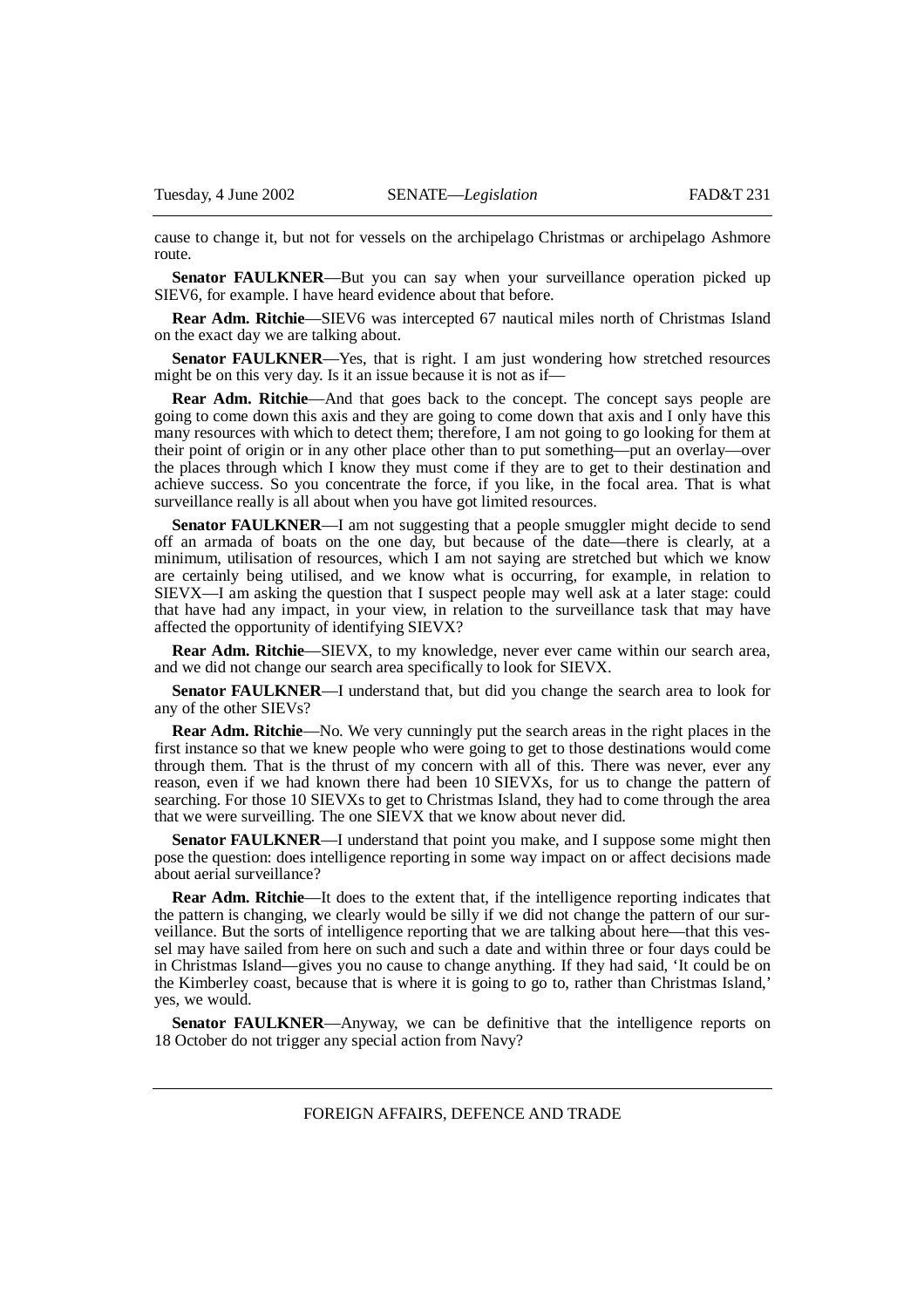**Rear Adm. Ritchie**—No, 18 October triggers no special action that I am aware of.

**Senator FAULKNER**—And the reason for that is?

**Rear Adm. Ritchie**—We have established search patterns through which these people must come.

**Senator FAULKNER**—Because that is your standard operating procedure?

**Rear Adm. Ritchie**—I am not saying to you that Brigadier Silverstone might not have said to the captain of *Arunta*, 'Make sure you are awake in the next 24 hours because someone is going to come through your area.' But we have not changed the areas or the pattern of our surveillance because of it.

**Senator FAULKNER**—Dr Hawke, are you in a position to be able to talk about the Defence flow of information into and out of the People Smuggling Task Force? That of course is a different—

**Dr Hawke**—I am actually not, Senator. This would have been handled by the head of Strategic Command. It is an ADF operation, so it is handled in the chain of command from CDF, and my recollection is that the head of Strategic Command was doing this—

**Senator FAULKNER**—I thought you would say that, but I was not sure whether you would point me in Strategic Command's direction. They determined representation on the task force, didn't they?

**Dr Hawke**—CDF would have determined that.

**Senator FAULKNER**—Fair enough. Strategic Command was the point of contact between the task force and Defence—that is a better way of putting it.

**Dr Hawke**—That is my understanding.

**Senator FAULKNER**—I can deal with that when Strategic Command are before us.

**Dr Hawke**—CDF will be here at the same time.

**Senator FAULKNER**—I did want to follow up, if I could, on another thing. I had asked Rear Admiral Bonser about surveillance photographs—I refer you to page 1639. There has been a little bit of public discussion about this issue. I had asked him whether there were any RAAF surveillance photographs in relation to SIEVX—in other words, of SIEVX or in any way related to that incident. Rear Admiral Bonser responded that he did not have any such knowledge and that it was a question better put to Defence. Just to be clear on that issue, I wondered if—

**Rear Adm. Ritchie**—There are no RAAF surveillance photographs of SIEVX.

**Senator FAULKNER**—Are there any surveillance photos at all of SIEVX?

**Rear Adm. Ritchie**—We have never been anywhere near SIEVX. What period of time are you talking about—after it has sailed and it is at sea?

**Senator FAULKNER—I** did not qualify my question; I just asked whether there were any photographs of SIEVX.

**Rear Adm. Ritchie**—There are no photographs of SIEVX that I know of, and there are certainly—definitely—none of it in transit anywhere. I say that because it could well be that some of the intelligence sources have taken photographs of it.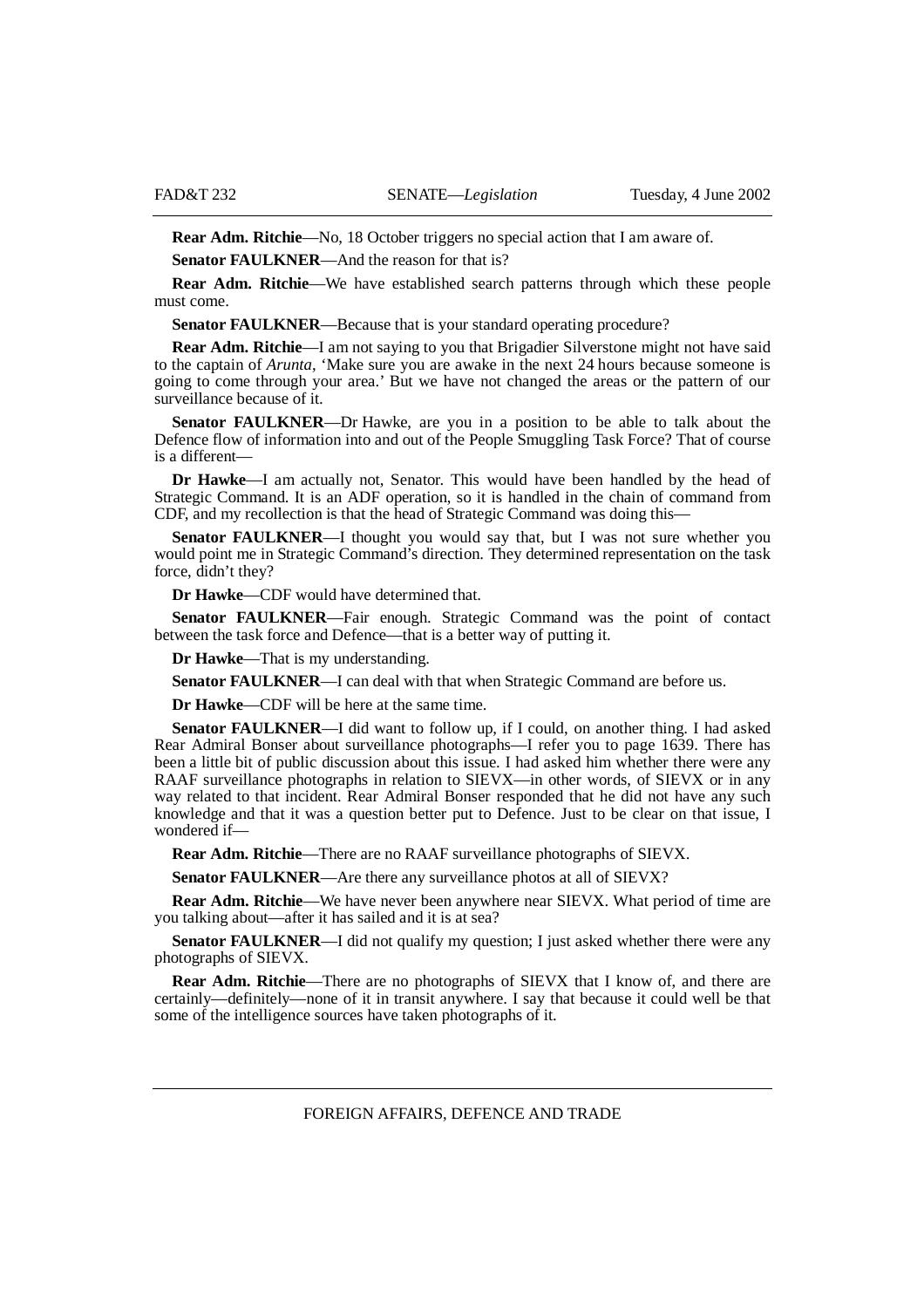Senator FAULKNER—As you know, some of the surveillance task is undertaken by Coastwatch and some is undertaken by RAAF, and then of course there is also in relation to some of these SIEVs, and in one infamous case, a great deal of photography that we all know about. So I wanted my question to be broad enough for me to be confident. Just because Rear Admiral Bonser said that he felt, for absolute certainty, this question ought to be directed to Defence, I thought it appropriate to ask you. But can you assure us?

**Rear Adm. Ritchie**—If the question concerns whether there are any photographs taken from an RAAF aircraft of SIEVX, the answer is no.

**Senator FAULKNER—Are there any photographs taken by the Royal Australian Navy?** 

**Rear Adm. Ritchie**—The answer is no.

**Senator FAULKNER**—I think you have actually gone further than that and said that you are not aware of any surveillance photographs?

**Rear Adm. Ritchie**—I am not aware, no.

**Senator FAULKNER**—In relation to Operation Relex in the broad, how and where did you handle your point of contact with the department of immigration? Was that done at the task force level or was that done elsewhere, to your knowledge?

**Rear Adm. Ritchie**—There is no contact at my level with the department of immigration, as far as I am aware—and I will come back to one small qualification. As far as I am aware, that has been done through this interdepartmental committee that we have heard so much about in other hearings. Defence's representative in all of that has been Strategic Command Division. I say that there might be some qualification because I do believe that on the ground in the Northern Territory there is a relationship between the department of immigration and the Northern Command. That has primarily been in respect of Operation Gaberdine, about the use of detention facilities and those sorts of things. So there is clearly some relationship there, but it has no direct impact on the conduct of Relex as such.

**Dr Hawke**—On the same issue, there would have been some contact with the corporate services area of the organisation, the civilian side, in relation to facilities in precisely the same way that Admiral Ritchie is talking about.

**Senator FAULKNER**—Thank you for that. I suppose the only thing that perhaps surprises me—I perhaps expected those answers—is that there may have been some contact at the military attache level.

**Rear Adm. Ritchie**—That is possible. Do you mean in Jakarta?

**Senator FAULKNER**—Yes.

**Rear Adm. Ritchie**—That is possible. I have no direct knowledge of it, but it is possible.

**Senator FAULKNER**—How are the activities of the military attaches handled, Dr Hawke?

**Dr Hawke**—Military attaches are responsible to the International Policy Division, which comes under the Deputy Secretary, Strategic Policy. I think he is due to answer questions tomorrow. That is Dr Richard Brabin-Smith.

**Senator FAULKNER—Would it be better dealt with there?** 

**Rear Adm. Ritchie**—I think so. They would know. He and Myra Rowling, who is the division head, would be the best people to address those questions to. As I mentioned